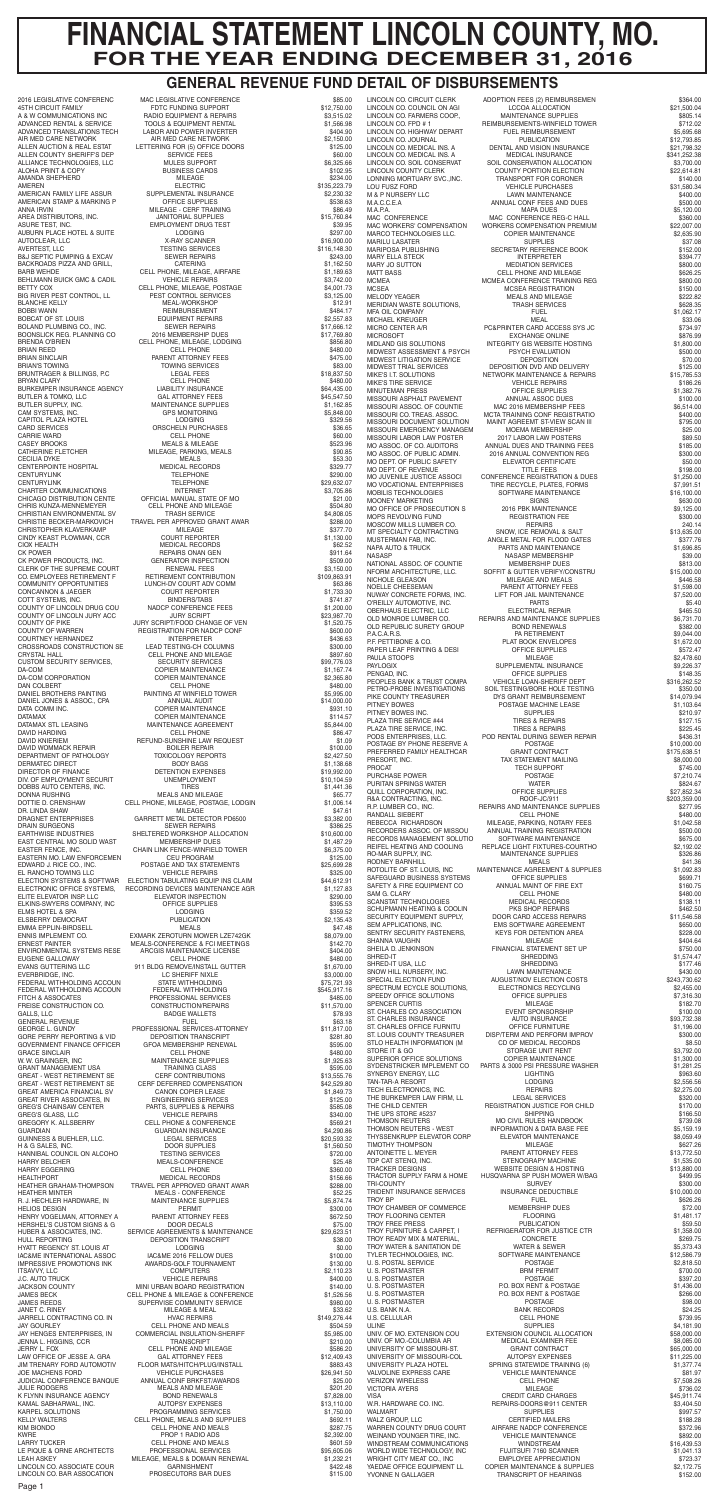A & W COMMUNICATIONS INC REPAIRS, SIREN, LIGHT BAR, ANTENNA \$665.70 BIG RIVER PEST CONTROL, LL CENTRAL STONE COMPANY CHEMSEARCH OIL<br>CHRISTIAN FNVIRONMENTAL SV CHRISTIAN TRASH SERVICES COMPASS MINERALS AMERICA

A-B SIGNS<br>A S P ENTERPRISES INC A.S.P. ENTERPRISES, INC. SILT SOCKS AND STAKES \$1,313.75 ADVANCED RENTAL & SERVICE CONCRETE SAW AND RENTALS \$2,739.34 AIR MED CARE NETWORK SASO.00<br>AIRGAS USA, LLC SASO.000 AIR MED CARE NETWORK SASO.000 AIRGAS USA, LLC AIRGAS USA, LLC INDUSTRIAL GAS \$423.32 AMEREN ELECTRIC - HWY DEPT \$3,874.09 AFLAC SUPPLEMENTAL INS ASURE TEST, INC. SALE AND THE SERVICE OF DRUG SCREEN S923.95 AUTOZONE, INC. REPAIRS \$294.17 BEDROCK QUARRY, LLC ROCK \$6,624.33 BILL SULLIVAN HAULING \$18,340.00 QUARRY ROAD & CORNERSTONE BRIDGE BOBCAT OF ST. LOUIS 6241.61 BURKEMPER INSURANCE AGENCY FROP/INLAND MARINE INS RENEWAL \$3,383.00 \$3,383.00<br>C & C BRIDGE AND CONCRETE, FRED NORTON BRIDGE \$307,291.00 C & C BRIDGE AND CONCRETE, THE CONSIDERED NORTON BRIDGE S307,291.00<br>C. J. THOMAS COMPANY, INC. C. THOMAS COMPANY, INC. C. J. THOMAS COMPANY, INC. (2008) CAND RECLAMATION BOND-QUARRY \$588.00 CARD SERVICES \$1,992.26 ORSCHELN PURCHASES \$1,992.26<br>ROCK \$3,088.00 CENTURYLINK TELEPHONE \$513.97 CENTURYLINK TELEPHONE \$4,249.75 LEGO BLOCKS FOR SALT DOME \$860.00<br>OIL \$1,701.44 CHRISTIAN ENVIRONMENTAL SV TRASH SERVICES \$1,288.42 CITY OF O'FALLON GALLON CITY OF O'FALLON SALT SALT SERIES AND SALT SERIES STO, 504.58<br>
SALT SALT STAGS STAGS STAGS STAGS STAGS STAGS STAGS STAGS STAGS STAGS STAGS STAGS STAGS STAGS STAGS STAGS STA CLEN INDUSTRIES, INC. ROAD SIGNS \$14,967.82 ROLLER RENTALS CO. EMPLOYEES RETIREMENT F FRETIREMENT CONTRIBUTION \$34,198.38<br>COCHRAN \$34,198.38 PROFESSION SERV-I ARATESTING \$2.560.00 PROFESSION SERV-LAB&TESTING \$2,560.00<br>LACQUER THINNER \$39.95 COLORMASTER AUTOMOTIVE PAI **EXECUTE AUTOMOTIVE PAI LACQUER THINNER** COLORMASTER AUTOMOTIVE PAI<br>COMPASS MINERALS AMERICA **EXECUTER THINNER** BULK SALT \$11,387.40

| <b>GENERAL FUND 01</b>                              |                         |
|-----------------------------------------------------|-------------------------|
| AYERS, VICTORIA                                     | 29,678.49               |
| <b>BARNHILL, BRETT</b>                              | 20,868.21               |
| <b>BASS, MATTHEW T</b><br>BELCHER, JR., HARRY       | 33,667.20<br>26,265.12  |
| <b>BIONDO, KIMBERLY</b>                             | 21,342.27               |
| <b>BROOKS, CASEY M</b>                              | 49,425.84               |
| <b>BROWNING, BRILEY</b>                             | 964.00                  |
| <b>BROYLES, MICHELLE</b><br>BRUNING, WILMA J        | 14,228.08<br>24,978.75  |
| CHAMPION, MARY                                      | 26,020.00               |
| CLARY, BRYAN                                        | 33,056.28               |
| CLARY, SAM G                                        | 32,674.40               |
| COLBERT, DANIEL                                     | 39,707.28               |
| COX, BETTY J<br>CRENSHAW, DOTTIE                    | 51,358.08<br>57,033.84  |
| <b>CURTIS, SPENCER</b>                              | 58,592.36               |
| DERIENZO, DENISE                                    | 40,092.76               |
| DETERS, DARLA                                       | 4,824.00                |
| DICKHERBER, SAVANNA                                 | 22,197.01               |
| DOVE, SHEILA<br>DYKE, CECILIA                       | 2,070.00<br>24,677.16   |
| EBERHARD, JEAN M                                    | 27,923.04               |
| EGGERING, HARRY                                     | 28,784.76               |
| EISENSTEIN, JOEL                                    | 15,000.00               |
| ELLISON, KAYLEIGH                                   | 10,862.68               |
| EPPLIN-BIRDSELL, EMMA<br>FISCHER, KIMBERLY          | 52,000.08<br>31,500.00  |
| FLETCHER, CATHER                                    | 37,495.92               |
| FOLEY, DEBRA                                        | 6,825.00                |
| FOX, JERRY L                                        | 57,034.08               |
| GALLOWAY, EUGENE                                    | 33,667.20<br>18,997.05  |
| <b>GLEASON, NICHOLE</b><br>GOURLEY, JAY             | 45,000.00               |
| GRADE, CARA                                         | 5,229.50                |
| GRAHAM-THOMPSON,                                    | 53,324.40               |
| GUNDY, GEORGE L                                     | 6,689.55                |
| HALL, CRYSTAL M<br>HARDING, DAVID                   | 57,033.84               |
| HARDING, JULIE                                      | 6,237.24<br>11,575.20   |
| IRVIN, ANNA M                                       | 37,821.60               |
| JOHNSON, MELISSA                                    | 12,260.18               |
| JOHNSTON, KATHERINE                                 | 10,387.50               |
| <b>KELLY, BLANCHE C</b>                             | 20,410.57               |
| KLAVERKAMP, CHRISTOPHER<br><b>KREUGER, MICHAEL</b>  | 41,124.93<br>47,910.42  |
| LASITUR, MARILU                                     | 5,170.50                |
| LASH, FRANCES M                                     | 34,669.92               |
| LAWSON, DIANE M                                     | 12,329.76               |
| MARBACH, JOAN                                       | 1,170.00                |
| MCCHONEY, COLLEEN<br><b>MERRY, SUSAN S</b>          | 3,900.00<br>25,595.06   |
| MINTER, HEATHER                                     | 26,450.38               |
| NEEL, AMANDA J                                      | 39,392.88               |
| O'BRIEN, BRENDA                                     | 49,951.39               |
| PIOTROWICZ, SAMANTHA                                | 4,630.12                |
| PONDER, SHANE<br>REED, BRIAN                        | 6,000.00<br>6,499.92    |
| REED, JEFFERY                                       | 23,274.96               |
| RHODES, BRIANNA                                     | 1,443.96                |
| RICHARDSON, REBECCA                                 | 56,501.06               |
| RINEY, JANET C                                      | 46,686.88               |
| RODGERS, JULIE A<br>RUSHING, DONNA                  | 33,100.08<br>14,314.87  |
| RYAN, JUDY E                                        | 33,774.72               |
| SHEPHERD, AMANDA                                    | 8,253.66                |
| SIEBERT, RANDY S                                    | 42,984.96               |
| SOOTS, LAURA A                                      | 27,080.16               |
| STEWART, CLAY<br>SULLIVAN, ANNA                     | 13,694.88<br>620.00     |
| SULLIVAN, RACHEL                                    | 2,062.50                |
| SULLIVAN, RYAN                                      | 600.00                  |
| THOMPSON, TIMOTHY                                   | 43,999.92               |
| <b>TUCKER, LARRY W</b>                              | 79,999.92               |
| VACCARO, KECIA L<br>VAUGHN, SHANNA L                | 6,800.00<br>31,150.52   |
| <b>WALTERS, KELLY</b>                               | 17,484.00               |
| <b>WARD, CARRIE</b>                                 | 35,030.37               |
| WEHDE, BARBARA R                                    | 57,033.84               |
| WIELAND, PATTY                                      | 24,024.00               |
| <b>WILMES, TAYLOR</b>                               | 28,251.06               |
| WINKELMEIER, DAVID<br>WOMMACK ASKEY, LEAH           | 26,450.38<br>135,727.68 |
| YEAGER, MELODY K                                    | 28,719.60               |
| YOUNG, AMY                                          | 10,032.53               |
| <b>TOTAL GENERAL</b>                                | 2,333,672.31            |
| <b>ROAD &amp; BRIDGE FUND 02</b>                    |                         |
| ANDERSON, KYLE                                      | 31,333.65               |
| <b>BARNES, JUSTIN A</b>                             | 42,890.16               |
| COTTLE, JACE                                        | 3,160.00                |
| DIEPENBROCK, ED                                     | 864.00                  |
| <b>ENGLISH, MICHAEL</b><br><b>FERGUSON, PATRICK</b> | 43,617.46               |
| GIBSON, DENNIS D                                    | 26,827.16<br>37,899.12  |
| GNADE, GEORGE                                       | 700.00                  |
| HARRIS, ADAM J                                      | 39,415.81               |
| HARRISON, DANNY                                     | 40.861.24               |
| <b>HOUSTON, ROBERT</b><br>HUBER, JR., DONALD        | 34,540.56<br>43,032.88  |
|                                                     |                         |

LEHMKUHL, LAWRENCE LILLEY, DONALD E LILLEY, JAMES D MOSBY, BRADLEY J

29,975.67 8,394.20 8,170.00 56,821.92 12,039.15 DARTER, DERRECK 41,134.94 35,103.15 40,410.27 DONAHEY, TINA 42,122.23 12,985.42 39,307.08 39,247.12 39,145.22 1,436.52  $5,607.56$ 36,121.12 36,413.82 311.52 25,000.08 26,265.12 45.267.55 7.719.24 3,441.45 48,060.97 36,466.83 4,061.25 39,432.21 44,837.66 4,340.34 37,629.76 29,117.43 1.125.00 37,076.28 17,314.09 29,927.34 39,668.83 23.768.87 24,812.46 30,196.08 5,914.84 35,127.84 23,281.86 50,302.80  $1964948$ LEWIS, DWAYNE 33,573.02 27,830.72 39.293.92 10.360.07 1,666.67 1,125.00 32,735.64 29.721.67 29,613.33 29,232.56 41,391.33 38,059.62 25,299.42  $\overline{44}$ ,800.80 46,808.42 59,936.23 32,487.12 32,940.10 49,316.40 32,487.12 42,366.49 40.721.49 38,032.55  $7,978.84$ 11,474.92 1,670.16 28,349.92 38,618.53 12,444.16  $36.719.61$ 674.96 29,198.11 8.765.15 47,600.63 35,180.63 42,614.42 30.647.41 44.420.59 50,705.91 36,739.79 9,059.70 39,994.58 36,221.95 50.454.64 6,369.12 23,198.84 2,457.68 40.903.63 35.631.12 **TOTAL LAW ENFORCEMENT 3,409,692.64**

> BENNETT, WENDY 22,300.08 50,922.96 33,626.64 28,000.08 6,586.69 13,008.38 19,840.24 25,068.61

CONTECH CONSTRUCTION PRODU PIPE AND BANDS \$68,057.30 CUIVRE RIVER ELECTRIC COOP ELECTRIC - HWY DEPT \$6,621.98 SHAFER RD GUARD RAIL REPAIR DAN ALTHOFF TRUCKING, INC. HAULING-SALT \$3,439.83 COPIER MAINT FOR HWY DEPT DIV. OF EMPLOYMENT SECURIT CONTROL CONTROL CONTROL UNEMPLOYMENT S4,174.09 ENERGY PETROLEUM COMPANY FUEL THE FUEL THE ST30,592.66 ENNIS IMPLEMENT CO. **EQUIPMENT REPAIRS** \$7,010.68 EOLIA FERTILIZER STRAW \$564.00 ERB EQUIPMENT CO INC<br>
FVEI AND FXCAVATING & HALILI FAMILY SUPPORT PAYMENT CEN **EXAMILY SUPPORT SUPPORT** \$7,502.97 FARMERS ELEVATOR AND SUPPL **Example 20 and State 1 and State 318.00** water and the state  $\frac{1}{2}$  \$18.00 FEDERAL WITHHOLDING ACCOUN STATE WITHHOLDING \$28,785.00 FEDERAL WITHHOLDING ACCOUN FEDERAL WITHHOLDING \$218,952.45 EQUIPMENT REPAIRS \$1,026.25 FLYNN DRILLING COMPANY, IN GALACTER WATER \$2,251.25<br>FRED WEBER, INC. COMPANY, IN GALACTER ASPHALT \$367,224.40 FRED WEBER, INC. ASPHALT \$367,224.40 SKID LOADER RENTAL \$500.00 W. W. GRAINGER, INC STATES AND MAINTENANCE STATES AND MAINTENANCE STATES AND MAINTENANCE GREAT - WEST RETIREMENT SE CERF CONTRIBUTIONS \$5,910.36<br>GREAT - WEST RETIREMENT SE CERE DEFERED COMPENSATION \$18,432.53 GREAT - WEST RETIREMENT SE<br>GREAT RIVER ASSOCIATES IN FORD FOR THE REPORT OF STATISTICS STATISTICS STATISTICS GREAT RIVER ASSOCIATES, IN FOR THE SERVICES SERVICES (STAD, 027.55 SHAD, 027.55<br>GREG'S CHAINSAW CENTER FOR THE SERVICES SERVICES & REPAIRS \$234.05 PARTS, SUPPLIES & REPAIRS GUARDIAN GUARDIAN GUARDIAN INSURANCE \$132.56<br>HACKMANN LUMBER COMPANY TOP SOIL TOP SOIL \$2.58 HACKMANN LUMBER COMPANY **TOP SOIL TOP SOIL** \$2.58 HANSEN'S TREE, LAWN, AND L<br>
R. I. HECHI FR HARDWARF IN TREE REMOVAL BUPPLIES \$164.63 IBT INC. BEARING \$17.96 J.C., INC MARKING PAINT, ICE MELT \$393.77 JAY GOURLEY CELL PHONE AND MEALS \$83.53 CELL PHONE AND MEALS JIM TRENARY OF TROY, INC. VEHICLE REPAIRS \$601.27 JIM TRENARY FORD AUTOMOTIV **AUTOMOTIC CONSUMING A SUMPLIFY ASSAULT** VEHICLE REPAIRS \$1,168.47 JOE MACHENS FORD VEHICLE PURCHASES \$45,446.00 JOHN FABICK TRACTOR CO. THE SECOND METHOD SASSET AND REPAIRS \$46,153.40 K FLYNN INSURANCE AGENCY NOTARY BOND INSURANCE \$50.00 KAY ELWOOD GRADED CALCIUM \$89.44 KIMATERIALS, INC SAND \$200.97 TOWING SERVICES \$550.00 KINION TOWING \$1,220.00 TOWING SERVICES \$1,220.00 KNAPHEIDE TRUCK EQ CENTER **EXECUTER EQUIPMENT REPAIRS** \$3.649.51 KNAPHEIDE TRUCK EQUIPMENT **EQUIPMENT REPAIRS** \$5,720.98 KNIGHT HAWK SUPPLY, INC. O-RING \$1.95 KUESEL EXCAVATING CO., INC FLOOD RECOVERY REPAIRS \$320,090.90 LARRY E. ADAMS HAULING \$76,685.00 LINCOLN CO. ASSOCIATE COUR GARNISHMENT \$1,411.19 LINCOLN CO. FARMERS COOP.  $\blacksquare$ LINCOLN CO. JOURNAL NOTE AND THE RELATION PUBLICATION \$3,535.15 PUBLICATION \$3,535.15<br>PENTAL AND VISION INSIRANCE \$9,366.97 DENTAL AND VISION INSURANCE \$9,366.97<br>MEDICAL INSURANCE \$133,042.24 LINCOLN CO. MEDICAL INS. A MEDICAL INSURANCE \$133,042.24<br>
LINCOLN CO. RECORDER OF DE RECORDING FEES \$510.00 LINCOLN CO. RECORDER OF DE RECORDING FEES \$510.00 MAC WORKERS' COMPENSATION WORK COMP PREMIUM \$76,035.00 MAGRUDER LIMESTONE CO., IN GRAVIT CONSISTED A ROCK \$635,166.87 MANSFIELD OIL COMPANY **FUEL** FUEL \$12,076.86 MARK TWAIN REDI-MIX GONCRETE SERVICES AND THE SERVICE ONCRETE MCKNIGHT TIRE CO., INC. [1991.95] TIRES THE SALE REST STORE THE ROOL OF THE SALE REST STOLEN STOLEN STOLEN STOLEN<br>MERCY CORPORATE HEALTH STOLEN STOLEN STOLEN STOLEN STOLEN STOLEN STOLEN STOLEN STOLEN STOLEN STOLEN STOLEN S MERCY CORPORATE HEALTH DOT BLOOD TESTS \$100.00 MERCY HOSPITAL LINCOLN<br>MERIDIAN WASTE SOLUTIONS TRASH SERVICES TRASH SERVICES \$348.20 MERIDIAN WASTE SOLUTIONS, TRASH SERVICES \$84.46 CULVERT PIPES AND BANDS \$8,014.68 MICK MEHLER & SONS, INC. THE SAME SAME SAME SALE SALES AND HAULING SALES AND SALES SALES AND SALES AND SALES SO MIKE'S I.T. SOLUTIONS<br>MISSOURI PETROLEUM PRODUCT AGGREGATE SEAL COAT \$515.000 \$515.000 MO DEPT. OF NATURAL RESOUR STATE OPERATING PERMIT-QUARRY S200.00<br>MO DEPT. OF NATURAL RESOUR SALES SOUR SALES SALES SALES SALES SALES SALES SALES SALES SALES SALES SALES SALES MO DEPT. OF REVENUE TITLE FEES S22.00<br>MO VOCATIONAL ENTERPRISES STATES TIRE RECYCLE S7,003.19 MORDT TRACTOR & EQUIPMENT **EQUIPMENT REPAIRS** \$5,419.07 MUSTERMAN FAB, INC. THE STATE STATES FOR GRAVENS/FREN \$11,327.24 NAPA AUTO & TRUCK COMPUTED AND THE PARTS AND MAINTENANCE \$21,659.15<br>NEUMAYER EQUIP CO., INC. THE PARTS AND THE MASTER REPAIRS \$5,937.20 NEUMAYER EQUIP. CO., INC. FUEL MASTER REPAIRS \$5,937.20 4' FG STEPLADDER & AQUAPHALT \$782.00<br>TOOL BOXES \$1,071.24 OLD MONROE LUMBER CO. THE SECUL BROOMS TO DESCRIP AND STATE STATES AND BROOMS TOOLS AS SUPPLIES SANT SAND BROOMS POOLS & SUPPLIES \$367.38 PAYLOGIX **AMERICAN FIDELITY SUPPLEMENTAL** \$747.08 PRICE-GNADE FORD MERCURY. THE SECOND OF STATE REPAIRS THE STATE STATES AND STATES AND REPAIRS PUBLIC WATER SUPPLY DIST. THE SERVER WATER & SEWER \$1,587.93 QUILL CORPORATION, INC. OFFICE SUPPLIES \$1,913.92 MAINTENANCE SUPPLIES \$203.59 RIVERSIDE ICE CO. ICE \$536.50 EQUIPMENT RENTAL AND REPAIRS \$2,699.63 ROCKMOUNT RESEARCH **EXAMPLE 2559.49** WELDING RODS \$559.49 RODNEY HAHN STRAW \$114.00 ROLAND MACHINERY BLADES-SNOWPLOW & MOTOR GRADERS \$7,466.82 RUSH TRUCK CENTERS **THE STATE OF STATE ASSESSED ASSESSED** VEHICLE REPAIRS \$19.521.26 S.J. SMITH CO., INC. INDUSTRIAL GAS \$157.78 SAFETY & FIRE EQUIPMENT CO FIRE EXTINGUISHERS \$168.00 SSPHALT TESTING SERVICES \$5,848.95<br>FNGINEERING SERVICES \$405.684.97 SHAFER, KLINE & WARREN, IN ENGINEERING SERVICES \$405,684.97 SIEVEKING INC. OIL & ANTIFREEZE \$8,770.60 SNAP-ON INDUSTRIAL, INC 18 VOLT BATT FOR GREASE GUNS \$158.04

| OHMES, CHARLES                  | 14,310.40  | RAMSOUR, MICHELE         | 24,925.92    |
|---------------------------------|------------|--------------------------|--------------|
| PARTL, JEREMY                   | 3,620.00   | RICHTER, DEBORAH         | 28,490.16    |
| PONDER, COREY                   | 2,032.50   | SCHULTE, SUSAN D         | 34,111.20    |
| PONDER, JEAN                    | 29,841.78  | SHAFFER, CHRISTINA       | 29,538.56    |
| POPE, ZACHARY                   | 26,081.17  | SHUFORD, KAREN A         | 39,093.84    |
| ROETTGER, RANDY                 | 34,797.73  | <b>WILLERDING, TERI</b>  | 30,266.88    |
| SCHULTE, PAUL W                 | 39,845.28  | <b>TOTAL ASSESSMENT</b>  | 385,780.24   |
| TAPLEY, ERIC B                  | 45,686.20  |                          |              |
| TWELLMAN, MARK G                | 36,097.77  | 911 FUND 07              |              |
| WALLACE, PAUL B                 | 57,734.83  | ADCOCK, STACEY           | 17,033.73    |
| WEBER, LANCE E                  | 41,711.04  | AIKENS-WARNER, BRITTANY  | 13,395.36    |
| <b>WEITKAMP, DAVID</b>          | 34,048.56  | <b>BURKEMPER, ELLIOT</b> | 162.24       |
| <b>WILSON, JESSE</b>            | 39,120.24  | <b>BURT, CHANNON R</b>   | 14,088.96    |
| WOMMACK, NATHAN                 | 1,937.50   | CARVER, PAMELA           | 15,328.60    |
| <b>TOTAL ROAD &amp; BRIDGE</b>  | 904,727.32 | COFFEE, LINDSEY          | 22,612.76    |
|                                 |            | <b>DIEMERT, CECILE</b>   | 8,144.95     |
| <b>LAW ENFORCEMENT TRUST 03</b> |            | DOLAN, LAUREN            | 12,206.07    |
| ADKINS, JACOB                   | 37,369.29  | EDEN, TRACY C            | 31,986.80    |
| ALLEY, DAVID                    | 29,771.23  | FARMER, MIA R            | 43,616.64    |
| ASHER, DANIEL G                 | 35,571.80  | GIANNAKIS, SAVANNAH      | 29,791.38    |
| AUER, JAMES                     | 37,257.09  | GOETSCH, LISA D          | 41,618.47    |
| BARTH, WILLIAM                  | 3,028.80   | HANSON, NICOLE           | 28,670.24    |
| BEAMER, LAWRENCE                | 29,719.31  | HARRELL, MARGIE          | 15,417.53    |
| BEEMAN, BRADLEY                 | 57,331.05  | HEIL, DYLAN R            | 29,903.94    |
| BEHLE, PAUL A                   | 29,290.97  | <b>HEINS, BRITTANY</b>   | 30,306.78    |
| BELL, SHAWN M                   | 39,605.08  | HOCKERSON, TIFFANY       | 30,123.67    |
| BERTELS, SHEENA                 | 24,542.12  | HOWZE, AMANDA            | 27,807.36    |
| BINDER, ANDREW L                | 48,138.98  | LEWIS, ALISHA R          | 36,669.09    |
| <b>BINDER, MATTHEW</b>          | 22,317.33  | <b>MARTIN, RONALD</b>    | 11,504.26    |
| BOESSEN, JENNA                  | 3,280.00   | MOSER, GLEN L            | 43,999.92    |
| BONNEY, SCOTT L                 | 34,638.42  | NIEDERER, MICHAEL        | 13,971.82    |
| <b>BOSLEY, CHRISTOPHER</b>      | 61,679.21  | NOYES, KRISTEN           | 2,288.00     |
| BOTE, NICHOLAS                  | 30,987.15  | PIRTLE, MICHAEL          | 50,356.80    |
| <b>BOWEN, ROBERT B</b>          | 31,669.28  | POWELL, CONNIE           | 38,797.67    |
| <b>BROTHERTON, ERIC</b>         | 40,032.47  | PRESSLEY, BARBARA        | 28,326.00    |
| CAIN, JOSHUA                    | 29,699.85  | REYNOLDS, LORIE          | 40,778.38    |
| CARROLL, PAUL D                 | 41,833.23  | RICHARDSON, BRIAN        | 17,303.68    |
| CARUSO, PRESTON                 | 39,583.79  | ROBERTS, JAMES C         | 31,193.45    |
| CHASTEEN, MICHAE                | 36,651.24  | STEINMEYER, CARRIE       | 827.40       |
| CHURCH, DALE                    | 21,597.69  | <b>TOTAL 911</b>         | 728,231.95   |
| COLLINS, TONYA                  | 1,650.00   | <b>TOTAL ALL FUNDS</b>   | 7,762,104.46 |

## **ROAD AND BRIDGE FUND DETAIL OF DISBURSEMENTS**<br>A & W COMMUNICATIONS INC

|                           | CONTE, MICHAEL                          |
|---------------------------|-----------------------------------------|
| 9,678.49!<br>20,868.21    | COPELAND, ZACHARY<br>CORNS, KATELYN     |
| 13,667.20                 | COTTLE, JOHN W                          |
| 6,265.12 <u>%</u>         | CROCKER, DESTINY                        |
| 1,342.27                  | DARTER, DERRECK                         |
| 9,425.84                  | DAVIS, RANDALL                          |
| 964.00                    | DOHERTY, ERIN R                         |
| 4,228.08<br>4,978.75!     | DONAHEY, TINA<br>DRUMMOND, TANYA        |
| 6,020.00!                 | FANN, JOEL T                            |
| 13,056.28                 | FLOYD, KIMBERLY                         |
| 2,674.40                  | FLYNN, SEAN                             |
| 19,707.28                 | FOGARTY, EMILY                          |
| 1,358.08                  | FOX, AMY L                              |
| 7,033.84                  | GREGORY,JR., ANTHONY                    |
| 6,592.36<br>10,092.76     | GUGLIANO, KEVIN<br>HAHLER, JEFFREY      |
| 4,824.00                  | HALL, ROBIN                             |
| 2,197.01                  | HAMLIN, PATRICIA                        |
| 2,070.00                  | HARNEY, PATRICK                         |
| 4,677.16                  | HEISSE, DUSTIN                          |
| ?7,923.04<br>8,784.76!    | HENDERSON, KATI<br>HENKE, JOSEPH R      |
| 5,000.00                  | HOLLINGSWORTH, CHRISTOPHER              |
| 0,862.68                  | HORN, JEFFERY                           |
| 2,000.08                  | HUNT, KEVIN A                           |
| 1,500.00                  | JACKSON, THOMAS                         |
| 37,495.92                 | JETT, BRANDON                           |
| 6,825.00<br>7,034.08      | JOHNSON, BRIAN K<br>JOHNSON, JAMES      |
| 3,667.20                  | JOHNSON, MANNING                        |
| 8,997.05                  | KAIMANN, ANDREW                         |
| 5,000.00                  | KAMER, ARNETT                           |
| 5,229.50                  | KEATING, MATTHEW                        |
| 3,324.40                  | KEMP, JEFFREY                           |
| 6,689.55                  | KENNEY, JOSEPH D                        |
| 7,033.84<br>6,237.24      | KERNS, PATRICK W<br>KINSLER, PATRICIA   |
| 1,575.20                  | KLAUSNER, SARAH                         |
| 17,821.60                 | KOSMICKI, JR, FRANK                     |
| 2,260.18                  | LAMOUREUX, MATTHEW                      |
| 0,387.50                  | LANG, MICHAEL C                         |
| 0,410.57                  | LEATHERS, REBECCA                       |
| 1,124.93<br>910.42 ا      | LEWIS, DWAYNE<br>LINDEMANN, PATRICIA    |
| 5,170.50                  | LINGLE, DAVID W                         |
| 14,669.92                 | LIVINGSTON, TIMOTHY                     |
| 2,329.76                  | LLOYD, RONALD                           |
| 1,170.00                  | LOPEZ, CHRISTOPHER                      |
| 3,900.00                  | LORE V, MELVIN<br>MANN, GABRIEL         |
| 25,595.06<br>16,450.38    | MARKWARDT, TABITHA                      |
| 19,392.88                 | MARTIN, AUGUST                          |
| 19,951.39                 | MARTINEZ, JACOB                         |
| 4,630.12                  | MASCHMIDT, ADAM                         |
| 6,000.00                  | MATECH, GEICHA                          |
| 6,499.92                  | MAUZY, JODI A<br>MCCOY, TRACY A         |
| :3,274.96<br>1,443.96     | MCNAIL, MASON J                         |
| 6,501.06                  | MERGENTHAL, KIMBERLY                    |
| 6,686.88                  | MERKEL, BECKY                           |
| 83,100.08                 | MERKEL, MICHAEL                         |
| 4,314.87                  | MUDD, R.GEANINE                         |
| 13,774.72<br>8,253.66     | NICHOLSON, JR, JOHN<br>NOLAND, CALEB J  |
| 12,984.96                 | NORTON, MICHAEL                         |
| ?7,080.16                 | ORLANDO, TONY                           |
| 3,694.88                  | REEDS, WILLIAM R                        |
| 620.00                    | RICHARDS, JORDAN                        |
| 2,062.50                  | RILEY, JACQLYN                          |
| 600.00<br>13,999.92       | ROBINSON, ALEXANDER<br>ROCKLAGE, AMANDA |
| '9,999.92                 | ryan, Aaron                             |
| 6,800.00                  | SCHIEFFER, JAMES                        |
| 1,150.52                  | SCHUSTER, JAMEY                         |
| 7,484.00                  | SJOHOLM, APRIL                          |
| 15,030.37<br>7,033.84     | STEEN, JEREMY W<br>STEINMEYER, RICHARD  |
| 4,024.00!                 | SUTTON, BILLY J                         |
| 8,251.06                  | THOMAS, ROBERT D                        |
| 16,450.38                 | TIPPETT, AMY N                          |
| 15,727.68                 | TIPTON II, GREGORY                      |
| 8,719.60                  | TUNISON, ZACHARY                        |
| 0,032.53<br>3,672.31      | <b>TURLEY, SIERRA</b><br>VINING, ERIK   |
|                           | WIDEMAN, JENNIFER                       |
|                           | WIDEMAN, ROBERT                         |
| 11,333.65                 | WIDEMAN, TIMOTHY                        |
| 2,890.16                  | <b>WILLIAMS, CHRISTOPHER</b>            |
| 3,160.00                  | WILSON, CYNTHIA                         |
| 864.00<br>3,617.46        | WINGRON, SEAN<br>ZEPP-HINTON, REGINA    |
| 16,827.16                 | <b>TOTAL LAW ENFORCEMENT</b>            |
| 17,899.12                 |                                         |
| 700.00                    | <b>ASSESSMENT 04</b>                    |
| 89,415.81                 | BENNETT, WENDY                          |
| 0,861.24                  | BISHOP, KEVIN L                         |
| 14,540.56<br>3,032.88     | BROWN, BRIAN D<br>FAIR, KAY             |
| 9,806.04                  | GRECO-FORD, AMANDA                      |
| 64,633.05                 | HONERKAMP, REBECCA                      |
| ¦3,318.56                 | MONTGOMERY, JAMES                       |
| 14,962.63<br>$A$ 210 $AD$ | PETERSON, CYNTHIA                       |
|                           | RAMSOUR MICHELE                         |

## GROSS SALARIES BY FUND **ROAD AND BRIDGE FUND DETAIL OF DISBURSEMENTS CON'T.**<br>Istruction produ

EVELAND EXCAVATING & HAULI HAULING FAMILY SUPPORT PAYMENT CEN G & M CONCRETE & ASPHALT C ASPHALT C ASPHALT GNADE CONCRETE R. J. HECHLER HARDWARE. IN **MAINTENANCE SUPPLIES** KIENTZY MACHINE & FABRICAT LEGALSHIELD LEGALSHIELD \$1,161.22 MERIDIAN WASTE SOLUTIONS MISSOURI PETROLEUM PRODUCT AGGREGATE SEAL COAT MO DEPT. OF NATURAL RESOUR MO VOCATIONAL ENTERPRISES O'REILLY AUTOMOTIVE, INC. SAFETY-KLEEN USED OIL P/U \$100.00 ST. CHARLES INSURANCE STANEK AUTO & SUPPLY SUPER 8 MOTEL SYDENSTRICKER IMPLEMENT CO SYN-TECH SYSTEMS, INC.<br>TJ'S MUEELER SHOP THE POOL GUYS TRACTOR SUPPLY CREDIT PLAN TRACTOR ZONE LLC TRAVIS HODGE HAULING, LLC TROY FURNITURE & CARPET, I TROY READY MIX & MATERIAL, TWIN HILL STOCK FARM VANGUARD TRUCK CENTERS VERIZON WIRELESS VIKING-CIVES MIDWEST, INC. WACO TRUCK SERVICE, INC. WARRENTON OIL COMPANY WEINAND YOUNGER TIRE, INC. WOODY'S MUNICIPAL SUPPLY C ZEP MANUFACTURING CO., INC ZONE GROUP LLC

| ƏT. UNANLEƏ INƏUNANUE      | AUTU INSURANGE                   | <b>DZ4, 190.00</b> |
|----------------------------|----------------------------------|--------------------|
| STANEK AUTO & SUPPLY       | MAINTENANCE SUPPLIES             | \$1,104.05         |
| SUPER 8 MOTEL              | <b>LODGING</b>                   | \$320.00           |
| SYDENSTRICKER IMPLEMENT CO | EQUIPMENT REPAIRS                | \$1,886.90         |
| SYN-TECH SYSTEMS, INC.     | STD YRLY MAINTENANCE FUEL SYSTEM | \$1,837.50         |
| T.J.'S MUFFLER SHOP        | <b>VEHICLE REPAIRS</b>           | \$900.00           |
| THE POOL GUYS              | REPAIRS - BRINE PUMP             | \$381.01           |
| TRACTOR SUPPLY CREDIT PLAN | TOOLBOX, UMBRELLA, CASTORS       | \$695.93           |
| TRACTOR ZONE LLC           | <b>EQUIPMENT REPAIRS</b>         | \$795.95           |
| TRAVIS HODGE HAULING, LLC  | CONTRACT 3 & 4 BRIDGE REPAIRS    | \$274,029.05       |
| TROY FURNITURE & CARPET. I | <b>FREEZER</b>                   | \$899.99           |
| TROY READY MIX & MATERIAL, | <b>CONCRETE</b>                  | \$5,738.50         |
| TWIN HILL STOCK FARM       | <b>HAULING</b>                   | \$7,210.00         |
| VANGUARD TRUCK CENTERS     | <b>VEHICLE REPAIRS</b>           | \$21,284.20        |
| VERIZON WIRELESS           | <b>CELL PHONE AND MEALS</b>      | \$1,966.04         |
| VIKING-CIVES MIDWEST. INC. | <b>REPAIRS</b>                   | \$188.94           |
| VISA                       | CREDIT CARD CHARGES              | \$858.41           |
| WACO TRUCK SERVICE, INC.   | EQUIPMENT REPAIRS                | \$9,614.05         |
| WARRENTON OIL COMPANY      | <b>FUEL</b>                      | \$117,635.37       |
| WEINAND YOUNGER TIRE, INC. | TIRE REPAIR & SERVICE CALLS      | \$5,786.71         |
| WOODY'S MUNICIPAL SUPPLY C | <b>EQUIPMENT REPAIRS</b>         | \$2,006.27         |
| ZEP MANUFACTURING CO., INC | <b>SUPPLIES</b>                  | \$968.78           |
| ZONE GROUP LLC.            | ROAD STRIPING                    | \$22,593,65        |

### **LAW ENFORCEMENT TRUST FUND DETAIL OF DISBURSEMENTS**

A & W COMMUNICATIONS INC A1 SECURITY CAMERAS AIR MED CARE NETWORK ALLIANCE TECHNOLOGIES, LLC AMERICAN FAMILY LIFE ASSUR AREA DISTRIBUTORS, INC. BEHLMANN BUICK GMC & CADIL BOLAND PLUMBING CO., INC. BRIAN'S TOWING CBM MANAGED SERVICES CENTERPOINT ENERGY SERVICE CHARTER COMMUNICATIONS CHRISTIAN ENVIRONMENTAL SV CO. EMPLOYEES RETIREMENT F CONTINUUM RETAIL ENERGY SE DESERT SNOW DIAMOND DRUGS, INC. DIV. OF EMPLOYMENT SECURIT DOBBS AUTO CENTERS, INC. EASTERN MO. LAW ENFORCEMEN ED. ROEHR SAFETY PRODUCTS EL RANCHO TOWING LLC EL SHADDAI RANCH MINISTRIE FAMILY SUPPORT PAYMENT CEN FASTENAL COMPANY FEDERAL WITHHOLDING ACCOUN FEDERAL WITHHOLDING ACCOUN GREAT - WEST RETIREMENT SE GREAT - WEST RETIREMENT SE GREG'S GLASS, LLC GREGORY F.X. DALY, COLLECT JIM TRENARY OF TROY, INC. JIM TRENARY FORD AUTOMOTIV KATELYN CORNS KUNA FOODSERVICE LEGALSHIELD LEON UNIFORM COMPANY, INC. LINCOLN CO. ASSOCIATE COUR LINCOLN CO. HEALTH DEPT. LINCOLN CO. HIGHWAY DEPART

| A & W COMMUNICATIONS INC          | PATROL EQUIPMENT               | \$7,903.47   |
|-----------------------------------|--------------------------------|--------------|
| A1 SECURITY CAMERAS               | VIDEO MANAGEMENT SOFTWARE      | \$1,374.00   |
| AIR MED CARE NETWORK              | AIR MED CARE NETWORK           | \$275.00     |
| ALLIANCE TECHNOLOGIES, LLC        | SITE TO SITE VPN               | \$900.00     |
| AMEREN                            | <b>ELECTRIC</b>                | \$53,366.77  |
| AMERICAN FAMILY LIFE ASSUR        | AFLAC SUPPLEMENTAL INS         | \$7,216.84   |
| AREA DISTRIBUTORS, INC.           | <b>SUPPLIES</b>                | \$879.03     |
| BEHLMANN BUICK GMC & CADIL        | <b>VEHICLE REPAIRS</b>         | \$1,498.00   |
| BOLAND PLUMBING CO., INC.         | <b>TEST BACKFLOW DEVICES</b>   | \$230.00     |
| <b>BRIAN'S TOWING</b>             | <b>TOWING SERVICES</b>         | \$184.00     |
| <b>CBM MANAGED SERVICES</b>       | PRISONER MEALS                 | \$252,165.13 |
| CENTERPOINT ENERGY SERVICE        | NATURAL GAS                    | \$6,164.87   |
| CENTURYLINK                       | <b>TELEPHONE</b>               | \$76.06      |
| CHARTER COMMUNICATIONS            | <b>INTERNET</b>                | \$3,046.60   |
| CHRISTIAN ENVIRONMENTAL SV        | <b>TRASH SERVICES</b>          | \$1,593.46   |
| CO. EMPLOYEES RETIREMENT F        | <b>COUNTY SHARE</b>            | \$179,762.07 |
| CONTINUUM RETAIL ENERGY SE        | NATURAL GAS                    | \$7,067.40   |
| <b>DESERT SNOW</b>                | TRAINING FOR DRUG INTERDICTION | \$2,360.00   |
| DIAMOND DRUGS, INC.               | <b>MEDICATIONS</b>             | \$4,731.21   |
| DIV. OF EMPLOYMENT SECURIT        | <b>UNEMPLOYMENT</b>            | \$17,246.01  |
| DOBBS AUTO CENTERS, INC.          | <b>TIRES</b>                   | \$9,497.49   |
| EASTERN MO. LAW ENFORCEMEN        | SUNSHINE LAW UPDATE COURSE     | \$25.00      |
| ED. ROEHR SAFETY PRODUCTS         | <b>UNIFORMS</b>                | \$13,396.79  |
| EL RANCHO TOWING LLC              | <b>TOWING SERVICES</b>         | \$250.00     |
| EL SHADDAI RANCH MINISTRIE        | DARE CAMPS (2 WEEKS)           | \$8,000.00   |
| FAMILY SUPPORT PAYMENT CEN        | CHILD SUPPORT                  | \$32,704.51  |
| FASTENAL COMPANY                  | <b>SUPPLIES</b>                | \$0.00       |
| FEDERAL WITHHOLDING ACCOUN        | STATE WITHHOLDING              | \$104,667.30 |
| FEDERAL WITHHOLDING ACCOUN        | FEDERAL WITHHOLDING            | \$806,699.81 |
| <b>GREAT - WEST RETIREMENT SE</b> | <b>CERF CONTRIBUTIONS</b>      | \$22,740.68  |
| <b>GREAT - WEST RETIREMENT SE</b> | CERF DEFERRED COMPENSATION     | \$27,608.25  |
| GREG'S GLASS, LLC                 | <b>EQUIPMENT REPAIRS</b>       | \$305.00     |
| GREGORY F.X. DALY, COLLECT        | <b>ST. LOUIS CITY TAX</b>      | \$402.47     |
| GUARDIAN                          | <b>GUARDIAN</b>                | \$1,805.65   |
| JIM TRENARY OF TROY, INC.         | <b>VEHICLE REPAIRS</b>         | \$104.62     |
| JIM TRENARY FORD AUTOMOTIV        | <b>VEHICLE REPAIRS</b>         | \$763.35     |
| KATELYN CORNS                     | <b>MILEAGE</b>                 | \$222.30     |
| KUNA FOODSERVICE                  | <b>FOOD SUPPLIES</b>           | \$7,825.57   |
| LEGALSHIELD                       | LEGALSHIELD                    | \$2,491.82   |
| LEON UNIFORM COMPANY, INC.        | <b>NAMEPLATES</b>              | \$271.49     |
| LINCOLN CO. ASSOCIATE COUR        | GARNISHMENT                    | \$706.38     |
| LINCOLN CO. HEALTH DEPT.          | <b>RN VISIT</b>                | \$517.93     |
| LINCOLN CO. HIGHWAY DEPART        | <b>FUEL</b>                    | \$80,335.83  |
|                                   |                                |              |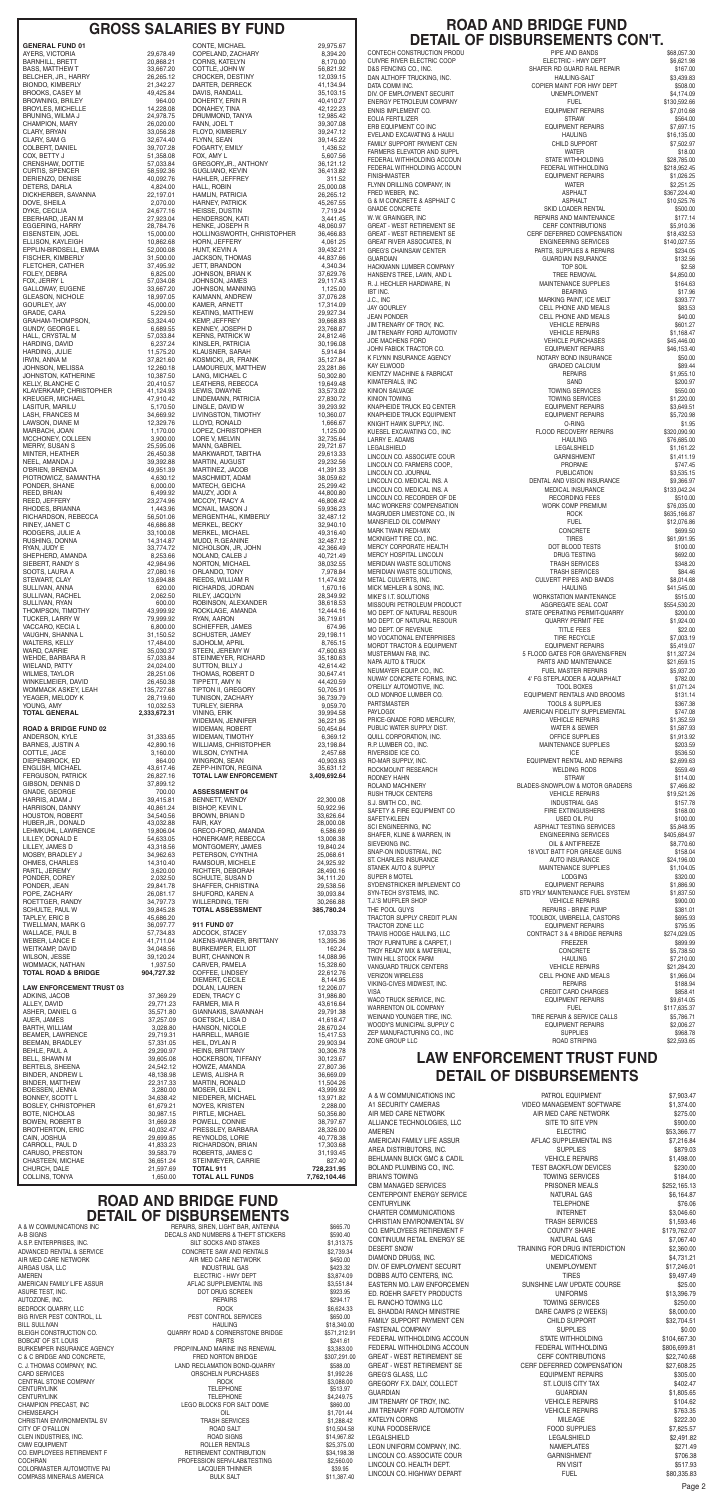#### **SPECIAL ELECTIONS FUND DETAIL OF DISBURSEMENTS**

ANGELICA BYERS<br>ANN E ROLE<br>ELECTION JUDGE BARBARA CHEATHAM CAROLYN MOONEY CO. EMPLOYEES RETIREMENT F COLE KEITHLY DAN SUDDARTH ELECTION JUDGE SAN SUDDARTH ELECTION JUDGE AND THE SUDDARTH SUDDARTH ELECTION STUDEN

AMERICAN RESOURCE CONSULTA<br>ANDY BINDER \$10.00 PLASTIC SECURITY BALLOT BAGS \$1,277.19 ANDY BINDER ELECTION TABULATION RM SECURITY \$100.00 ELECTION JUDGE \$575.00 ANTOINETTE MONTALBANO ELECTION JUDGE \$525.00 ARLENE BELECTION JUDGE/MILEAGE \$894.50<br>POLL RENT \$200.00 ASBURY UNITED METHODIST CH<br>BARBARA ANN TUCKER DESCRIPTION OF SECOND BARBARA ANN TUCKER SECONDER SECONDER SECONDER SECONDER SECONDER SECOND ELECTION JUDGE/MILEAGE \$818.00<br>ELECTION JUDGE \$150.00 BARBARA EGGERING ELECTION JUDGE \$175.00 BARBARA JEAN HUBBARD ELECTION JUDGE \$700.00 BARBARA MASTERSON ELECTION JUDGE \$700.00 BECKY BLAIR ELECTION JUDGE \$700.00 BETSY CALVIN VERIFICATION TEAM \$275.00 ELECTION JUDGE BOB WEHDE S525.00 BONNIE SCHLOTE ELECTION JUDGE \$675.00 BONNIE SUE BRAUNGARDT ELECTION RESOLUTION \$250.00 BRANDY ENGELMEYER ELECTION JUDGE \$175.00 BRENDA EGNER ELECTION JUDGE \$700.00 **ELECTION JUDGE** BRITTANY STEWART GENERAL ELECTION STUDENT WORKER \$75.00 BRUCE HUBBARD ELECTION JUDGE \$775.00 ELECTION JUDGE<br>ELECTION JUDGE \$175.00 CAROL S. SHIELDS ELECTION JUDGE \$175.00 CAROL SUE GERDIMAN ELECTION JUDGE \$675.00 CATHERINE HARRISON ELECTION JUDGE \$175.00 CATHERINE M. BREITE ELECTION JUDGE \$350.00 CHRISTINA K. EHMLER ELECTION JUDGE \$700.00 ELECTION JUDGE \$700.00<br>RETIREMENT CONTRIBUTION \$508.28 GENERAL ELECTION STUDENT WORKER \$75.00 CONNIE CLARY ELECTION JUDGE \$675.00 CONOR MARTIN GEN ELECTION STUDENT WORKER \$75.00 CRAIG CROSS ELECTION JUDGE \$700.00 CRYSTAL HALL \$260.10<br>CUSTOM SECURITY SERVICES, The SECURITY SERVICES \$492.75 CUSTOM SECURITY SERVICES, SECURTIY SERVICES (\$492.75 ELECTION JUDGE \$492.75 ELECTION JUDGE GENERAL ELECTION STUDENT WORKE \$75.00 DEBBY HAAS STAND BY ELECTION JUDGE \$50.00 STAND BY ELECTION JUDGE \$50.00<br>ELECTION JUDGE \$775.00 DEBORAH S. SUCHLAND ELECTION JUDGE \$775.00 DIANE BABER ELECTION JUDGE/MILEAGE \$821.60 ELECTION JUDGE DONALD J. BRINKMAN EQUIPMENT CERTIFICATION \$1,325.00 DONNA DUNARD STAND BY ELECTION JUDGE \$50.00 DORIS COX ELECTION JUDGE/MILEAGE \$818.00 DORIS ROYSTER ELECTION JUDGE \$700.00 DOROTHY C. HENCY SEARCH SERVICE CONSUMING ELECTION JUDGE/MILEAGE SEAR.60<br>DOROTHY CREECH SEARCH SEARCH SEARCH SEARCH SEARCH SEARCH SEARCH SEARCH SEARCH SEARCH SEARCH SEARCH SEARCH SEAR ELECTION JUDGE DOROTHY J. VAUGHN ELECTION JUDGE \$200.00 DOROTHY SCHAPER ELECTION JUDGE \$700.00

#### **THE LINC FUND DETAIL OF DISBURSEMENTS**

OATS, INC. S52,041.41

#### **ASSESSMENT FUND DETAIL OF DISBURSEMENTS**

LINCOLN CO. MEDICAL INS. A DENTAL AND VISION INSURANCE \$35,823.59 LINCOLN CO. MEDICAL INS. A MEDICAL INSURANCE \$521,459.75 MAC WORKERS' COMPENSATION WORKERS COMPENSATION FREMIUM \$131,545.00<br>MARSHALL FORD SALES. INC. THE REFAIRS FREMICLE REPAIRS \$312.51 MARSHALL FORD SALES, INC. VEHICLE REPAIRS \$312.51 MEDPRO WASTE DISPOSAL, LLC<br>MICRO CENTER A/R<br>MONITORS AND MAINTENANCE AGREEM \$2,894.58 MONITORS AND MAINTENANCE AGREEM \$2,894.58<br>TOWING SERVICES \$50.00 MID-STATES ORG.CRIME INFO. MEMBERSHIP FEES \$250.00 MO POLICE CHIEFS ASSOCIATI<br>MORILEYLISA SASSOCIATI SERVICE MEDICAL SERVICES SASSOCIATION SASSOCIATION SERVICES MEDICAL SERVICES \$845.00 MOONEY MARKETING **EXAMPLE 2018 THE SHIRTS AND ARRIT SHIRTS** \$726.00 MOORE MEDICAL LLC MEDICAL SUPPLIES \$10,812.15 NAPA AUTO & TRUCK COURSE REPAIRS AND MAINTENANCE S4,810.32<br>NASRO RASIC SRO COURSE BASIC SRO COURSE \$1,485.00 NASRO BASIC SRO COURSE \$1,485.00 ER PHYSICIAN SERVICES<br>
REPAIRS AND MAINTENANCE<br>
\$2.934.35 OFFICE DEPOT NURSE DESK, BOOKCASE \$487.96 PAYLOGIX 
BROWN AMERICAN FIDELITY SUPPLEMENTAL

S3,793.08

PRINTIPLE COMPLITER ITEMS

PRINTIPLE COMPLITER ITEMS

PRINTIPLE COMPLITER ITEMS

ARES 10 **POULTIPLE COMPUTER ITEMS** \$765.10<br>MEDICAL SUPPLIES \$50.79 PIKE COUNTY SHERIFFS OFFIC **A COUNTY SHERIFFS** OFFIC PITNEY BOWES<br>PLAZA TIRE SERVICE #44 FRONT END ALLGNMENT PLAZA TIRE SERVICE #44 PLAZA TIRE SERVICE #44 FRONT END AILGNMENT SERVICE #44 FRONT END AILGNMENT \$1,503.31<br>PLAZA TIRE SERVICE. INC. FROM SERVICE S20.00 TIRE REPAIRS AND MAINTENANCE<br>VEHICLE REPAIRS 62,359.39 PRICE-GNADE FORD MERCURY,  $\overline{P}$  vehicle repairs  $\overline{P}$  s2,359.39<br>
PTS OF AMERICA, LLC  $\overline{P}$  PRISONER TRANSPORT  $\overline{P}$  \$12,301.13 RREG FEES CHILD DEATH INVEST \$295.00<br>POSTAGE \$2,137.38 QUILL CORPORATION, INC. The contract of the contract of the contract of the contract of the contract of the contract of the contract of the contract of the contract of the contract of the contract of the contract of the co SEAN WINGRON **SEAN WINGRON FUEL-MO POLICE CANINE TRAINING** \$81.57 SIEVEKING INC. OIL \$2,177.95 SKYWALKER AV SUPPLY<br>SPRINT SPRINT SPRINT SPRINT SPRINT SPRINT SPRINT SPRINT SASS AT A SASS AT A SASS ASSESSED OF LL PHONE ST. CHARLES INSURANCE<br>ST. LOUIS COUNTY TREASURER<br>
\$45.00<br>
\$45.00 ST. LOUIS COUNTY TREASURER FROM THE PECT INSTRUCTOR PROGRAM \$45.00<br>STATE DISBURSEMENT UNIT FROM THE SCHILD SUPPORT ILLINOIS STORCH FORD, INC. VEHICLE REPAIRS \$254.95 T.J.'S MUFFLER SHOP VEHICLE REPAIRS \$200.00 TASER INTERNATIONAL TASER BATTERIES W/BAT PACK \$957.96 TECH ELECTRONICS. INC. TECHNICS INC. TECHNIC REPAIR DOOR ACCESS READERS \$1,592.50 TERMINAL SUPPLY CO. MAINTENANCE SUPPLIES \$1,081.00 THE UPS STORE #5237 SHIPPING \$109.10<br>TROY WATER & SANITATION DE TROY WATER & SEWER TROY WATER & SANITATION DE **WATER & SEWER** \$24,448.29<br>TURN-KEY MOBILE, INC. **AND SEX ALCORE MATG BRACKETS, CRADLE POINT, ANTENN** \$1,840.93 TURN-KEY MOBILE, INC.<br>THE STATE MANY COUNTERS IT AN INTERNATIONAL EXECUTIVE LEADERSHIP COURSE THE SAGE.00 EXECUTIVE LEADERSHIP COURSE VISA CREDIT CARD CHARGES \$14,173.29 WEX BANK FUEL \$8,654.06 WINDSTREAM COMMUNICATIONS<br>WORLD WIDE TECHNOLOGY INC. HANDSET FOR SHERIFE'S PHONE \$120.04 WORLD WIDE TECHNOLOGY, INC<br>
TER MANI IFACTI IRING CO. INC. THE RELEVANT CONTROL INCLUID SOAP THE RELEVANT ISSUED AT \$121.42 ZEP MANUFACTURING CO., INC **EXECUTE A SET A SET A SET A SET A SET A SET A SET A SET A SET A SET A SET A SET A SET A SET A SET A SET A SET A SET A SET A SET A SET A SET A SET A SET A SET A SET A SET A SET A SET A SET A SET** 

| AIR MED CARE NETWORK              | AIR MED CARE NETWORK                                            | \$100.00    |
|-----------------------------------|-----------------------------------------------------------------|-------------|
| AMERICAN FAMILY LIFE ASSUR        | AFLAC SUPPLEMENTAL INS                                          | \$2,573.14  |
| CANON FINANCIAL SERVICES,         | GRAPHICS EQUIPMENT CONTRACT                                     | \$2,395.36  |
| CENTRAL EAST MISSOURI ASSE        | ANNUAL DUES                                                     | \$25.00     |
| <b>CENTURYLINK</b>                | <b>TELEPHONE</b>                                                | \$520.65    |
| CINDY PETERSON                    | MLS ONLINE SALES FEES                                           | \$887.00    |
| CO. EMPLOYEES RETIREMENT F        | <b>COUNTY SHARE</b>                                             | \$18,356.05 |
| DATA COMM INC.                    | COPIER MAINTENANCE                                              | \$360.19    |
| DIV. OF EMPLOYMENT SECURIT        | <b>UNEMPLOYMENT</b>                                             | \$2,196.30  |
| EAST-WEST GATEWAY COUNCIL         | AERIAL PHOTOGRAPHY                                              | \$23,882.00 |
| EDWARD J. RICE CO., INC.          | PERS PROP MAILING & INSERT                                      | \$25,754.11 |
| ENVIRONMENTAL SYSTEMS RESE        | <b>ESRI SOFTWARE MAINTENANCE</b>                                | \$808.00    |
| FEDERAL WITHHOLDING ACCOUN        | <b>STATE WITHHOLDING</b>                                        | \$10,522.00 |
| FEDERAL WITHHOLDING ACCOUN        | FEDERAL WITHHOLDING                                             | \$89,647.49 |
| <b>GENERAL REVENUE</b>            | <b>MILEAGE</b>                                                  | \$18,412.50 |
| GEORGE E. SANSOUCY, PE, LL        | AMEREN APPEAL COUNSULTING                                       | \$22,597.21 |
| GREAT - WEST RETIREMENT SE        | <b>CERF CONTRIBUTIONS</b>                                       | \$2,561.49  |
| <b>GREAT - WEST RETIREMENT SE</b> | CERF DEFERRED COMPENSATION                                      | \$15,551.88 |
| GUARDIAN                          | <b>GUARDIAN</b>                                                 | \$0.00      |
| HEARTLAND AG-BUSINESS GROU        |                                                                 | \$105.00    |
| IAAO                              |                                                                 | \$190.00    |
| <b>JAMES MONTGOMERY</b>           | FEG ONLINE RENEWAL<br>MEMBERSHIP DUES<br>CELL PHONE AND MILEAGE | \$878.25    |
| KAREN SHUFORD                     | <b>MILEAGE</b>                                                  | \$97.65     |
| <b>KAY FAIR</b>                   | <b>CELL PHONE</b>                                               | \$440.00    |
| <b>KEVIN BISHOP</b>               | MILEAGE AND MEALS                                               | \$1,261.63  |
| LEWIS REED & ALLEN P.C.           | LEGAL FEES - AMEREN SUIT                                        | \$31,352.47 |
| LINCOLN CO. JOURNAL               | <b>PUBLICATION</b>                                              | \$224.94    |
| LINCOLN CO. MEDICAL INS. A        | DENTAL AND VISION INSURANCE                                     | \$4,900.42  |
| LINCOLN CO. MEDICAL INS. A        | <b>MEDICAL INSURANCE</b>                                        | \$74,777.33 |
| MAC CONFERENCE                    | MAC CONFERENCE REG                                              | \$120.00    |
| MAC WORKERS' COMPENSATION         | WORKERS COMPENSATION PREMIUM                                    | \$5,051.00  |
| MAPLOGIC CORPORATION              | SOFTWARE MAINTENANCE                                            | \$100.00    |
| MARCO TECHNOLOGIES LLC.           | <b>COPIER MAINTENANCE</b>                                       | \$1,769.71  |
| MIDLAND GIS SOLUTIONS             | <b>GIS WEBSITE HOSTING</b>                                      | \$15,300.00 |
| MIKE'S I.T. SOLUTIONS             | NETWORK MAINTENANCE AND REPAIRS                                 | \$6,309.27  |
| MISSOURI MAPPERS ASSOCIATI        | <b>MO MAPPER DUES</b>                                           | \$30.00     |
| MISSOURI STATE ASSESSORS A        | ASSESSSOR SCHOOL REGISTRATION                                   | \$550.00    |
| MISSOURI STATE ASSESSORS A        | ASSESSORS CONF REG                                              | \$1,200.00  |
| NEOFUNDS BY NEOPOST               | POSTAGE                                                         | \$500.00    |
| <b>PAYLOGIX</b>                   | AMERICAN FIDELITY SUPPLEMENTAL                                  | \$3,785.04  |
| PICTOMETRY INTERNATIONAL C        | AERIAL IMAGERY PROJECT                                          | \$7,291.37  |
| PRICE DIGESTS                     | PRICE DIGEST ONLINE LOOKUP FEE                                  | \$159.95    |
| PURCHASE POWER                    | POSTAGE                                                         | \$500.00    |
| QUILL CORPORATION, INC.           | UL OUPPLIES<br>OFFICE SUPPLIES<br>MAINT CARTRIDGE               | \$3,468.64  |
| SPEEDY OFFICE SOLUTIONS           |                                                                 | \$249.99    |
| SPRINGFIELD BLUE PRINT & P        | MAINT CARTRIDGE                                                 | \$107.31    |
| <b>SPRINT</b>                     | <b>CELL PHONE</b>                                               | \$1,729.60  |
| SUE SCHULTE                       | CELL PHONE AND MILEAGE                                          | \$777.00    |
| VANGUARD APPRAISALS, INC.         | WEBSITE SERVICE FEES                                            | \$27,740.00 |
| VISA                              | <b>CREDIT CARD CHARGES</b>                                      | \$7,250.93  |
|                                   |                                                                 |             |

#### **LAW ENFORCEMENT TRUST FUND DETAIL OF DISBURSEMENTS CON'T.**

MID-AMERICA AUTO & TOWING MO DEPARTMENT OF PUBLIC SA O'REILLY AUTOMOTIVE, INC. ONESOURCE WATER, LLC PTS OF AMERICA, LLC<br>PUBLIC AGENCY TRAINING COUNTIL PUBLIC AGENCY TRANSING \$12,300 PREG FEES CHILD DEATH IN PURCHASE POWER SPRINT CELL PHONE<br>ST. CHARLES INSURANCE ST. CHARLES IN SURANCE STATE DISBURSEMENT UNIT SWEET STITCHERS KC, LLC

#### **SPECIAL ELECTIONS FUND DETAIL OF DISBURSEMENTS CON'T.**

EDGAR J. WEGENER<br>EDWIN SHAFER EILEEN GIBSON ELECTION SYSTEMS & SOFTWAR **ELIZABETH FAY SHAW** ELKINS-SWYERS COMPANY, INC ELLEN POWELL ELSBERRY AMERICAN LEGION H ELSBERRY DEMOCRAT EUGENE FREDRIC, KAUTZ FEDERAL WITHHOLDING ACCOUN FEDERAL WITHHOLDING ACCOUN FIRST BAPTIST CHURCH OF TR FLETCHER KING FREDERICK LAYTON FRIEDENS U.C.C. OF MOSCOW **GENERAL REVENUE** GLENN WEGENER **GRACE M. STREET GREAT - WEST RETIREMENT SE** GREGORY F.X. DALY, COLLECT **GWEN BURKEMPER** HAILEY MUELLER HARMON KREUGER HAWK POINT COMMUNITY BUILD R. J. HECHLER HARDWARE, IN HENRY SKOUBY HOWARD SCHIFFFFR JACE COTTLE<br>JACK VOGEL JACOB COTTLE JACQUELINE NORTON JACQUELINE C. DAVIS **JAMES FINGER JANE KIENTZY** JANE M.COOSE JANE ZUROWESTE **JARED KOSTECKI JEAN PONDER** JEANETTE C. ALLOWAY **JEANICE KAISER**<br>JENNIEER CROXTON **JENNIFER PRITCHETT JERRY NEWMAN<br>JILL NIEHOFF** JOCELYN KRUEGER<br>JOHNNY LANG **JORDAN REECE** JOYCE A. NOBLE JOYCE PICKERING JUDITH A. PALMER **JUDITH A. HUMES JUDY M. WRIGHT JUDY M. LENK JUDY MONTGOMERY** KAREN WEST KATHERINE B. AUGUSTUS KATHERINE L. SCHULTE KATHERINE M. JOHNSTON KATIE PRITCHETT<br>KAYE BYERS KELSEY LADLIE KENNETH E. BAILEY KENNY YOUMANS KNIGHTS OF COLUMBUS KNIGHTS OF COLUMBUS KRYSTAL KOHENSKEY KYLIE NIEDERER LASCENA BERRYMAN LAURA JEAN EVANS LAURA W. MURPHY LAUREN RICHARDSON LAVERNE WRIGHT<br>LEO PAGANO LINCOLN CO. JOURNAL LINCOLN COUNTY FAIR LINDA J. SULLIVAN LINDA K RAMSOUR LINDA SUE CARR<br>LISA JORDAN LOIS J. KING LOUISE H. MAYES LYNETTE HORN MACEY BRAUNGARDT MADELINE MENNEMEYER<br>MARGARET SHATTO MARIA E. LAIRD MARIE COLLINSON<br>MARIE LASH MARILYN F. SHAFER MARTHA E. PEASEL MARY ANNE KEMPER MARY CHAMPION MARY GRACE MENNEMEYER MARY JANE QUADE MARY JO BROYLES MARY JO ORF MARY LOU EDGAR MARY LOU SCHULTE MARY ROJEAN ZIELINSKI MARYLN J. RAHMIER MATT PONDER MATT RITTER<br>MELBA HOLISTON MELISSA SCHULTE MELISSA STACKS MICHAEL KREUGER MICHELE GUTERMUTH MILDRED A. PATTERSON MOLLY HUTSON NANCY ANN JACKSON NANCY F. SCHIEFFER NANCY J. GODDARD<br>NEIL PRATT NEOFUNDS BY NEOPOST NEW HOPE BAPTIST CHURCH NEW SALEM BAPTIST CHURCH NORALEEN V. KAMLER OLD ALEXANDRIA METHODIST C PAM PAULSMEYER PAMELA MARIE BROWN PATRICIA GENIECE ARTRU PATRICIA J. POOL PATTI L. PHILLIPS PENNY EVANS PHYLLIS HALLEY PURCHASE POWER QUILL CORPORATION, INC. R.P. LUMBER CO., INC. RACHEL BURKEMPER RAY DOUGLAS SILVEY REDONDA HEITMAN RENA SCHNEIDER RENEE M. FANGER RENEE PAGANO ROBERT B. WRIGHT ROBERT KALLASH ROBERT SIMMONS ROBERT WHITWORTH ROBERT WIDEMAN RON VAUGHN ROSE ANN HEITMAN ROSE KREINHEDER ROSEMARY L. LAWS ROSEMARY LALUMANDIER ROSEMARY LAWS RUBY JUNE GROSHONG RUTHENE ALLEN SALENA EDWARDS SANDI DOGGETT SARAH BURKEMPER SHERYL LYNN FOWLER SPEEDY OFFICE SOLUTIONS<br>SPRINT STEVE ROBERTS SUSAN E. BECK SUSAN STEWART SUSAN V. LISTER SYDNEY THURMAN TABETHA BROWN TABITHA EASLEY

| EDGAR J. WEGENER                                                      | ABSENTEE COUNTING                                                                                                               | \$900.00                 |
|-----------------------------------------------------------------------|---------------------------------------------------------------------------------------------------------------------------------|--------------------------|
| EDWIN SHAFER<br>eileen gibson                                         | ELECTION JUDGE<br>ELECTION JUDGE                                                                                                | \$675.00                 |
| ELECTION SYSTEMS & SOFTWAR<br>FLIZARET LEW SULUL                      | BALLOT PRINTING AND CODING                                                                                                      | \$700.00<br>\$100.115.67 |
| ELIZABETH FAY SHAW                                                    | ELECTION JUDGE/MILEAGE                                                                                                          | \$818.00                 |
| ELKINS-SWYERS COMPANY, INC                                            | ABSENTEE ENVELOPES                                                                                                              | \$448.71                 |
| ELLEN POWELL                                                          | STAND BY ELECTION JUDGE                                                                                                         | \$50.00                  |
| ELSBERRY AMERICAN LEGION H                                            | POLL RENT                                                                                                                       | \$800.00                 |
| ELSBERRY DEMOCRAT                                                     | ELECTION FILING NOTICES                                                                                                         | \$9,120.52               |
| EUGENE FREDRIC KAUTZ                                                  | ELECTION JUDGE                                                                                                                  | \$800.00                 |
| FEDERAL WITHHOLDING ACCOUN                                            | STATE WITHHOLDING                                                                                                               | \$132.78                 |
| FEDERAL WITHHOLDING ACCOUN                                            | FEDERAL WITHHOLDING                                                                                                             | \$1,960.33               |
| FIRST BAPTIST CHURCH OF TR                                            | POLL RENT                                                                                                                       | \$600.00                 |
|                                                                       | PULL HENI<br>EQUIPMENT CERTIFICATION<br>ELECTION RESOLUTION<br>ABSENTEE CTG/WRITEINS/TROY C3                                    | \$1.775.00<br>\$850.00   |
| <br>COMPARENCIA CANTON<br>SENERAL REVENUE<br>SLENN WEGENER<br>SAACE * |                                                                                                                                 | \$350.00                 |
|                                                                       | POLL RENT<br>FUEL-B&G/                                                                                                          | \$200.00<br>\$67.53      |
| <b>GRACE M. STREET</b>                                                | MILEAGE-HOSPITAL ABSENTEE TEAM<br>ELECTION JUDGE                                                                                | \$194.55<br>\$175.00     |
| GREAT - WEST RETIREMENT SE<br>GREGORY F.X. DALY, COLLECT              |                                                                                                                                 | \$59.30<br>\$6.56        |
| GWEN BURKEMPER                                                        | CERE CONTRIBUTIONS<br>ST. LOUIS CITY TAX<br>ELECTION JUDGE<br>GENERAL ELECTION STUDENT WORKER                                   | \$325.00                 |
| HAILEY MUELLER<br>HANNAH SMITH                                        | GENERAL ELECTION STUDENT WORKER<br>EQUIPMENT DELIVERY                                                                           | \$75.00<br>\$75.00       |
| HARMON KREUGER<br>HAWK POINT COMMUNITY BUILD<br>————————————————————  | <b>EQUIPMENT DELIVERY</b><br>POLL RENT                                                                                          | \$750.00<br>\$400.00     |
| <b>HENRY SKOUBY</b>                                                   | REPAIRS-ELECTION TRAILER<br>GENERAL ELECTION STUDENT WORKER                                                                     | \$10.57                  |
| <b>HOWARD SCHIEFFER</b>                                               | ELECTION JUDGE                                                                                                                  | \$75.00<br>\$700.00      |
| IDA C EBERT                                                           | ELECTION JUDGE                                                                                                                  | \$525.00                 |
| <b>JACE COTTLE</b>                                                    | ELECTION NIGHT ASSISTANT<br>ELECTION JUDGE                                                                                      | \$110.00                 |
| <b>JACK VOGEL</b><br><b>JACOB COTTLE</b>                              | ELECTION NIGHT ASSISTANT                                                                                                        | \$700.00<br>\$110.00     |
| JACQUELINE NORTON                                                     | <b>ELECTION JUDGE</b>                                                                                                           | \$475.00                 |
| JACQUELINE C. DAVIS                                                   | <b>ELECTION JUDGE</b>                                                                                                           | \$725.00                 |
| JAMES FINGER                                                          | ELECTION JUDGE                                                                                                                  | \$775.00                 |
| JANE KIENTZY<br>JANE M.COOSE                                          | ELECTION JUDGE<br>ELECTION JUDGE<br>ELECTION JUDGE<br>GENERAL ELECTION STUDENT WORKER                                           | \$175.00<br>\$800.00     |
| JANE ZUROWESTE<br>JARED KOSTECKI                                      | GENERAL ELECTION STUDENT WORKER                                                                                                 | \$75.00<br>\$75.00       |
| <b>JEAN PONDER</b>                                                    | ELECTION NIGHT ASSISTANT                                                                                                        | \$400.00                 |
| JEANETTE C. ALLOWAY                                                   | <b>ELECTION JUDGE</b>                                                                                                           | \$175.00                 |
| <b>JEANICE KAISER</b>                                                 | ELECTION JUDGE                                                                                                                  | \$175.00                 |
| JENNIFER CROXTON<br>JENNIFER PRITCHETT                                | ELECTION JUDGE                                                                                                                  | \$575.00<br>\$725.00     |
| JERRY NEWMAN<br><b>JILL NIEHOFF</b>                                   | ELECTION JUDGE<br>ELECTION JUDGE<br>ELECTION JUDGE<br>ABSENTEE COUNTING<br>MILEAGE-ELECTION SUPPORT<br>MILEAGE-ELECTION SUPPORT | \$775.00<br>\$700.00     |
| <b>JIM MAYES</b>                                                      |                                                                                                                                 | \$750.00                 |
| JOCELYN KRUEGER<br>JOHNNY LANG                                        | ELECTION JUDGE                                                                                                                  | \$431.35<br>\$350.00     |
| JORDAN REECE                                                          | ELECTION NIGHT ASSISTANT                                                                                                        | \$50.00                  |
| JOYCE A. NOBLE                                                        | ELECTION JUDGE/MILEAGE                                                                                                          | \$850.40                 |
| <b>JOYCE PICKERING</b>                                                | ELECTION JUDGE/MILEAGE                                                                                                          | \$827.00                 |
| JUDITH A. PALMER                                                      | <b>ELECTION JUDGE</b>                                                                                                           | \$525.00                 |
| JUDITH A. HUMES                                                       | <b>ELECTION JUDGE</b>                                                                                                           | \$700.00                 |
| JUDY M. WRIGHT                                                        | <b>ELECTION JUDGE</b>                                                                                                           | \$700.00                 |
| JUDY M. LENK                                                          | <b>ELECTION JUDGE</b>                                                                                                           | \$700.00                 |
| Judy Montgomery                                                       | <b>ELECTION JUDGE</b>                                                                                                           | \$700.00                 |
| <b>JULIE THOMAS</b>                                                   | <b>ELECTION JUDGE</b>                                                                                                           | \$150.00                 |
| KACY THATE                                                            | GENERAL ELECTION STUDENT WORKER                                                                                                 | \$75.00                  |
| KAREN WEST                                                            | <b>ELECTION JUDGE</b>                                                                                                           | \$700.00                 |
| KATHERINE B. AUGUSTUS                                                 | ELECTION JUDGE/MILEAGE                                                                                                          | \$814.40                 |
| KATHERINE L. SCHULTE                                                  | <b>ELECTION JUDGE</b>                                                                                                           | \$525.00                 |
| KATHERINE M. JOHNSTON                                                 | ELECTION JUDGE/MILEAGE                                                                                                          | \$401.80                 |
| KATIE PRITCHETT                                                       | <b>ELECTION JUDGE</b>                                                                                                           | \$350.00                 |
| KAYE BYERS                                                            | ELECTION JUDGE/MILEAGE                                                                                                          | \$850.40                 |
| KELSEY LADLIE                                                         | GENERAL ELECTION STUDENT WORKER                                                                                                 | \$75.00                  |
| KENNETH E. BAILEY                                                     | <b>ELECTION JUDGE</b>                                                                                                           | \$700.00                 |
| <b>KENNY YOUMANS</b>                                                  | <b>ELECTION JUDGE</b>                                                                                                           | \$525.00                 |
| KNIGHTS OF COLUMBUS                                                   | POLL RENT                                                                                                                       | \$400.00                 |
| KNIGHTS OF COLUMBUS                                                   | POLL RENT                                                                                                                       | \$200.00                 |
| KRYSTAL KOHENSKEY                                                     | GENERAL ELECTION STUDENT WORKER                                                                                                 | \$75.00                  |
| KYLIE NIEDERER                                                        | GENERAL ELECTION STUDENT WORKER                                                                                                 | \$75.00                  |
| LARRY FAGUE                                                           | <b>ELECTION JUDGE</b>                                                                                                           | \$350.00                 |
| LASCENA BERRYMAN                                                      | <b>ELECTION JUDGE</b>                                                                                                           | \$225.00                 |
| LAURA JEAN EVANS                                                      | ELECTION JUDGE                                                                                                                  | \$650.00                 |
| LAURA W. MURPHY                                                       | <b>ELECTION JUDGE</b>                                                                                                           | \$700.00                 |
| LAUREN RICHARDSON                                                     | <b>ELECTION JUDGE</b>                                                                                                           | \$400.00                 |
| LAVERNE WRIGHT                                                        | ELECTION JUDGE                                                                                                                  | \$816.20                 |
| LEO PAGANO<br>LINCOLN CO. HIGHWAY DEPART                              | ELECTION JUDGE<br><b>FUEL</b>                                                                                                   | \$800.00<br>\$371.08     |
| LINCOLN CO. JOURNAL<br>LINCOLN COUNTY FAIR                            | <b>PUBLICATIONS</b><br>HALL RENTAL FOR JUDGES TRAINING                                                                          | \$14,756.77<br>\$406.25  |
| LINDA J. SULLIVAN                                                     | ELECTION JUDGE/MILEAGE                                                                                                          | \$795.70                 |
| LINDA K RAMSOUR                                                       | <b>ELECTION JUDGE</b>                                                                                                           | \$800.00                 |
| LINDA SUE CARR                                                        | ELECTION NIGHT ASSISTANT                                                                                                        | \$300.00                 |
| LISA JORDAN                                                           | <b>ELECTION JUDGE</b>                                                                                                           | \$675.00                 |
| LOIS J. KING                                                          | <b>ELECTION JUDGE</b>                                                                                                           | \$600.00                 |
| LOUISE BLACK                                                          | <b>ELECTION JUDGE</b>                                                                                                           | \$525.00                 |
| LOUISE H. MAYES                                                       | <b>ELECTION JUDGE</b>                                                                                                           | \$800.00                 |
| LYNETTE HORN                                                          | ELECTION JUDGE                                                                                                                  | \$175.00                 |
| MACEY BRAUNGARDT                                                      | ELEUTION JOUGLE<br>GENERAL ELECTION STUDENT WORKER                                                                              | \$75.00                  |
| MADELINE MENNEMEYER                                                   | GENERAL ELECTION STUDENT WORKER                                                                                                 | \$75.00                  |
| MARGARET SHATTO                                                       | <b>ELECTION JUDGE</b>                                                                                                           | \$700.00                 |
| MARIA E. LAIRD                                                        | <b>ELECTION JUDGE</b>                                                                                                           | \$700.00                 |
| MARIE COLLINSON                                                       | <b>ELECTION JUDGE</b>                                                                                                           | \$225.00                 |
| MARIE LASH                                                            | <b>CELL PHONE</b>                                                                                                               | \$160.00                 |
| MARILYN F. SHAFER                                                     | ABSENTEE COUNTING                                                                                                               | \$750.00                 |
| MARSHA FLAMM                                                          | ELECTION JUDGE/MILEAGE                                                                                                          | \$838.00                 |
| MARSHA JUNGE                                                          | <b>ELECTION JUDGE</b>                                                                                                           | \$175.00                 |
| MARTHA E. PEASEL                                                      | <b>ELECTION JUDGE</b>                                                                                                           | \$125.00                 |
| MARY ANNE KEMPER                                                      | <b>ELECTION JUDGE</b>                                                                                                           | \$802.70                 |
| <b>MARY CHAMPION</b>                                                  | <b>ELECTION JUDGE</b>                                                                                                           | \$175.00                 |
| MARY GRACE MENNEMEYER                                                 | <b>ELECTION JUDGE</b>                                                                                                           | \$700.00                 |
| MARY JANE QUADE                                                       | <b>ELECTION JUDGE</b>                                                                                                           | \$675.00                 |
| MARY JO BROYLES                                                       | ELECTION JUDGE                                                                                                                  | \$700.00                 |
| MARY JO ORF                                                           | <b>ELECTION JUDGE</b>                                                                                                           | \$525.00                 |
| MARY LOU EDGAR                                                        | <b>ELECTION JUDGE</b>                                                                                                           | \$325.00                 |
| MARY LOU SCHULTE                                                      | <b>ELECTION JUDGE</b>                                                                                                           | \$824.30                 |
| MARY ROJEAN ZIELINSKI                                                 | ELECTION JUDGE                                                                                                                  | \$700.00                 |
| MARYLN J. RAHMIER                                                     | <b>ELECION JUDGE</b>                                                                                                            | \$800.00                 |
| MATT PONDER                                                           | <b>ELECTION JUDGE</b>                                                                                                           | \$175.00                 |
| MATT RITTER                                                           | ELECTION NIGHT ASSISTANT                                                                                                        | \$50.00                  |
| MELBA HOUSTON                                                         | <b>VERIFICATION TEAM</b>                                                                                                        | \$700.00                 |
| MELISSA SCHULTE                                                       | <b>ELECTION JUDGE</b>                                                                                                           | \$275.00                 |
| MELISSA STACKS                                                        | <b>ELECTION JUDGE</b>                                                                                                           | \$175.00                 |
| MICHAEL KREUGER                                                       | <b>CELL PHONE &amp; MILEAGE</b>                                                                                                 | \$360.70                 |
| MICHELE GUTERMUTH                                                     | <b>ELECTION JUDGE</b>                                                                                                           | \$800.00                 |
| mike pirtle                                                           | <b>ELECTION JUDGE</b>                                                                                                           | \$325.00                 |
| MILDRED A. PATTERSON                                                  | <b>ELECTION JUDGE</b>                                                                                                           | \$700.00                 |
| Molly Hutson                                                          | GENERAL ELECTION STUDENT WORKER                                                                                                 | \$75.00                  |
| NANCY ANN JACKSON                                                     | ELECTION JUDGE                                                                                                                  | \$801.80                 |
| NANCY F. SCHIEFFER                                                    | ELECTION JUDGE/MILEAGE                                                                                                          | \$836.00                 |
| NANCY J. GODDARD                                                      | ELECTION JUDGE<br>GENERAL ELECTION STUDENT WORKER                                                                               | \$550.00                 |
| NEIL PRATT<br>NEOFUNDS BY NEOPOST                                     | <b>POSTAGE</b>                                                                                                                  | \$75.00<br>\$4,000.00    |
| NEW HOPE BAPTIST CHURCH                                               | POLL RENT                                                                                                                       | \$300.00                 |
| NEW SALEM BAPTIST CHURCH                                              | POLL RENT                                                                                                                       | \$600.00                 |
| NICOLE BAKER                                                          | GENERAL ELECTION STUDENT WORKER                                                                                                 | \$75.00                  |
| NORALEEN V. KAMLER                                                    | ELECTION JUDGE/MILEAGE                                                                                                          | \$810.80                 |
| OLD ALEXANDRIA METHODIST C                                            | POLL RENT                                                                                                                       | \$200.00                 |
| PAM PAULSMEYER                                                        | <b>ELECTION JUDGE</b>                                                                                                           | \$777.00                 |
| PAMELA MARIE BROWN                                                    | ELECTION JUDGE                                                                                                                  | \$700.00                 |
| PATRICIA GENIECE ARTRU                                                | ABSENTEE COUNTING                                                                                                               | \$750.00                 |
| PATRICIA J. POOL                                                      | <b>ELECTION JUDGE</b>                                                                                                           | \$800.00                 |
| PATTI L. PHILLIPS                                                     | ELECTION JUDGE                                                                                                                  | \$700.00                 |
| PENNY EVANS                                                           | ELECTION JUDGE                                                                                                                  | \$175.00                 |
| PHYLLIS HALLEY                                                        | ELECTION JUDGE                                                                                                                  | \$150.00                 |
| PURCHASE POWER                                                        | <b>POSTAGE</b>                                                                                                                  | \$5,000.00               |
| QUILL CORPORATION, INC.                                               | OFFICE SUPPLIES                                                                                                                 | \$3,921.30               |
| R.P. LUMBER CO., INC.                                                 | REPAIR ELECTION TRAILER                                                                                                         | \$252.26                 |
| RACHEL BURKEMPER                                                      | GENERAL ELECTION STUDENT WORKER                                                                                                 | \$75.00                  |
| RAY DOUGLAS SILVEY                                                    | ELECTION JUDGE                                                                                                                  | \$700.00                 |
| REDONDA HEITMAN                                                       | ELECTION JUDGE                                                                                                                  | \$650.00                 |
| RENA SCHNEIDER                                                        | STAND BY ELECTION JUDGE                                                                                                         | \$50.00                  |
| RENEE M. FANGER                                                       | ELECTION JUDGE                                                                                                                  | \$700.00                 |
| RENEE PAGANO                                                          | <b>ELECTION JUDGE</b>                                                                                                           | \$700.00                 |
| ROBERT B. WRIGHT                                                      | ELECTION JUDGE                                                                                                                  | \$675.00                 |
| ROBERT KALLASH                                                        | EQUIPMENT CERTIFICATION                                                                                                         | \$2,500.00               |
| ROBERT SIMMONS                                                        | ELECTION NIGHT REPORTING                                                                                                        | \$50.00                  |
| ROBERT WHITWORTH                                                      | STAND BY ELECTION JUDGE                                                                                                         | \$50.00                  |
| ROBERT WIDEMAN                                                        | <b>TABULATION ROOM SECURITY</b>                                                                                                 | \$75.00                  |
| RON VAUGHN                                                            | <b>ELECTION JUDGE</b>                                                                                                           | \$700.00                 |
| ROSE ANN HEITMAN                                                      | ELECTION JUDGE                                                                                                                  | \$675.00                 |
| ROSE KREINHEDER                                                       | <b>ELECTION JUDGE</b>                                                                                                           | \$525.00                 |
| ROSEMARY L. LAWS                                                      | ELECTION JUDGE                                                                                                                  | \$175.00                 |
| ROSEMARY LALUMANDIER                                                  | <b>ELECTION JUDGE</b>                                                                                                           | \$700.00                 |
| ROSEMARY LAWS                                                         | <b>ELECTION JUDGE</b>                                                                                                           | \$525.00                 |
| RUBY JUNE GROSHONG                                                    | <b>ELECTION JUDGE</b>                                                                                                           | \$700.00                 |
| RUTHENE ALLEN                                                         | ELECTION JUDGE                                                                                                                  | \$700.00                 |
| SALENA EDWARDS                                                        | <b>GENERAL ELECTION STUDENT WORKER</b>                                                                                          | \$75.00                  |
| SANDI DOGGETT                                                         | <b>ELECTION JUDGE</b>                                                                                                           | \$700.00                 |
| SARAH BURKEMPER                                                       | ELECTION RESOLUTION                                                                                                             | \$250.00                 |
| SHERYL LYNN FOWLER                                                    | ELECTION JUDGE/MILEAGE                                                                                                          | \$866.60                 |
| SHRED-IT                                                              | <b>SHREDDING</b>                                                                                                                | \$706.78                 |
| SPEEDY OFFICE SOLUTIONS                                               | YARD SIGNS/STAKES                                                                                                               | \$149.95                 |
| Sprint                                                                | MOBILE INTERNET ACCESS                                                                                                          | \$8,490.89               |
| <b>STEVE ROBERTS</b>                                                  | <b>ELECTION JUDGE</b>                                                                                                           | \$700.00                 |
| SUE MULLEN                                                            | <b>ELECTION JUDGE</b>                                                                                                           | \$700.00                 |
| SUSAN E. BECK                                                         | <b>VERIFICATION TEAM</b>                                                                                                        | \$525.00                 |
| SUSAN STEWART                                                         | ELECTION JUDGE                                                                                                                  | \$700.00                 |
| SUSAN V. LISTER                                                       | <b>ELECTION JUDGE</b>                                                                                                           | \$816.20                 |
| SYDNEY THURMAN                                                        | <b>GENERAL ELECTION STUDENT WORKER</b>                                                                                          | \$75.00                  |
| TABETHA BROWN                                                         | ELECTION JUDGE STAND BY                                                                                                         | \$50.00                  |
| TABITHA EASLEY                                                        | <b>ELECTION JUDGE</b>                                                                                                           | \$725.00                 |
| TAYLOR BASSO                                                          | <b>GENERAL ELECTION STUDENT WORKER</b>                                                                                          | \$75.00                  |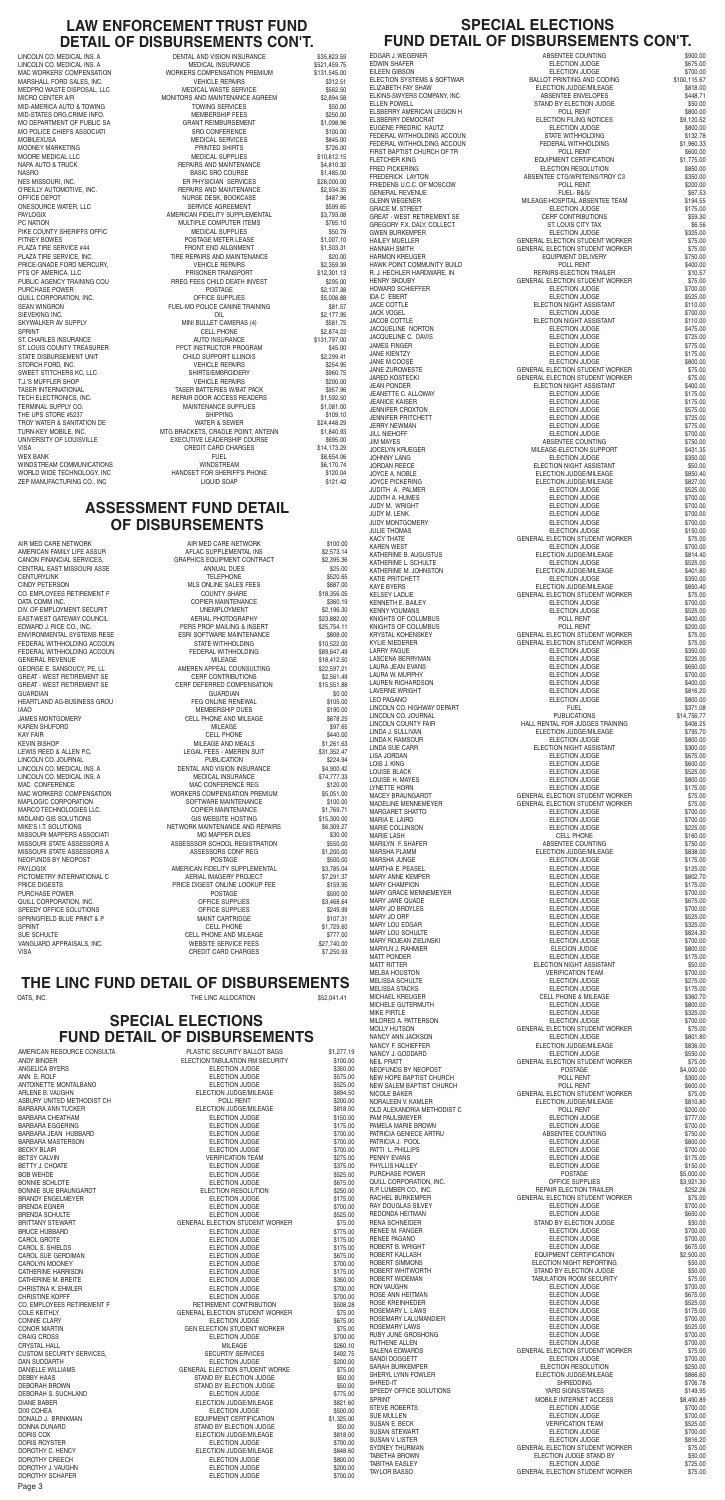MO POLICE CANINE ASSOC. MPCA WORKSHOP \$520.00 MO SHERIFF'S ASSOCIATION 2ND CLASS CTY MEMBERSHIP

### **ELECTION SERVICE FUND DETAIL OF DISBURSEMENTS**

CRYSTAL HALL **CRYSTAL HALL CRYSTAL** MILEAGE **1999** MILEAGE 3355.95 EDWARD J. RICE CO., INC. VOTER REG CANVAS MAILING/CARDS \$8,433.22 ELECTION TABULATING EQUIPMENT \$16,984.00 JEFFERSON COUNTY CLERK ELE LTD VOTING BOOTHS -100 USED \$3,000.00 LINCOLN CO. HIGHWAY DEPART FUEL FUEL \$28.55 MOONEY MARKETING SHIRTS FOR ELECTION STAFF \$326.29 P.B.W. OF LINCOLN COUNTY BOOTH SPACE @ SENIOR FAIR \$100.00 QUILL CORPORATION, INC. THE SEXTERNAL BATTERY PACKS \$726.86 TALLY, LLC. EA TABLETS LIVE \$14,340.00 VISA CREDIT CARD CHARGES \$3,683.49 WALMART SUPPLIES

#### **JAIL IMPROVEMENT FUND DETAIL OF DISBURSEMENTS**

SECURITY EQUIPMENT SUPPLY, **DOOR CONTROL REPAIRS** \$1,368.35 W.R. HARDWARE CO. INC. **REPAIRS** \$2,042.70

#### **COURTS REIMBURSABLE GRANTS FUND DETAILS OF DISBURSEMENTS**

ERNEST PAINTER **FCI REIMBURSEMENT** \$172.81 FAMILY CIRCLE THERAPEUTIC SUPVERVISED VISITATION \$5,600.00 NORMA A. RAHM, MPA **Example 20 FCI WORKSHOP** \$1,500.00 RODNEY BARNHILL FCI REIMBURSEMENT & POSTAGE \$211.34 SWIFT REHABILITATION & MED CHILD SUPPORT MEDIATION \$5,015.00 CREDIT CARD CHARGES

#### **SHELTERCARE FUND DETAIL OF DISBURSEMENTS**

THE ROBERTSON CENTER 2016 ALLOCATION 627,000.00

INTEREST 24,545.61 OTHER 247,516.78 TRANSFERS 36,872.96 NOT REPORTED 0.00<br>TOTAL REVENUES 6.119.524.50 TOTAL REVENUES **TOTAL FUNDS AVAILABLE 8,541,423.85 EXPENDITURES** COUNTY COMMISSION 155,280.06 COUNTY CLERK 170,381.56 ECONOMIC DEVELOPMENT 133,728.73 ELECTIONS 266,345.43 VOTER REGISTRATION 93,581.95 B&G - CT HOUSE 545,878.48 PROJECT COORDINATOR 67,773.36 AUDITOR 61,801.56 TREASURER 85,373.07

ELSBERRY SPECIAL ROAD DIST ESRD ALLOCATION \$674,120.00

ASSESSMENT 578,524.85 FRINGE BENEFITS 111,767.52 TRANSFER OUT 0.00 TOTAL EXPENDITURES 690,292.37 ADJUSTMENTS 0.00 **CASH AVAILABLE BALANCE 417,312.63**

**EXPENDITURES** 

LINCOLN CO. JOURNAL PUBICATION \$83.94 MISSOURI STATE TROOPERS AS MISSOURI STATE TROOPERS ASSOCI<br>POINT TECHNOLOGY, INC. HAZMAT FLOW STUDY HWY 61,79,47 VISA CREDIT CARD CHARGES

PORT TELOW STUDY HWY 61,79,47<br>CREDIT CARD CHARGES \$4,500.00

**TOTAL FUNDS AVAILABLE 5,264,816.24**

| PROJECT COORDINATOR                    | 67,773.36    | THE LINC FUND 05                    |              |
|----------------------------------------|--------------|-------------------------------------|--------------|
| <b>AUDITOR</b>                         | 61,801.56    | NET CASH AVAILABLE FOR 2016         | 3,464.06     |
| <b>TREASURER</b>                       | 85,373.07    | <b>REVENUES</b>                     |              |
| <b>COLLECTOR</b>                       | 260,977.62   | INTERGOVERNMENTAL                   | 9,814.30     |
| <b>RECORDER</b>                        | 180,631.63   | <b>CHARGES FOR SERVICES</b>         | 5,770.00     |
| PORTAL PLUS II                         | 367,684.25   | <b>INTEREST</b>                     | 200.08       |
| <b>CIRCUIT CLERK</b>                   | 83,778.87    | <b>OTHER</b>                        | 50,000.00    |
| COURT ADMINISTRATOR                    | 2,684.90     | <b>TOTAL REVENUES</b>               | 65,784.38    |
| COURT ADMINISTRATOR                    | 94,382.36    | <b>TOTAL FUNDS AVAILABLE</b>        | 69,248.44    |
| PUBLIC ADMINISTRATION                  | 68,162.00    | <b>EXPENDITURES</b>                 |              |
| GENERAL COUNTY GOVERNMENT 1,021,937.99 |              | THE LINC FUND                       | 52,041.41    |
| <b>INSURANCE CLAIM ACTIVITY</b>        | 79,350.36    | <b>TOTAL EXPENDITURES</b>           | 52,041.41    |
| <b>SURVEYOR</b>                        | 1,672.00     | <b>ADJUSTMENTS</b>                  | 0.00         |
| <b>EMERGENCY MANAGEMENT</b>            | 71,242.94    | <b>CASH AVAILABLE BALANCE</b>       | 17,207.03    |
| <b>GUARDIAN AD LITEM</b>               | 0.00         |                                     |              |
| PROSECUTING ATTORNEY                   | 781,814.66   | <b>SPECIAL ELECTIONS 06</b>         |              |
| <b>JUVENILE</b>                        | 153,799.89   | NET CASH AVAILABLE FOR 2016         | 40,712.51    |
| <b>CORONER</b>                         | 65,997.33    | <b>REVENUES</b>                     |              |
| MAINTENANCE OF EFFORTS                 | 14,936.14    | <b>INTEREST</b>                     | 213.31       |
| FLOOD PLAIN MANAGER                    | 32,083.19    | NOT REPORTED                        | 350,742.93   |
| <b>EMERGENCY FUND</b>                  | 0.00         | <b>TOTAL REVENUES</b>               | 350,956.24   |
| <b>MISCELLANEOUS</b>                   | 9,044.00     | <b>TOTAL FUNDS AVAILABLE</b>        | 391,668.75   |
| <b>FRINGE BENEFITS</b>                 | 526,505.20   | <b>EXPENDITURES</b>                 |              |
| CAPITAL OUTLAY                         | 477,857.33   | SPECIAL ELECTIONS                   | 355,186.03   |
| <b>TRANSFERS OUT</b>                   | 384,000.00   | <b>FRINGE BENEFITS</b>              | 699.13       |
| <b>TOTAL EXPENDITURES</b>              | 6,258,686.86 | <b>TOTAL EXPENDITURES</b>           | 355,885.16   |
| <b>ADJUSTMENTS</b>                     | 0.00         | <b>ADJUSTMENTS</b>                  | 0.00         |
| <b>CASH AVAILABLE BALANCE</b>          | 2,282,736.99 | <b>CASH AVAILABLE BALANCE</b>       | 35,783.59    |
| <b>ROAD &amp; BRIDGE FUND 02</b>       |              | 911 FUND 07                         |              |
| NET CASH AVAILABLE FOR 2016            | 2,435,171.17 | NET CASH AVAILABLE FOR 2016         | 4,014.67     |
| <b>REVENUES</b>                        |              | <b>REVENUES</b>                     |              |
| PROPERTY TAX                           | 1,686,897.08 | <b>INTERGOVERNMENTAL</b>            | 0.00         |
| <b>SALES TAX</b>                       | 2,520,421.76 | <b>CHARGES FOR SERVICES</b>         | 368,635.83   |
| INTERGOVERNMENTAL                      | 1,260,220.64 | <b>INTEREST</b>                     | 59.84        |
| <b>CHARGES FOR SERVICES</b>            | 15,747.45    | <b>OTHER</b>                        | 538,590.94   |
| <b>INTEREST</b>                        | 17,361.63    | <b>TRANSFERS</b>                    | 184,000.00   |
| <b>OTHER</b>                           | 5,496.84     | NOT REPORTED                        | 0.00         |
| <b>TRANSFERS</b>                       | 86,561.85    | <b>TOTAL REVENUES</b>               | 1,091,286.61 |
| NOT REPORTED                           | 0.00         | <b>TOTAL FUNDS AVAILABLE</b>        | 1,095,301.28 |
| <b>TOTAL REVENUES</b>                  | 5,592,707.25 | <b>EXPENDITURES</b>                 |              |
| <b>TOTAL FUNDS AVAILABLE</b>           | 8,027,878.42 | <b>FRINGE BENEFITS</b>              | 185,121.00   |
| <b>EXPENDITURES</b>                    |              | 911 FUND                            | 907,244.14   |
| ROAD & BRIDGE                          | 5,502,747.35 | TOTAL EXPENDITURES                  | 1,092,365.14 |
| <b>FRINGE BENEFITS</b>                 | 291,536.11   | <b>ADJUSTMENTS</b>                  | 0.00         |
| TRANSFERS OUT                          | 560,579.54   | <b>CASH AVAILABLE BALANCE</b>       | 2.936.14     |
| TOTAL EXPENDITURES                     | 6,354,863.00 |                                     |              |
| <b>ADJUSTMENTS</b>                     | 5,917.00     | <b>ELSBERRY SPECIAL RD DIST. 08</b> |              |
|                                        |              | NET CASH AVAILABLE FOR 2016         | 62.92        |
| <b>CASH AVAILABLE BALANCE</b>          | 1,678,932.42 | <b>REVENUES</b>                     |              |
| <b>LAW ENFORCEMENT TRUST 03</b>        |              | PROPERTY TAX                        | 113,191.73   |
| NET CASH AVAILABLE FOR 2016            | 197,109.93   | <b>INTERGOVERNMENTAL</b>            | 71.56        |
| <b>REVENUES</b>                        |              | <b>INTEREST</b>                     | 232.88       |
| SALES TAX                              | 2,721,642.69 | <b>TRANSFERS</b>                    | 560,579.54   |
| <b>INTERGOVERNMENTAL</b>               | 1,831,136.86 | <b>TOTAL REVENUES</b>               | 674,075.71   |
| <b>CHARGES FOR SERVICES</b>            | 184,953.82   | <b>TOTAL FUNDS AVAILABLE</b>        | 674,138.63   |
| <b>INTEREST</b>                        | 1,792.40     | <b>EXPENDITURES</b>                 |              |
| <b>OTHER</b>                           | 103,180.54   | ELSBERRY SPECIAL ROAD               | 674,120.00   |
| <b>TRANSFERS</b>                       | 225,000.00   | <b>TOTAL EXPENDITURES</b>           | 674,120.00   |
| <b>TOTAL REVENUES</b>                  | 5,067,706.31 | <b>ADJUSTMENTS</b>                  | 0.00         |
|                                        |              |                                     |              |

TRANSFERS 0.00 NOT REPORTED 0.00 TOTAL REVENUES 772,172.45 **TOTAL FUNDS AVAILABLE 1,107,605.00**

**CASH AVAILABLE BALANCE 18.63**

## **ELSBERRY SPECIAL ROAD DISTRICT DETAIL OF DISBURSEMENTS**

## **CEPF GRANT DETAIL OF DISBURSEMENTS**

#### **911 FUND DETAIL OF DISBURSEMENTS**

| <b>Beginning Balance</b><br><b>Ending Balance</b><br>Jan. 1, 2016<br>Y-T-D Revenues<br>Y-T-D Expenditures<br>Dec. 31, 2016<br>01<br><b>General Revenue</b><br>\$2,421,899.35<br>\$6,258,686.86<br>\$2,282,736.99<br>\$6,119,524.50<br>02 Road & Bridge<br>\$1,678,932.42<br>\$2,435,171.17<br>\$5,592,707.25<br>\$6,348,946.00<br>03 Law Enforcement Trust<br>\$197,109.93<br>\$5,067,706.31<br>\$5,092,707.86<br>\$172,108.38<br>04 Assessment<br>\$335,432.55<br>\$772,172.45<br>\$417,312.63<br>\$690,292.37<br>05 The Linc Fund<br>\$3,464.06<br>\$65,784.38<br>\$17,207.03<br>\$52,041.41<br>06 Special Elections<br>\$40,712.51<br>\$350,956.24<br>\$355,885.16<br>\$35,783.59<br>07 911 Fund<br>\$4,014.67<br>\$2,936.14<br>\$1,091,286.61<br>\$1,092,365.14<br>08 Elsberry Special Road<br>\$62.92<br>\$674,075.71<br>\$18.63<br>\$674,120.00<br>09 Server Upgrade Project<br>\$0.00<br>\$0.00<br>\$0.00<br>\$0.00<br>10 CEPF Grant<br>\$24,558.27<br>\$9,004.16<br>\$9,170.17<br>\$24,392.26<br>12 Abandoned Pers Property<br>\$10,537.00<br>\$0.00<br>\$0.00<br>\$10,537.00<br>14<br>Election Equip. Fund<br>\$122,454.24<br>\$92,965.67<br>\$617.50<br>\$30,106.07<br>20 LET Fund<br>\$1,380.22<br>\$8,463.72<br>\$4,887.75<br>\$4,956.19<br>21 PAT Fund<br>\$1,431.56<br>\$0.00<br>\$10,490.12<br>\$11,921.68<br>22 Unclaimed Fees Fund<br>\$839.09<br>\$4,578.65<br>\$4,161.20<br>\$421.64<br>23 Sheltercare Fund<br>\$30,659.21<br>\$25,142.10<br>\$27,000.00<br>\$28,801.31<br>24 Civil Fee Fund<br>\$77,570.57<br>\$49,642.24<br>\$58,436.41<br>\$68,776.40<br>25 Fines Fund<br>\$134,174.16<br>\$395,017.13<br>\$316,686.93<br>\$212,504.36<br>26 Senate Bill 40<br>\$0.00<br>\$679,236.75<br>\$679,236.75<br>\$0.00<br>27 Over Plus Land Sales<br>\$6,955.41<br>\$4,928.59<br>\$5,912.62<br>\$5,971.38<br>28 Fire District<br>\$0.00<br>\$2,814,713.72<br>\$2,814,713.72<br>\$0.00<br>\$4,371.44<br>29 P.A. Delinguent Tax Fund<br>\$268.57<br>\$100.00<br>\$4,540.01<br>31 Investments<br>\$0.00<br>\$16,947.26<br>\$0.00<br>\$16,947.26<br>32 Inmate Security Fund<br>\$88,736.69<br>\$200,009.17<br>\$208,545.45<br>\$97,272.97<br>33 Lincoln Co Regional SWAT<br>\$0.00<br>\$0.00<br>\$0.00<br>\$0.00<br>34 Hospital Maintenance<br>\$0.00<br>\$0.00<br>\$1,183,354.32<br>\$1,183,354.32<br>35<br><b>School Districts</b><br>\$0.00<br>\$28,421,016.23<br>\$28,421,016.23<br>\$0.00<br>36 Unapportioned Schools<br>\$0.00<br>\$2,837,440.16<br>\$2,837,440.16<br>\$0.00<br>37 Ambulance District<br>\$1.00<br>\$879,330.45<br>\$879,330.45<br>\$1.00<br>38 Cities<br>\$8,593.53<br>\$12,226.15<br>\$8,623.61<br>\$12,196.07<br>39 Criminal Costs<br>\$1.00<br>\$0.00<br>\$0.00<br>\$1.00<br>40 Community Dev Block Grant<br>\$25.00<br>\$0.00<br>\$0.00<br>\$25.00<br>43 Recovery Fund<br>\$0.00<br>\$52,001.00<br>\$364,478.86<br>\$312,477.86<br>45 P.A. Bad Check Fund<br>\$41,139.38<br>\$11,443.44<br>\$3,066.03<br>\$49,516.79<br>46 Recorders User Fees<br>\$55,714.27<br>\$37,471.13<br>\$20,532.41<br>\$72,652.99<br>47 CERF<br>\$750,828.31<br>\$15,319.93<br>\$754,960.11<br>\$19,451.73<br><b>BRO</b> Fund<br>\$504.10<br>\$2.92<br>\$507.02<br>\$0.00<br>52 Jail Improvement Fund<br>\$3,849.42<br>\$676.41<br>\$3,411.05<br>\$1,114.78<br>53<br><b>Cemetery Fund</b><br>\$2,601.86<br>\$41,659.12<br>\$1,327.06<br>\$42,933.92<br>55 Lakeview NID<br>\$81,679.62<br>\$47,509.26<br>\$88,500.35<br>\$54,329.99<br>56 Health Center Fund<br>\$1.00<br>\$1.00<br>\$1,352,849.88<br>\$1,352,849.88<br>57 Election Service Fund<br>\$73,379.47<br>\$68,948.85<br>\$52,656.08<br>\$48,225.46<br>58 Sheriffs Revolving Fund<br>\$124,445.86<br>\$113,349.10<br>\$115,714.26<br>\$122,080.70<br>59 Clarence Watershed Fund<br>\$0.00<br>\$18,706.28<br>\$0.00<br>\$18,706.28<br>60 L.E. Restitution<br>\$102,702.43<br>\$23,348.86<br>\$38,410.95<br>\$87,640.34<br>61 Wildoradoe NID<br>\$2,516.59<br>\$708.77<br>\$2,516.59<br>\$708.77<br>62 Westmier NID<br>\$6,498.89<br>\$1,747.47<br>\$6,498.89<br>\$1,747.47<br>63 Hospital Debt Service<br>\$0.00<br>\$861,355.00<br>\$861,355.00<br>\$0.00<br>64 Medical Insurance Account \$174,203.33<br>\$1,288,042.83<br>\$1,296,367.53<br>\$165,878.63<br>65 Clarks Pointe NID<br>\$8,050.03<br>\$5,901.39<br>\$7,552.95<br>\$6,398.47<br>66 Springhaven NID<br>\$43,687.80<br>\$16,624.39<br>\$30,064.97<br>\$30,247.22<br>67 Orchardview NID<br>\$2,857.48<br>\$2,151.70<br>\$2,151.70<br>\$2,857.48<br>68 Ridgecrest NID<br>\$8,304.15<br>\$631.52<br>\$2,458.93<br>\$6,476.74<br>69 Spring Branch NID<br>\$7,070.67<br>\$16,485.54<br>\$10,045.79<br>\$13,510.42<br>70 Deputy Sheriff Salary<br>\$1,350.00<br>\$16,502.00<br>\$0.00<br>\$15,152.00<br>71 Argent Oaks NID<br>\$8,325.52<br>\$2,009.98<br>\$2,288.09<br>\$8,047.41<br>72 Grants-Courts<br>\$0.00<br>\$26,659.50<br>\$26,659.50<br>\$0.00<br>73 Equitable Sharing<br>\$118,697.26<br>\$42,164.43<br>\$110,056.92<br>\$50,804.77<br>75 Federal Withholding<br>\$83,684.38<br>\$2,079,663.49<br>\$2,059,340.07<br>\$104,007.80<br><b>TOTALS</b><br>\$6,808,945.06<br>\$6,541,684.85<br>\$64,583,352.77<br>\$64,850,612.98<br><b>EXPENDITURES</b><br><b>WARRANTS ISSUED FROM</b><br>LAW ENFORCEMENT TRUST<br>4,148,492.68<br><b>TREASURER-FUNDS</b><br><b>FRINGE BENEFITS</b><br>943,856.30<br><b>AVAILABLE UPON REQUEST</b><br><b>TOTAL EXPENDITURES</b><br>5,092,348.98<br>ADJUSTMENTS<br>(358.88)<br><b>GENERAL REVENUE FUND 01</b><br><b>CASH AVAILABLE BALANCE</b><br>172,108.38<br>NET CASH AVAILABLE FOR 2016<br>2,421,899.35<br><b>ASSESSMENT 04</b><br><b>REVENUES</b><br>NET CASH AVAILABLE FOR 2016<br>335,432.55<br>PROPERTY TAX<br>1,421,983.40<br><b>REVENUES</b><br><b>SALES TAX</b><br>2,520,281.70<br>INTERGOVERNMENTAL<br>761,462.71<br><b>INTERGOVERNMENTAL</b><br>631,892.91<br><b>CHARGES FOR SERVICES</b><br>7,277.50<br><b>CHARGES FOR SERVICES</b><br>1,236,431.14<br><b>INTEREST</b><br>3,432.24<br><b>INTEREST</b><br>24,545.61 |    |  | <b>2016 RECAP</b> |      |
|----------------------------------------------------------------------------------------------------------------------------------------------------------------------------------------------------------------------------------------------------------------------------------------------------------------------------------------------------------------------------------------------------------------------------------------------------------------------------------------------------------------------------------------------------------------------------------------------------------------------------------------------------------------------------------------------------------------------------------------------------------------------------------------------------------------------------------------------------------------------------------------------------------------------------------------------------------------------------------------------------------------------------------------------------------------------------------------------------------------------------------------------------------------------------------------------------------------------------------------------------------------------------------------------------------------------------------------------------------------------------------------------------------------------------------------------------------------------------------------------------------------------------------------------------------------------------------------------------------------------------------------------------------------------------------------------------------------------------------------------------------------------------------------------------------------------------------------------------------------------------------------------------------------------------------------------------------------------------------------------------------------------------------------------------------------------------------------------------------------------------------------------------------------------------------------------------------------------------------------------------------------------------------------------------------------------------------------------------------------------------------------------------------------------------------------------------------------------------------------------------------------------------------------------------------------------------------------------------------------------------------------------------------------------------------------------------------------------------------------------------------------------------------------------------------------------------------------------------------------------------------------------------------------------------------------------------------------------------------------------------------------------------------------------------------------------------------------------------------------------------------------------------------------------------------------------------------------------------------------------------------------------------------------------------------------------------------------------------------------------------------------------------------------------------------------------------------------------------------------------------------------------------------------------------------------------------------------------------------------------------------------------------------------------------------------------------------------------------------------------------------------------------------------------------------------------------------------------------------------------------------------------------------------------------------------------------------------------------------------------------------------------------------------------------------------------------------------------------------------------------------------------------------------------------------------------------------------------------------------------------------------------------------------------------------------------------------------------------------------------------------------------------------------------------------------------------------------------------------------------------------------------------------------------------------------------------------------------------------------------------------------------------------------------------------------------------------------------------------------------------------------------------------------------------------------------------------------------------------------------------------------------------------------------------------------------------------------------------------------------------------------------------------------------------------------------------------------------------------------------------------------------------------------------------------------------------------------------------------------------------------------------------------------------------------------------------------------------------------------------------------------------------------------------------------------------------------------------------------------------------------------------------------------------------------------------------------------------------------------------------------------------------------------------------------------------------------------------------------------------------------------------------------------------------------------------------------------------------------------------------------------------------------------------------------------------------------------------------------------------------|----|--|-------------------|------|
|                                                                                                                                                                                                                                                                                                                                                                                                                                                                                                                                                                                                                                                                                                                                                                                                                                                                                                                                                                                                                                                                                                                                                                                                                                                                                                                                                                                                                                                                                                                                                                                                                                                                                                                                                                                                                                                                                                                                                                                                                                                                                                                                                                                                                                                                                                                                                                                                                                                                                                                                                                                                                                                                                                                                                                                                                                                                                                                                                                                                                                                                                                                                                                                                                                                                                                                                                                                                                                                                                                                                                                                                                                                                                                                                                                                                                                                                                                                                                                                                                                                                                                                                                                                                                                                                                                                                                                                                                                                                                                                                                                                                                                                                                                                                                                                                                                                                                                                                                                                                                                                                                                                                                                                                                                                                                                                                                                                                                                                                                                                                                                                                                                                                                                                                                                                                                                                                                                                                                                                                    |    |  |                   |      |
|                                                                                                                                                                                                                                                                                                                                                                                                                                                                                                                                                                                                                                                                                                                                                                                                                                                                                                                                                                                                                                                                                                                                                                                                                                                                                                                                                                                                                                                                                                                                                                                                                                                                                                                                                                                                                                                                                                                                                                                                                                                                                                                                                                                                                                                                                                                                                                                                                                                                                                                                                                                                                                                                                                                                                                                                                                                                                                                                                                                                                                                                                                                                                                                                                                                                                                                                                                                                                                                                                                                                                                                                                                                                                                                                                                                                                                                                                                                                                                                                                                                                                                                                                                                                                                                                                                                                                                                                                                                                                                                                                                                                                                                                                                                                                                                                                                                                                                                                                                                                                                                                                                                                                                                                                                                                                                                                                                                                                                                                                                                                                                                                                                                                                                                                                                                                                                                                                                                                                                                                    |    |  |                   |      |
|                                                                                                                                                                                                                                                                                                                                                                                                                                                                                                                                                                                                                                                                                                                                                                                                                                                                                                                                                                                                                                                                                                                                                                                                                                                                                                                                                                                                                                                                                                                                                                                                                                                                                                                                                                                                                                                                                                                                                                                                                                                                                                                                                                                                                                                                                                                                                                                                                                                                                                                                                                                                                                                                                                                                                                                                                                                                                                                                                                                                                                                                                                                                                                                                                                                                                                                                                                                                                                                                                                                                                                                                                                                                                                                                                                                                                                                                                                                                                                                                                                                                                                                                                                                                                                                                                                                                                                                                                                                                                                                                                                                                                                                                                                                                                                                                                                                                                                                                                                                                                                                                                                                                                                                                                                                                                                                                                                                                                                                                                                                                                                                                                                                                                                                                                                                                                                                                                                                                                                                                    |    |  |                   |      |
|                                                                                                                                                                                                                                                                                                                                                                                                                                                                                                                                                                                                                                                                                                                                                                                                                                                                                                                                                                                                                                                                                                                                                                                                                                                                                                                                                                                                                                                                                                                                                                                                                                                                                                                                                                                                                                                                                                                                                                                                                                                                                                                                                                                                                                                                                                                                                                                                                                                                                                                                                                                                                                                                                                                                                                                                                                                                                                                                                                                                                                                                                                                                                                                                                                                                                                                                                                                                                                                                                                                                                                                                                                                                                                                                                                                                                                                                                                                                                                                                                                                                                                                                                                                                                                                                                                                                                                                                                                                                                                                                                                                                                                                                                                                                                                                                                                                                                                                                                                                                                                                                                                                                                                                                                                                                                                                                                                                                                                                                                                                                                                                                                                                                                                                                                                                                                                                                                                                                                                                                    |    |  |                   |      |
|                                                                                                                                                                                                                                                                                                                                                                                                                                                                                                                                                                                                                                                                                                                                                                                                                                                                                                                                                                                                                                                                                                                                                                                                                                                                                                                                                                                                                                                                                                                                                                                                                                                                                                                                                                                                                                                                                                                                                                                                                                                                                                                                                                                                                                                                                                                                                                                                                                                                                                                                                                                                                                                                                                                                                                                                                                                                                                                                                                                                                                                                                                                                                                                                                                                                                                                                                                                                                                                                                                                                                                                                                                                                                                                                                                                                                                                                                                                                                                                                                                                                                                                                                                                                                                                                                                                                                                                                                                                                                                                                                                                                                                                                                                                                                                                                                                                                                                                                                                                                                                                                                                                                                                                                                                                                                                                                                                                                                                                                                                                                                                                                                                                                                                                                                                                                                                                                                                                                                                                                    |    |  |                   |      |
|                                                                                                                                                                                                                                                                                                                                                                                                                                                                                                                                                                                                                                                                                                                                                                                                                                                                                                                                                                                                                                                                                                                                                                                                                                                                                                                                                                                                                                                                                                                                                                                                                                                                                                                                                                                                                                                                                                                                                                                                                                                                                                                                                                                                                                                                                                                                                                                                                                                                                                                                                                                                                                                                                                                                                                                                                                                                                                                                                                                                                                                                                                                                                                                                                                                                                                                                                                                                                                                                                                                                                                                                                                                                                                                                                                                                                                                                                                                                                                                                                                                                                                                                                                                                                                                                                                                                                                                                                                                                                                                                                                                                                                                                                                                                                                                                                                                                                                                                                                                                                                                                                                                                                                                                                                                                                                                                                                                                                                                                                                                                                                                                                                                                                                                                                                                                                                                                                                                                                                                                    |    |  |                   |      |
|                                                                                                                                                                                                                                                                                                                                                                                                                                                                                                                                                                                                                                                                                                                                                                                                                                                                                                                                                                                                                                                                                                                                                                                                                                                                                                                                                                                                                                                                                                                                                                                                                                                                                                                                                                                                                                                                                                                                                                                                                                                                                                                                                                                                                                                                                                                                                                                                                                                                                                                                                                                                                                                                                                                                                                                                                                                                                                                                                                                                                                                                                                                                                                                                                                                                                                                                                                                                                                                                                                                                                                                                                                                                                                                                                                                                                                                                                                                                                                                                                                                                                                                                                                                                                                                                                                                                                                                                                                                                                                                                                                                                                                                                                                                                                                                                                                                                                                                                                                                                                                                                                                                                                                                                                                                                                                                                                                                                                                                                                                                                                                                                                                                                                                                                                                                                                                                                                                                                                                                                    |    |  |                   |      |
|                                                                                                                                                                                                                                                                                                                                                                                                                                                                                                                                                                                                                                                                                                                                                                                                                                                                                                                                                                                                                                                                                                                                                                                                                                                                                                                                                                                                                                                                                                                                                                                                                                                                                                                                                                                                                                                                                                                                                                                                                                                                                                                                                                                                                                                                                                                                                                                                                                                                                                                                                                                                                                                                                                                                                                                                                                                                                                                                                                                                                                                                                                                                                                                                                                                                                                                                                                                                                                                                                                                                                                                                                                                                                                                                                                                                                                                                                                                                                                                                                                                                                                                                                                                                                                                                                                                                                                                                                                                                                                                                                                                                                                                                                                                                                                                                                                                                                                                                                                                                                                                                                                                                                                                                                                                                                                                                                                                                                                                                                                                                                                                                                                                                                                                                                                                                                                                                                                                                                                                                    |    |  |                   |      |
|                                                                                                                                                                                                                                                                                                                                                                                                                                                                                                                                                                                                                                                                                                                                                                                                                                                                                                                                                                                                                                                                                                                                                                                                                                                                                                                                                                                                                                                                                                                                                                                                                                                                                                                                                                                                                                                                                                                                                                                                                                                                                                                                                                                                                                                                                                                                                                                                                                                                                                                                                                                                                                                                                                                                                                                                                                                                                                                                                                                                                                                                                                                                                                                                                                                                                                                                                                                                                                                                                                                                                                                                                                                                                                                                                                                                                                                                                                                                                                                                                                                                                                                                                                                                                                                                                                                                                                                                                                                                                                                                                                                                                                                                                                                                                                                                                                                                                                                                                                                                                                                                                                                                                                                                                                                                                                                                                                                                                                                                                                                                                                                                                                                                                                                                                                                                                                                                                                                                                                                                    |    |  |                   |      |
|                                                                                                                                                                                                                                                                                                                                                                                                                                                                                                                                                                                                                                                                                                                                                                                                                                                                                                                                                                                                                                                                                                                                                                                                                                                                                                                                                                                                                                                                                                                                                                                                                                                                                                                                                                                                                                                                                                                                                                                                                                                                                                                                                                                                                                                                                                                                                                                                                                                                                                                                                                                                                                                                                                                                                                                                                                                                                                                                                                                                                                                                                                                                                                                                                                                                                                                                                                                                                                                                                                                                                                                                                                                                                                                                                                                                                                                                                                                                                                                                                                                                                                                                                                                                                                                                                                                                                                                                                                                                                                                                                                                                                                                                                                                                                                                                                                                                                                                                                                                                                                                                                                                                                                                                                                                                                                                                                                                                                                                                                                                                                                                                                                                                                                                                                                                                                                                                                                                                                                                                    |    |  |                   |      |
|                                                                                                                                                                                                                                                                                                                                                                                                                                                                                                                                                                                                                                                                                                                                                                                                                                                                                                                                                                                                                                                                                                                                                                                                                                                                                                                                                                                                                                                                                                                                                                                                                                                                                                                                                                                                                                                                                                                                                                                                                                                                                                                                                                                                                                                                                                                                                                                                                                                                                                                                                                                                                                                                                                                                                                                                                                                                                                                                                                                                                                                                                                                                                                                                                                                                                                                                                                                                                                                                                                                                                                                                                                                                                                                                                                                                                                                                                                                                                                                                                                                                                                                                                                                                                                                                                                                                                                                                                                                                                                                                                                                                                                                                                                                                                                                                                                                                                                                                                                                                                                                                                                                                                                                                                                                                                                                                                                                                                                                                                                                                                                                                                                                                                                                                                                                                                                                                                                                                                                                                    |    |  |                   |      |
|                                                                                                                                                                                                                                                                                                                                                                                                                                                                                                                                                                                                                                                                                                                                                                                                                                                                                                                                                                                                                                                                                                                                                                                                                                                                                                                                                                                                                                                                                                                                                                                                                                                                                                                                                                                                                                                                                                                                                                                                                                                                                                                                                                                                                                                                                                                                                                                                                                                                                                                                                                                                                                                                                                                                                                                                                                                                                                                                                                                                                                                                                                                                                                                                                                                                                                                                                                                                                                                                                                                                                                                                                                                                                                                                                                                                                                                                                                                                                                                                                                                                                                                                                                                                                                                                                                                                                                                                                                                                                                                                                                                                                                                                                                                                                                                                                                                                                                                                                                                                                                                                                                                                                                                                                                                                                                                                                                                                                                                                                                                                                                                                                                                                                                                                                                                                                                                                                                                                                                                                    |    |  |                   |      |
|                                                                                                                                                                                                                                                                                                                                                                                                                                                                                                                                                                                                                                                                                                                                                                                                                                                                                                                                                                                                                                                                                                                                                                                                                                                                                                                                                                                                                                                                                                                                                                                                                                                                                                                                                                                                                                                                                                                                                                                                                                                                                                                                                                                                                                                                                                                                                                                                                                                                                                                                                                                                                                                                                                                                                                                                                                                                                                                                                                                                                                                                                                                                                                                                                                                                                                                                                                                                                                                                                                                                                                                                                                                                                                                                                                                                                                                                                                                                                                                                                                                                                                                                                                                                                                                                                                                                                                                                                                                                                                                                                                                                                                                                                                                                                                                                                                                                                                                                                                                                                                                                                                                                                                                                                                                                                                                                                                                                                                                                                                                                                                                                                                                                                                                                                                                                                                                                                                                                                                                                    |    |  |                   |      |
|                                                                                                                                                                                                                                                                                                                                                                                                                                                                                                                                                                                                                                                                                                                                                                                                                                                                                                                                                                                                                                                                                                                                                                                                                                                                                                                                                                                                                                                                                                                                                                                                                                                                                                                                                                                                                                                                                                                                                                                                                                                                                                                                                                                                                                                                                                                                                                                                                                                                                                                                                                                                                                                                                                                                                                                                                                                                                                                                                                                                                                                                                                                                                                                                                                                                                                                                                                                                                                                                                                                                                                                                                                                                                                                                                                                                                                                                                                                                                                                                                                                                                                                                                                                                                                                                                                                                                                                                                                                                                                                                                                                                                                                                                                                                                                                                                                                                                                                                                                                                                                                                                                                                                                                                                                                                                                                                                                                                                                                                                                                                                                                                                                                                                                                                                                                                                                                                                                                                                                                                    |    |  |                   |      |
|                                                                                                                                                                                                                                                                                                                                                                                                                                                                                                                                                                                                                                                                                                                                                                                                                                                                                                                                                                                                                                                                                                                                                                                                                                                                                                                                                                                                                                                                                                                                                                                                                                                                                                                                                                                                                                                                                                                                                                                                                                                                                                                                                                                                                                                                                                                                                                                                                                                                                                                                                                                                                                                                                                                                                                                                                                                                                                                                                                                                                                                                                                                                                                                                                                                                                                                                                                                                                                                                                                                                                                                                                                                                                                                                                                                                                                                                                                                                                                                                                                                                                                                                                                                                                                                                                                                                                                                                                                                                                                                                                                                                                                                                                                                                                                                                                                                                                                                                                                                                                                                                                                                                                                                                                                                                                                                                                                                                                                                                                                                                                                                                                                                                                                                                                                                                                                                                                                                                                                                                    |    |  |                   |      |
|                                                                                                                                                                                                                                                                                                                                                                                                                                                                                                                                                                                                                                                                                                                                                                                                                                                                                                                                                                                                                                                                                                                                                                                                                                                                                                                                                                                                                                                                                                                                                                                                                                                                                                                                                                                                                                                                                                                                                                                                                                                                                                                                                                                                                                                                                                                                                                                                                                                                                                                                                                                                                                                                                                                                                                                                                                                                                                                                                                                                                                                                                                                                                                                                                                                                                                                                                                                                                                                                                                                                                                                                                                                                                                                                                                                                                                                                                                                                                                                                                                                                                                                                                                                                                                                                                                                                                                                                                                                                                                                                                                                                                                                                                                                                                                                                                                                                                                                                                                                                                                                                                                                                                                                                                                                                                                                                                                                                                                                                                                                                                                                                                                                                                                                                                                                                                                                                                                                                                                                                    |    |  |                   |      |
|                                                                                                                                                                                                                                                                                                                                                                                                                                                                                                                                                                                                                                                                                                                                                                                                                                                                                                                                                                                                                                                                                                                                                                                                                                                                                                                                                                                                                                                                                                                                                                                                                                                                                                                                                                                                                                                                                                                                                                                                                                                                                                                                                                                                                                                                                                                                                                                                                                                                                                                                                                                                                                                                                                                                                                                                                                                                                                                                                                                                                                                                                                                                                                                                                                                                                                                                                                                                                                                                                                                                                                                                                                                                                                                                                                                                                                                                                                                                                                                                                                                                                                                                                                                                                                                                                                                                                                                                                                                                                                                                                                                                                                                                                                                                                                                                                                                                                                                                                                                                                                                                                                                                                                                                                                                                                                                                                                                                                                                                                                                                                                                                                                                                                                                                                                                                                                                                                                                                                                                                    |    |  |                   |      |
|                                                                                                                                                                                                                                                                                                                                                                                                                                                                                                                                                                                                                                                                                                                                                                                                                                                                                                                                                                                                                                                                                                                                                                                                                                                                                                                                                                                                                                                                                                                                                                                                                                                                                                                                                                                                                                                                                                                                                                                                                                                                                                                                                                                                                                                                                                                                                                                                                                                                                                                                                                                                                                                                                                                                                                                                                                                                                                                                                                                                                                                                                                                                                                                                                                                                                                                                                                                                                                                                                                                                                                                                                                                                                                                                                                                                                                                                                                                                                                                                                                                                                                                                                                                                                                                                                                                                                                                                                                                                                                                                                                                                                                                                                                                                                                                                                                                                                                                                                                                                                                                                                                                                                                                                                                                                                                                                                                                                                                                                                                                                                                                                                                                                                                                                                                                                                                                                                                                                                                                                    |    |  |                   |      |
|                                                                                                                                                                                                                                                                                                                                                                                                                                                                                                                                                                                                                                                                                                                                                                                                                                                                                                                                                                                                                                                                                                                                                                                                                                                                                                                                                                                                                                                                                                                                                                                                                                                                                                                                                                                                                                                                                                                                                                                                                                                                                                                                                                                                                                                                                                                                                                                                                                                                                                                                                                                                                                                                                                                                                                                                                                                                                                                                                                                                                                                                                                                                                                                                                                                                                                                                                                                                                                                                                                                                                                                                                                                                                                                                                                                                                                                                                                                                                                                                                                                                                                                                                                                                                                                                                                                                                                                                                                                                                                                                                                                                                                                                                                                                                                                                                                                                                                                                                                                                                                                                                                                                                                                                                                                                                                                                                                                                                                                                                                                                                                                                                                                                                                                                                                                                                                                                                                                                                                                                    |    |  |                   |      |
|                                                                                                                                                                                                                                                                                                                                                                                                                                                                                                                                                                                                                                                                                                                                                                                                                                                                                                                                                                                                                                                                                                                                                                                                                                                                                                                                                                                                                                                                                                                                                                                                                                                                                                                                                                                                                                                                                                                                                                                                                                                                                                                                                                                                                                                                                                                                                                                                                                                                                                                                                                                                                                                                                                                                                                                                                                                                                                                                                                                                                                                                                                                                                                                                                                                                                                                                                                                                                                                                                                                                                                                                                                                                                                                                                                                                                                                                                                                                                                                                                                                                                                                                                                                                                                                                                                                                                                                                                                                                                                                                                                                                                                                                                                                                                                                                                                                                                                                                                                                                                                                                                                                                                                                                                                                                                                                                                                                                                                                                                                                                                                                                                                                                                                                                                                                                                                                                                                                                                                                                    |    |  |                   |      |
|                                                                                                                                                                                                                                                                                                                                                                                                                                                                                                                                                                                                                                                                                                                                                                                                                                                                                                                                                                                                                                                                                                                                                                                                                                                                                                                                                                                                                                                                                                                                                                                                                                                                                                                                                                                                                                                                                                                                                                                                                                                                                                                                                                                                                                                                                                                                                                                                                                                                                                                                                                                                                                                                                                                                                                                                                                                                                                                                                                                                                                                                                                                                                                                                                                                                                                                                                                                                                                                                                                                                                                                                                                                                                                                                                                                                                                                                                                                                                                                                                                                                                                                                                                                                                                                                                                                                                                                                                                                                                                                                                                                                                                                                                                                                                                                                                                                                                                                                                                                                                                                                                                                                                                                                                                                                                                                                                                                                                                                                                                                                                                                                                                                                                                                                                                                                                                                                                                                                                                                                    |    |  |                   |      |
|                                                                                                                                                                                                                                                                                                                                                                                                                                                                                                                                                                                                                                                                                                                                                                                                                                                                                                                                                                                                                                                                                                                                                                                                                                                                                                                                                                                                                                                                                                                                                                                                                                                                                                                                                                                                                                                                                                                                                                                                                                                                                                                                                                                                                                                                                                                                                                                                                                                                                                                                                                                                                                                                                                                                                                                                                                                                                                                                                                                                                                                                                                                                                                                                                                                                                                                                                                                                                                                                                                                                                                                                                                                                                                                                                                                                                                                                                                                                                                                                                                                                                                                                                                                                                                                                                                                                                                                                                                                                                                                                                                                                                                                                                                                                                                                                                                                                                                                                                                                                                                                                                                                                                                                                                                                                                                                                                                                                                                                                                                                                                                                                                                                                                                                                                                                                                                                                                                                                                                                                    |    |  |                   |      |
|                                                                                                                                                                                                                                                                                                                                                                                                                                                                                                                                                                                                                                                                                                                                                                                                                                                                                                                                                                                                                                                                                                                                                                                                                                                                                                                                                                                                                                                                                                                                                                                                                                                                                                                                                                                                                                                                                                                                                                                                                                                                                                                                                                                                                                                                                                                                                                                                                                                                                                                                                                                                                                                                                                                                                                                                                                                                                                                                                                                                                                                                                                                                                                                                                                                                                                                                                                                                                                                                                                                                                                                                                                                                                                                                                                                                                                                                                                                                                                                                                                                                                                                                                                                                                                                                                                                                                                                                                                                                                                                                                                                                                                                                                                                                                                                                                                                                                                                                                                                                                                                                                                                                                                                                                                                                                                                                                                                                                                                                                                                                                                                                                                                                                                                                                                                                                                                                                                                                                                                                    |    |  |                   |      |
|                                                                                                                                                                                                                                                                                                                                                                                                                                                                                                                                                                                                                                                                                                                                                                                                                                                                                                                                                                                                                                                                                                                                                                                                                                                                                                                                                                                                                                                                                                                                                                                                                                                                                                                                                                                                                                                                                                                                                                                                                                                                                                                                                                                                                                                                                                                                                                                                                                                                                                                                                                                                                                                                                                                                                                                                                                                                                                                                                                                                                                                                                                                                                                                                                                                                                                                                                                                                                                                                                                                                                                                                                                                                                                                                                                                                                                                                                                                                                                                                                                                                                                                                                                                                                                                                                                                                                                                                                                                                                                                                                                                                                                                                                                                                                                                                                                                                                                                                                                                                                                                                                                                                                                                                                                                                                                                                                                                                                                                                                                                                                                                                                                                                                                                                                                                                                                                                                                                                                                                                    |    |  |                   |      |
|                                                                                                                                                                                                                                                                                                                                                                                                                                                                                                                                                                                                                                                                                                                                                                                                                                                                                                                                                                                                                                                                                                                                                                                                                                                                                                                                                                                                                                                                                                                                                                                                                                                                                                                                                                                                                                                                                                                                                                                                                                                                                                                                                                                                                                                                                                                                                                                                                                                                                                                                                                                                                                                                                                                                                                                                                                                                                                                                                                                                                                                                                                                                                                                                                                                                                                                                                                                                                                                                                                                                                                                                                                                                                                                                                                                                                                                                                                                                                                                                                                                                                                                                                                                                                                                                                                                                                                                                                                                                                                                                                                                                                                                                                                                                                                                                                                                                                                                                                                                                                                                                                                                                                                                                                                                                                                                                                                                                                                                                                                                                                                                                                                                                                                                                                                                                                                                                                                                                                                                                    |    |  |                   |      |
|                                                                                                                                                                                                                                                                                                                                                                                                                                                                                                                                                                                                                                                                                                                                                                                                                                                                                                                                                                                                                                                                                                                                                                                                                                                                                                                                                                                                                                                                                                                                                                                                                                                                                                                                                                                                                                                                                                                                                                                                                                                                                                                                                                                                                                                                                                                                                                                                                                                                                                                                                                                                                                                                                                                                                                                                                                                                                                                                                                                                                                                                                                                                                                                                                                                                                                                                                                                                                                                                                                                                                                                                                                                                                                                                                                                                                                                                                                                                                                                                                                                                                                                                                                                                                                                                                                                                                                                                                                                                                                                                                                                                                                                                                                                                                                                                                                                                                                                                                                                                                                                                                                                                                                                                                                                                                                                                                                                                                                                                                                                                                                                                                                                                                                                                                                                                                                                                                                                                                                                                    |    |  |                   |      |
|                                                                                                                                                                                                                                                                                                                                                                                                                                                                                                                                                                                                                                                                                                                                                                                                                                                                                                                                                                                                                                                                                                                                                                                                                                                                                                                                                                                                                                                                                                                                                                                                                                                                                                                                                                                                                                                                                                                                                                                                                                                                                                                                                                                                                                                                                                                                                                                                                                                                                                                                                                                                                                                                                                                                                                                                                                                                                                                                                                                                                                                                                                                                                                                                                                                                                                                                                                                                                                                                                                                                                                                                                                                                                                                                                                                                                                                                                                                                                                                                                                                                                                                                                                                                                                                                                                                                                                                                                                                                                                                                                                                                                                                                                                                                                                                                                                                                                                                                                                                                                                                                                                                                                                                                                                                                                                                                                                                                                                                                                                                                                                                                                                                                                                                                                                                                                                                                                                                                                                                                    |    |  |                   |      |
|                                                                                                                                                                                                                                                                                                                                                                                                                                                                                                                                                                                                                                                                                                                                                                                                                                                                                                                                                                                                                                                                                                                                                                                                                                                                                                                                                                                                                                                                                                                                                                                                                                                                                                                                                                                                                                                                                                                                                                                                                                                                                                                                                                                                                                                                                                                                                                                                                                                                                                                                                                                                                                                                                                                                                                                                                                                                                                                                                                                                                                                                                                                                                                                                                                                                                                                                                                                                                                                                                                                                                                                                                                                                                                                                                                                                                                                                                                                                                                                                                                                                                                                                                                                                                                                                                                                                                                                                                                                                                                                                                                                                                                                                                                                                                                                                                                                                                                                                                                                                                                                                                                                                                                                                                                                                                                                                                                                                                                                                                                                                                                                                                                                                                                                                                                                                                                                                                                                                                                                                    |    |  |                   |      |
|                                                                                                                                                                                                                                                                                                                                                                                                                                                                                                                                                                                                                                                                                                                                                                                                                                                                                                                                                                                                                                                                                                                                                                                                                                                                                                                                                                                                                                                                                                                                                                                                                                                                                                                                                                                                                                                                                                                                                                                                                                                                                                                                                                                                                                                                                                                                                                                                                                                                                                                                                                                                                                                                                                                                                                                                                                                                                                                                                                                                                                                                                                                                                                                                                                                                                                                                                                                                                                                                                                                                                                                                                                                                                                                                                                                                                                                                                                                                                                                                                                                                                                                                                                                                                                                                                                                                                                                                                                                                                                                                                                                                                                                                                                                                                                                                                                                                                                                                                                                                                                                                                                                                                                                                                                                                                                                                                                                                                                                                                                                                                                                                                                                                                                                                                                                                                                                                                                                                                                                                    |    |  |                   |      |
|                                                                                                                                                                                                                                                                                                                                                                                                                                                                                                                                                                                                                                                                                                                                                                                                                                                                                                                                                                                                                                                                                                                                                                                                                                                                                                                                                                                                                                                                                                                                                                                                                                                                                                                                                                                                                                                                                                                                                                                                                                                                                                                                                                                                                                                                                                                                                                                                                                                                                                                                                                                                                                                                                                                                                                                                                                                                                                                                                                                                                                                                                                                                                                                                                                                                                                                                                                                                                                                                                                                                                                                                                                                                                                                                                                                                                                                                                                                                                                                                                                                                                                                                                                                                                                                                                                                                                                                                                                                                                                                                                                                                                                                                                                                                                                                                                                                                                                                                                                                                                                                                                                                                                                                                                                                                                                                                                                                                                                                                                                                                                                                                                                                                                                                                                                                                                                                                                                                                                                                                    |    |  |                   |      |
|                                                                                                                                                                                                                                                                                                                                                                                                                                                                                                                                                                                                                                                                                                                                                                                                                                                                                                                                                                                                                                                                                                                                                                                                                                                                                                                                                                                                                                                                                                                                                                                                                                                                                                                                                                                                                                                                                                                                                                                                                                                                                                                                                                                                                                                                                                                                                                                                                                                                                                                                                                                                                                                                                                                                                                                                                                                                                                                                                                                                                                                                                                                                                                                                                                                                                                                                                                                                                                                                                                                                                                                                                                                                                                                                                                                                                                                                                                                                                                                                                                                                                                                                                                                                                                                                                                                                                                                                                                                                                                                                                                                                                                                                                                                                                                                                                                                                                                                                                                                                                                                                                                                                                                                                                                                                                                                                                                                                                                                                                                                                                                                                                                                                                                                                                                                                                                                                                                                                                                                                    |    |  |                   |      |
|                                                                                                                                                                                                                                                                                                                                                                                                                                                                                                                                                                                                                                                                                                                                                                                                                                                                                                                                                                                                                                                                                                                                                                                                                                                                                                                                                                                                                                                                                                                                                                                                                                                                                                                                                                                                                                                                                                                                                                                                                                                                                                                                                                                                                                                                                                                                                                                                                                                                                                                                                                                                                                                                                                                                                                                                                                                                                                                                                                                                                                                                                                                                                                                                                                                                                                                                                                                                                                                                                                                                                                                                                                                                                                                                                                                                                                                                                                                                                                                                                                                                                                                                                                                                                                                                                                                                                                                                                                                                                                                                                                                                                                                                                                                                                                                                                                                                                                                                                                                                                                                                                                                                                                                                                                                                                                                                                                                                                                                                                                                                                                                                                                                                                                                                                                                                                                                                                                                                                                                                    | 51 |  |                   |      |
|                                                                                                                                                                                                                                                                                                                                                                                                                                                                                                                                                                                                                                                                                                                                                                                                                                                                                                                                                                                                                                                                                                                                                                                                                                                                                                                                                                                                                                                                                                                                                                                                                                                                                                                                                                                                                                                                                                                                                                                                                                                                                                                                                                                                                                                                                                                                                                                                                                                                                                                                                                                                                                                                                                                                                                                                                                                                                                                                                                                                                                                                                                                                                                                                                                                                                                                                                                                                                                                                                                                                                                                                                                                                                                                                                                                                                                                                                                                                                                                                                                                                                                                                                                                                                                                                                                                                                                                                                                                                                                                                                                                                                                                                                                                                                                                                                                                                                                                                                                                                                                                                                                                                                                                                                                                                                                                                                                                                                                                                                                                                                                                                                                                                                                                                                                                                                                                                                                                                                                                                    |    |  |                   |      |
|                                                                                                                                                                                                                                                                                                                                                                                                                                                                                                                                                                                                                                                                                                                                                                                                                                                                                                                                                                                                                                                                                                                                                                                                                                                                                                                                                                                                                                                                                                                                                                                                                                                                                                                                                                                                                                                                                                                                                                                                                                                                                                                                                                                                                                                                                                                                                                                                                                                                                                                                                                                                                                                                                                                                                                                                                                                                                                                                                                                                                                                                                                                                                                                                                                                                                                                                                                                                                                                                                                                                                                                                                                                                                                                                                                                                                                                                                                                                                                                                                                                                                                                                                                                                                                                                                                                                                                                                                                                                                                                                                                                                                                                                                                                                                                                                                                                                                                                                                                                                                                                                                                                                                                                                                                                                                                                                                                                                                                                                                                                                                                                                                                                                                                                                                                                                                                                                                                                                                                                                    |    |  |                   |      |
|                                                                                                                                                                                                                                                                                                                                                                                                                                                                                                                                                                                                                                                                                                                                                                                                                                                                                                                                                                                                                                                                                                                                                                                                                                                                                                                                                                                                                                                                                                                                                                                                                                                                                                                                                                                                                                                                                                                                                                                                                                                                                                                                                                                                                                                                                                                                                                                                                                                                                                                                                                                                                                                                                                                                                                                                                                                                                                                                                                                                                                                                                                                                                                                                                                                                                                                                                                                                                                                                                                                                                                                                                                                                                                                                                                                                                                                                                                                                                                                                                                                                                                                                                                                                                                                                                                                                                                                                                                                                                                                                                                                                                                                                                                                                                                                                                                                                                                                                                                                                                                                                                                                                                                                                                                                                                                                                                                                                                                                                                                                                                                                                                                                                                                                                                                                                                                                                                                                                                                                                    |    |  |                   |      |
|                                                                                                                                                                                                                                                                                                                                                                                                                                                                                                                                                                                                                                                                                                                                                                                                                                                                                                                                                                                                                                                                                                                                                                                                                                                                                                                                                                                                                                                                                                                                                                                                                                                                                                                                                                                                                                                                                                                                                                                                                                                                                                                                                                                                                                                                                                                                                                                                                                                                                                                                                                                                                                                                                                                                                                                                                                                                                                                                                                                                                                                                                                                                                                                                                                                                                                                                                                                                                                                                                                                                                                                                                                                                                                                                                                                                                                                                                                                                                                                                                                                                                                                                                                                                                                                                                                                                                                                                                                                                                                                                                                                                                                                                                                                                                                                                                                                                                                                                                                                                                                                                                                                                                                                                                                                                                                                                                                                                                                                                                                                                                                                                                                                                                                                                                                                                                                                                                                                                                                                                    |    |  |                   |      |
|                                                                                                                                                                                                                                                                                                                                                                                                                                                                                                                                                                                                                                                                                                                                                                                                                                                                                                                                                                                                                                                                                                                                                                                                                                                                                                                                                                                                                                                                                                                                                                                                                                                                                                                                                                                                                                                                                                                                                                                                                                                                                                                                                                                                                                                                                                                                                                                                                                                                                                                                                                                                                                                                                                                                                                                                                                                                                                                                                                                                                                                                                                                                                                                                                                                                                                                                                                                                                                                                                                                                                                                                                                                                                                                                                                                                                                                                                                                                                                                                                                                                                                                                                                                                                                                                                                                                                                                                                                                                                                                                                                                                                                                                                                                                                                                                                                                                                                                                                                                                                                                                                                                                                                                                                                                                                                                                                                                                                                                                                                                                                                                                                                                                                                                                                                                                                                                                                                                                                                                                    |    |  |                   |      |
|                                                                                                                                                                                                                                                                                                                                                                                                                                                                                                                                                                                                                                                                                                                                                                                                                                                                                                                                                                                                                                                                                                                                                                                                                                                                                                                                                                                                                                                                                                                                                                                                                                                                                                                                                                                                                                                                                                                                                                                                                                                                                                                                                                                                                                                                                                                                                                                                                                                                                                                                                                                                                                                                                                                                                                                                                                                                                                                                                                                                                                                                                                                                                                                                                                                                                                                                                                                                                                                                                                                                                                                                                                                                                                                                                                                                                                                                                                                                                                                                                                                                                                                                                                                                                                                                                                                                                                                                                                                                                                                                                                                                                                                                                                                                                                                                                                                                                                                                                                                                                                                                                                                                                                                                                                                                                                                                                                                                                                                                                                                                                                                                                                                                                                                                                                                                                                                                                                                                                                                                    |    |  |                   |      |
|                                                                                                                                                                                                                                                                                                                                                                                                                                                                                                                                                                                                                                                                                                                                                                                                                                                                                                                                                                                                                                                                                                                                                                                                                                                                                                                                                                                                                                                                                                                                                                                                                                                                                                                                                                                                                                                                                                                                                                                                                                                                                                                                                                                                                                                                                                                                                                                                                                                                                                                                                                                                                                                                                                                                                                                                                                                                                                                                                                                                                                                                                                                                                                                                                                                                                                                                                                                                                                                                                                                                                                                                                                                                                                                                                                                                                                                                                                                                                                                                                                                                                                                                                                                                                                                                                                                                                                                                                                                                                                                                                                                                                                                                                                                                                                                                                                                                                                                                                                                                                                                                                                                                                                                                                                                                                                                                                                                                                                                                                                                                                                                                                                                                                                                                                                                                                                                                                                                                                                                                    |    |  |                   |      |
|                                                                                                                                                                                                                                                                                                                                                                                                                                                                                                                                                                                                                                                                                                                                                                                                                                                                                                                                                                                                                                                                                                                                                                                                                                                                                                                                                                                                                                                                                                                                                                                                                                                                                                                                                                                                                                                                                                                                                                                                                                                                                                                                                                                                                                                                                                                                                                                                                                                                                                                                                                                                                                                                                                                                                                                                                                                                                                                                                                                                                                                                                                                                                                                                                                                                                                                                                                                                                                                                                                                                                                                                                                                                                                                                                                                                                                                                                                                                                                                                                                                                                                                                                                                                                                                                                                                                                                                                                                                                                                                                                                                                                                                                                                                                                                                                                                                                                                                                                                                                                                                                                                                                                                                                                                                                                                                                                                                                                                                                                                                                                                                                                                                                                                                                                                                                                                                                                                                                                                                                    |    |  |                   |      |
|                                                                                                                                                                                                                                                                                                                                                                                                                                                                                                                                                                                                                                                                                                                                                                                                                                                                                                                                                                                                                                                                                                                                                                                                                                                                                                                                                                                                                                                                                                                                                                                                                                                                                                                                                                                                                                                                                                                                                                                                                                                                                                                                                                                                                                                                                                                                                                                                                                                                                                                                                                                                                                                                                                                                                                                                                                                                                                                                                                                                                                                                                                                                                                                                                                                                                                                                                                                                                                                                                                                                                                                                                                                                                                                                                                                                                                                                                                                                                                                                                                                                                                                                                                                                                                                                                                                                                                                                                                                                                                                                                                                                                                                                                                                                                                                                                                                                                                                                                                                                                                                                                                                                                                                                                                                                                                                                                                                                                                                                                                                                                                                                                                                                                                                                                                                                                                                                                                                                                                                                    |    |  |                   |      |
|                                                                                                                                                                                                                                                                                                                                                                                                                                                                                                                                                                                                                                                                                                                                                                                                                                                                                                                                                                                                                                                                                                                                                                                                                                                                                                                                                                                                                                                                                                                                                                                                                                                                                                                                                                                                                                                                                                                                                                                                                                                                                                                                                                                                                                                                                                                                                                                                                                                                                                                                                                                                                                                                                                                                                                                                                                                                                                                                                                                                                                                                                                                                                                                                                                                                                                                                                                                                                                                                                                                                                                                                                                                                                                                                                                                                                                                                                                                                                                                                                                                                                                                                                                                                                                                                                                                                                                                                                                                                                                                                                                                                                                                                                                                                                                                                                                                                                                                                                                                                                                                                                                                                                                                                                                                                                                                                                                                                                                                                                                                                                                                                                                                                                                                                                                                                                                                                                                                                                                                                    |    |  |                   |      |
|                                                                                                                                                                                                                                                                                                                                                                                                                                                                                                                                                                                                                                                                                                                                                                                                                                                                                                                                                                                                                                                                                                                                                                                                                                                                                                                                                                                                                                                                                                                                                                                                                                                                                                                                                                                                                                                                                                                                                                                                                                                                                                                                                                                                                                                                                                                                                                                                                                                                                                                                                                                                                                                                                                                                                                                                                                                                                                                                                                                                                                                                                                                                                                                                                                                                                                                                                                                                                                                                                                                                                                                                                                                                                                                                                                                                                                                                                                                                                                                                                                                                                                                                                                                                                                                                                                                                                                                                                                                                                                                                                                                                                                                                                                                                                                                                                                                                                                                                                                                                                                                                                                                                                                                                                                                                                                                                                                                                                                                                                                                                                                                                                                                                                                                                                                                                                                                                                                                                                                                                    |    |  |                   |      |
|                                                                                                                                                                                                                                                                                                                                                                                                                                                                                                                                                                                                                                                                                                                                                                                                                                                                                                                                                                                                                                                                                                                                                                                                                                                                                                                                                                                                                                                                                                                                                                                                                                                                                                                                                                                                                                                                                                                                                                                                                                                                                                                                                                                                                                                                                                                                                                                                                                                                                                                                                                                                                                                                                                                                                                                                                                                                                                                                                                                                                                                                                                                                                                                                                                                                                                                                                                                                                                                                                                                                                                                                                                                                                                                                                                                                                                                                                                                                                                                                                                                                                                                                                                                                                                                                                                                                                                                                                                                                                                                                                                                                                                                                                                                                                                                                                                                                                                                                                                                                                                                                                                                                                                                                                                                                                                                                                                                                                                                                                                                                                                                                                                                                                                                                                                                                                                                                                                                                                                                                    |    |  |                   |      |
|                                                                                                                                                                                                                                                                                                                                                                                                                                                                                                                                                                                                                                                                                                                                                                                                                                                                                                                                                                                                                                                                                                                                                                                                                                                                                                                                                                                                                                                                                                                                                                                                                                                                                                                                                                                                                                                                                                                                                                                                                                                                                                                                                                                                                                                                                                                                                                                                                                                                                                                                                                                                                                                                                                                                                                                                                                                                                                                                                                                                                                                                                                                                                                                                                                                                                                                                                                                                                                                                                                                                                                                                                                                                                                                                                                                                                                                                                                                                                                                                                                                                                                                                                                                                                                                                                                                                                                                                                                                                                                                                                                                                                                                                                                                                                                                                                                                                                                                                                                                                                                                                                                                                                                                                                                                                                                                                                                                                                                                                                                                                                                                                                                                                                                                                                                                                                                                                                                                                                                                                    |    |  |                   |      |
|                                                                                                                                                                                                                                                                                                                                                                                                                                                                                                                                                                                                                                                                                                                                                                                                                                                                                                                                                                                                                                                                                                                                                                                                                                                                                                                                                                                                                                                                                                                                                                                                                                                                                                                                                                                                                                                                                                                                                                                                                                                                                                                                                                                                                                                                                                                                                                                                                                                                                                                                                                                                                                                                                                                                                                                                                                                                                                                                                                                                                                                                                                                                                                                                                                                                                                                                                                                                                                                                                                                                                                                                                                                                                                                                                                                                                                                                                                                                                                                                                                                                                                                                                                                                                                                                                                                                                                                                                                                                                                                                                                                                                                                                                                                                                                                                                                                                                                                                                                                                                                                                                                                                                                                                                                                                                                                                                                                                                                                                                                                                                                                                                                                                                                                                                                                                                                                                                                                                                                                                    |    |  |                   |      |
|                                                                                                                                                                                                                                                                                                                                                                                                                                                                                                                                                                                                                                                                                                                                                                                                                                                                                                                                                                                                                                                                                                                                                                                                                                                                                                                                                                                                                                                                                                                                                                                                                                                                                                                                                                                                                                                                                                                                                                                                                                                                                                                                                                                                                                                                                                                                                                                                                                                                                                                                                                                                                                                                                                                                                                                                                                                                                                                                                                                                                                                                                                                                                                                                                                                                                                                                                                                                                                                                                                                                                                                                                                                                                                                                                                                                                                                                                                                                                                                                                                                                                                                                                                                                                                                                                                                                                                                                                                                                                                                                                                                                                                                                                                                                                                                                                                                                                                                                                                                                                                                                                                                                                                                                                                                                                                                                                                                                                                                                                                                                                                                                                                                                                                                                                                                                                                                                                                                                                                                                    |    |  |                   |      |
|                                                                                                                                                                                                                                                                                                                                                                                                                                                                                                                                                                                                                                                                                                                                                                                                                                                                                                                                                                                                                                                                                                                                                                                                                                                                                                                                                                                                                                                                                                                                                                                                                                                                                                                                                                                                                                                                                                                                                                                                                                                                                                                                                                                                                                                                                                                                                                                                                                                                                                                                                                                                                                                                                                                                                                                                                                                                                                                                                                                                                                                                                                                                                                                                                                                                                                                                                                                                                                                                                                                                                                                                                                                                                                                                                                                                                                                                                                                                                                                                                                                                                                                                                                                                                                                                                                                                                                                                                                                                                                                                                                                                                                                                                                                                                                                                                                                                                                                                                                                                                                                                                                                                                                                                                                                                                                                                                                                                                                                                                                                                                                                                                                                                                                                                                                                                                                                                                                                                                                                                    |    |  |                   |      |
|                                                                                                                                                                                                                                                                                                                                                                                                                                                                                                                                                                                                                                                                                                                                                                                                                                                                                                                                                                                                                                                                                                                                                                                                                                                                                                                                                                                                                                                                                                                                                                                                                                                                                                                                                                                                                                                                                                                                                                                                                                                                                                                                                                                                                                                                                                                                                                                                                                                                                                                                                                                                                                                                                                                                                                                                                                                                                                                                                                                                                                                                                                                                                                                                                                                                                                                                                                                                                                                                                                                                                                                                                                                                                                                                                                                                                                                                                                                                                                                                                                                                                                                                                                                                                                                                                                                                                                                                                                                                                                                                                                                                                                                                                                                                                                                                                                                                                                                                                                                                                                                                                                                                                                                                                                                                                                                                                                                                                                                                                                                                                                                                                                                                                                                                                                                                                                                                                                                                                                                                    |    |  |                   |      |
|                                                                                                                                                                                                                                                                                                                                                                                                                                                                                                                                                                                                                                                                                                                                                                                                                                                                                                                                                                                                                                                                                                                                                                                                                                                                                                                                                                                                                                                                                                                                                                                                                                                                                                                                                                                                                                                                                                                                                                                                                                                                                                                                                                                                                                                                                                                                                                                                                                                                                                                                                                                                                                                                                                                                                                                                                                                                                                                                                                                                                                                                                                                                                                                                                                                                                                                                                                                                                                                                                                                                                                                                                                                                                                                                                                                                                                                                                                                                                                                                                                                                                                                                                                                                                                                                                                                                                                                                                                                                                                                                                                                                                                                                                                                                                                                                                                                                                                                                                                                                                                                                                                                                                                                                                                                                                                                                                                                                                                                                                                                                                                                                                                                                                                                                                                                                                                                                                                                                                                                                    |    |  |                   |      |
|                                                                                                                                                                                                                                                                                                                                                                                                                                                                                                                                                                                                                                                                                                                                                                                                                                                                                                                                                                                                                                                                                                                                                                                                                                                                                                                                                                                                                                                                                                                                                                                                                                                                                                                                                                                                                                                                                                                                                                                                                                                                                                                                                                                                                                                                                                                                                                                                                                                                                                                                                                                                                                                                                                                                                                                                                                                                                                                                                                                                                                                                                                                                                                                                                                                                                                                                                                                                                                                                                                                                                                                                                                                                                                                                                                                                                                                                                                                                                                                                                                                                                                                                                                                                                                                                                                                                                                                                                                                                                                                                                                                                                                                                                                                                                                                                                                                                                                                                                                                                                                                                                                                                                                                                                                                                                                                                                                                                                                                                                                                                                                                                                                                                                                                                                                                                                                                                                                                                                                                                    |    |  |                   |      |
|                                                                                                                                                                                                                                                                                                                                                                                                                                                                                                                                                                                                                                                                                                                                                                                                                                                                                                                                                                                                                                                                                                                                                                                                                                                                                                                                                                                                                                                                                                                                                                                                                                                                                                                                                                                                                                                                                                                                                                                                                                                                                                                                                                                                                                                                                                                                                                                                                                                                                                                                                                                                                                                                                                                                                                                                                                                                                                                                                                                                                                                                                                                                                                                                                                                                                                                                                                                                                                                                                                                                                                                                                                                                                                                                                                                                                                                                                                                                                                                                                                                                                                                                                                                                                                                                                                                                                                                                                                                                                                                                                                                                                                                                                                                                                                                                                                                                                                                                                                                                                                                                                                                                                                                                                                                                                                                                                                                                                                                                                                                                                                                                                                                                                                                                                                                                                                                                                                                                                                                                    |    |  |                   |      |
|                                                                                                                                                                                                                                                                                                                                                                                                                                                                                                                                                                                                                                                                                                                                                                                                                                                                                                                                                                                                                                                                                                                                                                                                                                                                                                                                                                                                                                                                                                                                                                                                                                                                                                                                                                                                                                                                                                                                                                                                                                                                                                                                                                                                                                                                                                                                                                                                                                                                                                                                                                                                                                                                                                                                                                                                                                                                                                                                                                                                                                                                                                                                                                                                                                                                                                                                                                                                                                                                                                                                                                                                                                                                                                                                                                                                                                                                                                                                                                                                                                                                                                                                                                                                                                                                                                                                                                                                                                                                                                                                                                                                                                                                                                                                                                                                                                                                                                                                                                                                                                                                                                                                                                                                                                                                                                                                                                                                                                                                                                                                                                                                                                                                                                                                                                                                                                                                                                                                                                                                    |    |  |                   |      |
|                                                                                                                                                                                                                                                                                                                                                                                                                                                                                                                                                                                                                                                                                                                                                                                                                                                                                                                                                                                                                                                                                                                                                                                                                                                                                                                                                                                                                                                                                                                                                                                                                                                                                                                                                                                                                                                                                                                                                                                                                                                                                                                                                                                                                                                                                                                                                                                                                                                                                                                                                                                                                                                                                                                                                                                                                                                                                                                                                                                                                                                                                                                                                                                                                                                                                                                                                                                                                                                                                                                                                                                                                                                                                                                                                                                                                                                                                                                                                                                                                                                                                                                                                                                                                                                                                                                                                                                                                                                                                                                                                                                                                                                                                                                                                                                                                                                                                                                                                                                                                                                                                                                                                                                                                                                                                                                                                                                                                                                                                                                                                                                                                                                                                                                                                                                                                                                                                                                                                                                                    |    |  |                   |      |
|                                                                                                                                                                                                                                                                                                                                                                                                                                                                                                                                                                                                                                                                                                                                                                                                                                                                                                                                                                                                                                                                                                                                                                                                                                                                                                                                                                                                                                                                                                                                                                                                                                                                                                                                                                                                                                                                                                                                                                                                                                                                                                                                                                                                                                                                                                                                                                                                                                                                                                                                                                                                                                                                                                                                                                                                                                                                                                                                                                                                                                                                                                                                                                                                                                                                                                                                                                                                                                                                                                                                                                                                                                                                                                                                                                                                                                                                                                                                                                                                                                                                                                                                                                                                                                                                                                                                                                                                                                                                                                                                                                                                                                                                                                                                                                                                                                                                                                                                                                                                                                                                                                                                                                                                                                                                                                                                                                                                                                                                                                                                                                                                                                                                                                                                                                                                                                                                                                                                                                                                    |    |  |                   |      |
|                                                                                                                                                                                                                                                                                                                                                                                                                                                                                                                                                                                                                                                                                                                                                                                                                                                                                                                                                                                                                                                                                                                                                                                                                                                                                                                                                                                                                                                                                                                                                                                                                                                                                                                                                                                                                                                                                                                                                                                                                                                                                                                                                                                                                                                                                                                                                                                                                                                                                                                                                                                                                                                                                                                                                                                                                                                                                                                                                                                                                                                                                                                                                                                                                                                                                                                                                                                                                                                                                                                                                                                                                                                                                                                                                                                                                                                                                                                                                                                                                                                                                                                                                                                                                                                                                                                                                                                                                                                                                                                                                                                                                                                                                                                                                                                                                                                                                                                                                                                                                                                                                                                                                                                                                                                                                                                                                                                                                                                                                                                                                                                                                                                                                                                                                                                                                                                                                                                                                                                                    |    |  |                   |      |
|                                                                                                                                                                                                                                                                                                                                                                                                                                                                                                                                                                                                                                                                                                                                                                                                                                                                                                                                                                                                                                                                                                                                                                                                                                                                                                                                                                                                                                                                                                                                                                                                                                                                                                                                                                                                                                                                                                                                                                                                                                                                                                                                                                                                                                                                                                                                                                                                                                                                                                                                                                                                                                                                                                                                                                                                                                                                                                                                                                                                                                                                                                                                                                                                                                                                                                                                                                                                                                                                                                                                                                                                                                                                                                                                                                                                                                                                                                                                                                                                                                                                                                                                                                                                                                                                                                                                                                                                                                                                                                                                                                                                                                                                                                                                                                                                                                                                                                                                                                                                                                                                                                                                                                                                                                                                                                                                                                                                                                                                                                                                                                                                                                                                                                                                                                                                                                                                                                                                                                                                    |    |  |                   |      |
|                                                                                                                                                                                                                                                                                                                                                                                                                                                                                                                                                                                                                                                                                                                                                                                                                                                                                                                                                                                                                                                                                                                                                                                                                                                                                                                                                                                                                                                                                                                                                                                                                                                                                                                                                                                                                                                                                                                                                                                                                                                                                                                                                                                                                                                                                                                                                                                                                                                                                                                                                                                                                                                                                                                                                                                                                                                                                                                                                                                                                                                                                                                                                                                                                                                                                                                                                                                                                                                                                                                                                                                                                                                                                                                                                                                                                                                                                                                                                                                                                                                                                                                                                                                                                                                                                                                                                                                                                                                                                                                                                                                                                                                                                                                                                                                                                                                                                                                                                                                                                                                                                                                                                                                                                                                                                                                                                                                                                                                                                                                                                                                                                                                                                                                                                                                                                                                                                                                                                                                                    |    |  |                   |      |
|                                                                                                                                                                                                                                                                                                                                                                                                                                                                                                                                                                                                                                                                                                                                                                                                                                                                                                                                                                                                                                                                                                                                                                                                                                                                                                                                                                                                                                                                                                                                                                                                                                                                                                                                                                                                                                                                                                                                                                                                                                                                                                                                                                                                                                                                                                                                                                                                                                                                                                                                                                                                                                                                                                                                                                                                                                                                                                                                                                                                                                                                                                                                                                                                                                                                                                                                                                                                                                                                                                                                                                                                                                                                                                                                                                                                                                                                                                                                                                                                                                                                                                                                                                                                                                                                                                                                                                                                                                                                                                                                                                                                                                                                                                                                                                                                                                                                                                                                                                                                                                                                                                                                                                                                                                                                                                                                                                                                                                                                                                                                                                                                                                                                                                                                                                                                                                                                                                                                                                                                    |    |  |                   |      |
|                                                                                                                                                                                                                                                                                                                                                                                                                                                                                                                                                                                                                                                                                                                                                                                                                                                                                                                                                                                                                                                                                                                                                                                                                                                                                                                                                                                                                                                                                                                                                                                                                                                                                                                                                                                                                                                                                                                                                                                                                                                                                                                                                                                                                                                                                                                                                                                                                                                                                                                                                                                                                                                                                                                                                                                                                                                                                                                                                                                                                                                                                                                                                                                                                                                                                                                                                                                                                                                                                                                                                                                                                                                                                                                                                                                                                                                                                                                                                                                                                                                                                                                                                                                                                                                                                                                                                                                                                                                                                                                                                                                                                                                                                                                                                                                                                                                                                                                                                                                                                                                                                                                                                                                                                                                                                                                                                                                                                                                                                                                                                                                                                                                                                                                                                                                                                                                                                                                                                                                                    |    |  |                   |      |
|                                                                                                                                                                                                                                                                                                                                                                                                                                                                                                                                                                                                                                                                                                                                                                                                                                                                                                                                                                                                                                                                                                                                                                                                                                                                                                                                                                                                                                                                                                                                                                                                                                                                                                                                                                                                                                                                                                                                                                                                                                                                                                                                                                                                                                                                                                                                                                                                                                                                                                                                                                                                                                                                                                                                                                                                                                                                                                                                                                                                                                                                                                                                                                                                                                                                                                                                                                                                                                                                                                                                                                                                                                                                                                                                                                                                                                                                                                                                                                                                                                                                                                                                                                                                                                                                                                                                                                                                                                                                                                                                                                                                                                                                                                                                                                                                                                                                                                                                                                                                                                                                                                                                                                                                                                                                                                                                                                                                                                                                                                                                                                                                                                                                                                                                                                                                                                                                                                                                                                                                    |    |  |                   |      |
|                                                                                                                                                                                                                                                                                                                                                                                                                                                                                                                                                                                                                                                                                                                                                                                                                                                                                                                                                                                                                                                                                                                                                                                                                                                                                                                                                                                                                                                                                                                                                                                                                                                                                                                                                                                                                                                                                                                                                                                                                                                                                                                                                                                                                                                                                                                                                                                                                                                                                                                                                                                                                                                                                                                                                                                                                                                                                                                                                                                                                                                                                                                                                                                                                                                                                                                                                                                                                                                                                                                                                                                                                                                                                                                                                                                                                                                                                                                                                                                                                                                                                                                                                                                                                                                                                                                                                                                                                                                                                                                                                                                                                                                                                                                                                                                                                                                                                                                                                                                                                                                                                                                                                                                                                                                                                                                                                                                                                                                                                                                                                                                                                                                                                                                                                                                                                                                                                                                                                                                                    |    |  |                   |      |
|                                                                                                                                                                                                                                                                                                                                                                                                                                                                                                                                                                                                                                                                                                                                                                                                                                                                                                                                                                                                                                                                                                                                                                                                                                                                                                                                                                                                                                                                                                                                                                                                                                                                                                                                                                                                                                                                                                                                                                                                                                                                                                                                                                                                                                                                                                                                                                                                                                                                                                                                                                                                                                                                                                                                                                                                                                                                                                                                                                                                                                                                                                                                                                                                                                                                                                                                                                                                                                                                                                                                                                                                                                                                                                                                                                                                                                                                                                                                                                                                                                                                                                                                                                                                                                                                                                                                                                                                                                                                                                                                                                                                                                                                                                                                                                                                                                                                                                                                                                                                                                                                                                                                                                                                                                                                                                                                                                                                                                                                                                                                                                                                                                                                                                                                                                                                                                                                                                                                                                                                    |    |  |                   |      |
| 0.47F1070                                                                                                                                                                                                                                                                                                                                                                                                                                                                                                                                                                                                                                                                                                                                                                                                                                                                                                                                                                                                                                                                                                                                                                                                                                                                                                                                                                                                                                                                                                                                                                                                                                                                                                                                                                                                                                                                                                                                                                                                                                                                                                                                                                                                                                                                                                                                                                                                                                                                                                                                                                                                                                                                                                                                                                                                                                                                                                                                                                                                                                                                                                                                                                                                                                                                                                                                                                                                                                                                                                                                                                                                                                                                                                                                                                                                                                                                                                                                                                                                                                                                                                                                                                                                                                                                                                                                                                                                                                                                                                                                                                                                                                                                                                                                                                                                                                                                                                                                                                                                                                                                                                                                                                                                                                                                                                                                                                                                                                                                                                                                                                                                                                                                                                                                                                                                                                                                                                                                                                                          |    |  | OTHER             | 0.00 |

| A & W COMMUNICATIONS INC                           | HEADSETS, LINK RADIO, REPAIRS                                  | \$3,107.55                |
|----------------------------------------------------|----------------------------------------------------------------|---------------------------|
| A. G. ADJUSTMENTS, LTD.                            | ONE SOURCE WATER                                               | \$2,137.24                |
| AIR MED CARE NETWORK                               | AIR MED CARE NETWORK                                           | \$150.00                  |
| ALLIANCE TECHNOLOGIES, LLC<br>AMANDA HOWZE         | <b>SERVICES</b><br>MILEAGE                                     | \$180.00<br>\$79.20       |
| AMEREN                                             | <b>ELECTRIC</b>                                                | \$6,358.35                |
| AMERICAN FAMILY LIFE ASSUR                         | AFLAC SUPPLEMENTAL INS                                         | \$5,760.96                |
| AMERICOM IMAGING SYSTEMS,                          | MAINTENANCE AND AGREEMENT                                      | \$538.16                  |
| AT&T                                               | <b>CELL PHONE</b>                                              | \$1,285.08                |
| BRITTANY HEINS                                     | MILEAGE                                                        | \$36.90                   |
| BRITTNEY AIKENS-WARNER                             | MILEAGE                                                        | \$216.45                  |
| CECILE DIEMERT                                     | MILEAGE                                                        | \$104.40                  |
| CENTURYLINK<br><b>CENTURYLINK</b>                  | <b>TELEPHONE</b><br><b>TELEPHONE</b>                           | \$3.412.31<br>\$70,994.34 |
| CHANNING BETE COMPANY, INC                         | TRAINING EPIPEN/CPR AED                                        | \$579.06                  |
| CHARTER COMMUNICATIONS                             | <b>INTERNET</b>                                                | \$1,436.93                |
| CK POWER                                           | KOHLER GENERATOR REPAIRS                                       | \$2,487.32                |
| CK POWER PRODUCTS, INC.                            | KOHLER GNERATOR INSPECTION                                     | \$500.00                  |
| CO. EMPLOYEES RETIREMENT F                         | RETIREMENT CONTRIBUTION                                        | \$38,793.32               |
| CONNIE POWELL                                      | MILEAGE                                                        | \$32.40                   |
| DA-COM                                             | <b>COPIER MAINTENANCE</b>                                      | \$2,092.52                |
| DA-COM CORPORATION                                 | <b>COPIER MAINTENANCE</b>                                      | \$1,818.37                |
| DESTINY CROCKER<br>DIV. OF EMPLOYMENT SECURIT      | MILEAGE<br>UNEMPLOYMENT                                        | \$104.40<br>\$4,365.59    |
| EASTERN MO. LAW ENFORCEMEN                         | <b>CIT TRAINING</b>                                            | \$40.00                   |
| ENVIRONMENTAL SYSTEMS RESE                         | ARC GIS DESKTOP MAINTENANCE                                    | \$404.00                  |
| FAMILY SUPPORT PAYMENT CEN                         | <b>CHILD SUPPORT</b>                                           | \$7,080.00                |
| FEDERAL WITHHOLDING ACCOUN                         | STATE WITHHOLDING                                              | \$21,667.99               |
| FEDERAL WITHHOLDING ACCOUN                         | FEDERAL WITHHOLDING                                            | \$174,989.25              |
| GLENN WEGENER                                      | 911 ADVISORY BOARD MEETING                                     | \$67.50                   |
| GREAT - WEST RETIREMENT SE                         | <b>CERF CONTRIBUTIONS</b>                                      | \$5,172.75                |
| GREAT - WEST RETIREMENT SE                         | CERF DEFERRED COMPENSATION                                     | \$3,139.75                |
| GUARDIAN                                           | <b>GUARDIAN</b>                                                | \$1,263.14                |
| HUBER & ASSOCIATES, INC.                           | HA PLUS MANAGED SERVICES                                       | \$13,105.00               |
| INTERNATIONAL ACADEMIES OF                         | EMD, EFD, EPD CERTIFICATIONS<br><b>INTERPRETATION SERVICES</b> | \$980.00                  |
| LANGUAGE LINE SVC., INC.<br>LAUREN DOLAN           | MILEAGE                                                        | \$36.75<br>\$68.40        |
| LEGALSHIELD                                        | LEGALSHIELD                                                    | \$652.14                  |
| LINCOLN CO. ASSOCIATE COUR                         | GARNISHMENT                                                    | \$1,741.78                |
| LINCOLN CO. MEDICAL INS. A                         | DENTAL AND VISION INSURANCE                                    | \$8,058.03                |
| LINCOLN CO. MEDICAL INS. A                         | MEDICAL INSURANCE                                              | \$114,811.96              |
| LINDA J. SULLIVAN                                  | 911 ADVISORY BOARD MEETING                                     | \$72.45                   |
| LINDSEY COFFEE                                     | MILEAGE                                                        | \$35.55                   |
| LISA GOETSCH                                       | MILEAGE                                                        | \$24.66                   |
| M.S.H.P. CJ TECH. FUND<br><b>MARGIE HARRELL</b>    | <b>MULES</b>                                                   | \$3,240.00                |
| MERCY HOSPITAL LINCOLN                             | <b>CELL PHONE</b><br>DRUG TESTING                              | \$0.00<br>\$120.00        |
| MERCY SPECIALIZED BILLING                          | <b>CPR</b>                                                     | \$113.00                  |
| MIA FARMER                                         | <b>CELL PHONE</b>                                              | \$400.00                  |
| MICRO CENTER A/R                                   | PORTSAVER, GENDER SAVER                                        | \$26.97                   |
| MIDLAND GIS SOLUTIONS                              | INTEGRITY GIS WEBSITE HOSTING                                  | \$1,800.00                |
| MIKE'S I.T. SOLUTIONS                              | NETWORK MAINTENANCE & REPAIRS                                  | \$4,292.43                |
| MSHP CJ TECH FUND                                  | <b>MULES</b>                                                   | \$4,260.00                |
| NICOLE HANSON                                      | <b>TRAINING</b>                                                | \$101.62                  |
| PAMELA CARVER                                      | <b>TRAINING</b>                                                | \$130.78                  |
| <b>PAYLOGIX</b><br>PC NATION                       | AMERICAN FIDELITY SUPPLEMENTAL                                 | \$4,215.69                |
| PRIORITY DISPATCH CORPORAT                         | COMPUTER PARTS FOR 911<br>TRAINING                             | \$17,205.76<br>\$4,596.00 |
| QUILL CORPORATION, INC.                            | OFFICE SUPPLIES                                                | \$2,405.63                |
| RDJ SPECIALTIES, INC.                              | <b>PENCILS</b>                                                 | \$390.28                  |
| RON ALBART                                         | 911 ADVISORY BOARD MEETING                                     | \$36.45                   |
| Shred-It                                           | <b>SHREDDING</b>                                               | \$262.01                  |
| SHRED-IT USA, LLC                                  | <b>SHREDDING</b>                                               | \$75.25                   |
| SKYWALKER AV SUPPLY                                | CAMERAS-911 CENTER                                             | \$1,172.65                |
| SPEEDY OFFICE SOLUTIONS                            | OFFICE SUPPLIES                                                | \$1,229.96                |
| ST. LOUIS COUNTY TREASURER                         | 911 HOMICIDE CALLS TRAINING                                    | \$150.00                  |
| TIFFANY HOCKERSON                                  | MILEAGE                                                        | \$86.85                   |
| TROY WATER & SANITATION DE<br>U. S. POSTAL SERVICE | WATER & SEWER<br><b>POSTAGE</b>                                | \$229.21<br>\$117.60      |
| VAN METER & ASSOC., INC.                           | <b>TRAINING</b>                                                | \$320.00                  |
| <b>VERIZON WIRELESS</b>                            | <b>CELL PHONE</b>                                              | \$1,493.65                |
| VISA                                               | CREDIT CARD CHARGES                                            | \$4,424.71                |
| VOICE PRODUCTS, INC                                | DIGITAL PHONE REPAIR                                           | \$1,625.00                |
| WALMART                                            | 911 ADVISORY BOARD MEETING SUPPLIES                            | \$132.64                  |
| WENCOL, INC.                                       | <b>DESKTOP</b>                                                 | \$352.00                  |
| WINDSTREAM                                         | WINDSTREAM - 911                                               | \$2,618.74                |

Page 4

#### **ELECTION EQUIPMENT FUND DETAIL OF DISBURSEMENTS**

ELECTION SYSTEMS & SOFTWAR ELECTION TABULATING EQUIPMENT \$92,965.67

## **LAW ENFORCEMENT TRAINING DETAIL OF DISBURSEMENTS**

ST. LOUIS COUNTY TREASURER CRIM/INTERR BASIC&ADV TRAINING \$100.00

#### **SPECIAL ELECTIONS FUND DETAIL OF DISBURSEMENTS**

| TAYLOR WILMES              | MILEAGE                    | \$8.55     |
|----------------------------|----------------------------|------------|
| TED BECKER                 | ELECTION JUDGE             | \$700.00   |
| TERRY BOSCHERT             | <b>ELECTION JUDGE</b>      | \$275.00   |
| THOMAS E. ARTRU            | ELECTION RESOLUTION        | \$250.00   |
| TIM DUGGAN                 | ELECTION JUDGE             | \$175.00   |
| TRINITY LUTHERAN CHURCH    | <b>POLL RENT</b>           | \$400.00   |
| U. S. POSTMASTER           | <b>BRM PERMITS</b>         | \$5,000.00 |
| V.F.W. POST # 8828         | POLL RENT                  | \$500.00   |
| VERA BLUM                  | ELECTION JUDGE             | \$814.40   |
| VISA                       | <b>CREDIT CARD CHARGES</b> | \$5.742.23 |
| WALMART                    | <b>WALMART SUPPLIES</b>    | \$591.40   |
| <b>WAYNE HENKE</b>         | ELECTION ABSENTEE COUNTING | \$150.00   |
| WHITESIDE SCHOOL HOUSE     | <b>POLL RENT</b>           | \$200.00   |
| WILLIAM KAMLER             | MILEAGE                    | \$1,253.75 |
| WINFIELD FIRST BAPTIST CHU | <b>POLL RENT</b>           | \$400.00   |
|                            |                            |            |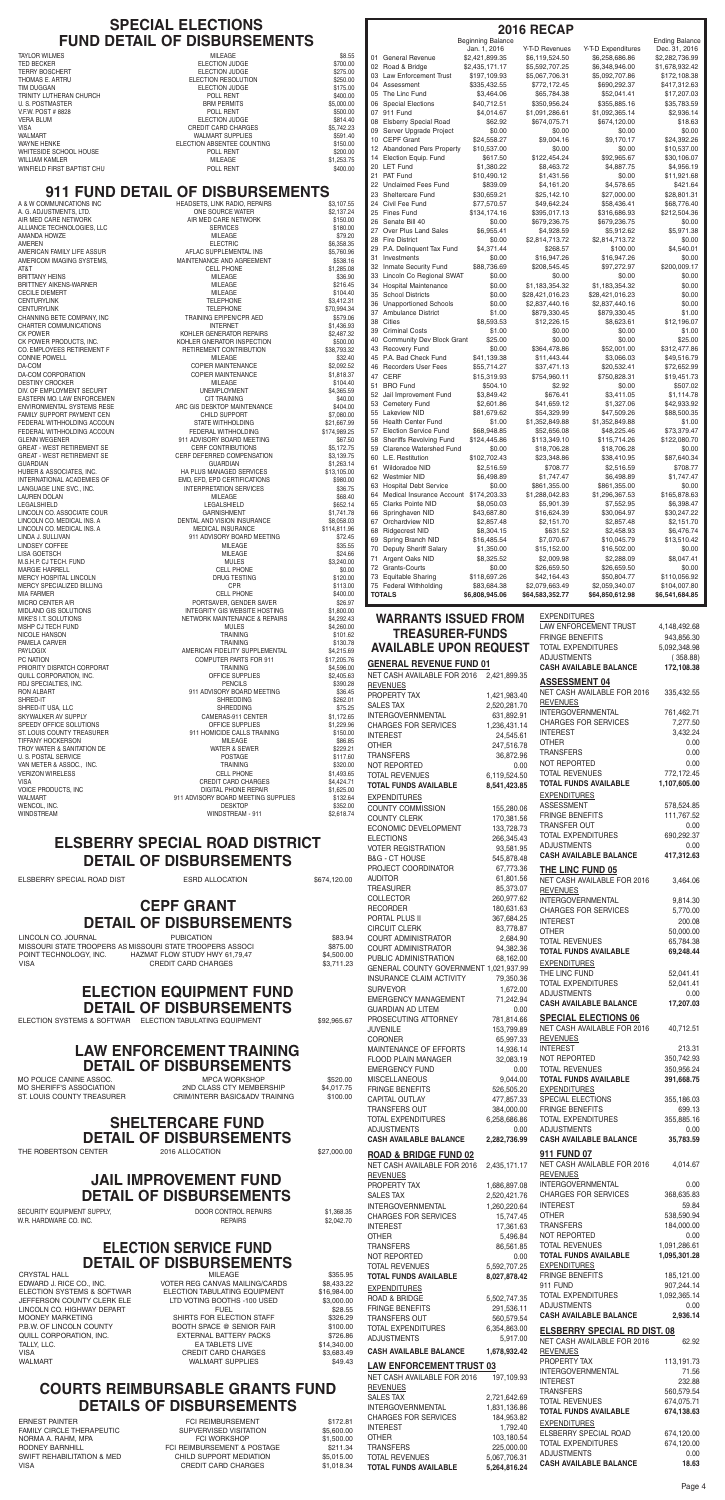| <b>SERVER UPGRADE PROJECT 09</b>                             |                          | <b>EXPENDITURES</b>                                                            |                              |
|--------------------------------------------------------------|--------------------------|--------------------------------------------------------------------------------|------------------------------|
| NET CASH AVAILABLE FOR 2016<br><b>REVENUES</b>               | 0.00                     | <b>FINES FUND</b><br>TOTAL EXPENDITURES                                        | 316,686.93<br>316,686.93     |
| <b>INTEREST</b>                                              | 0.00<br>0.00             | <b>ADJUSTMENTS</b><br><b>CASH AVAILABLE BALANCE</b>                            | 0.00<br>212,504.36           |
| <b>TRANSFERS</b><br><b>TOTAL REVENUES</b>                    | 0.00                     |                                                                                |                              |
| <b>TOTAL FUNDS AVAILABLE</b>                                 | 0.00                     | <b>SENATE BILL 40 26</b><br>NET CASH AVAILABLE FOR 2016                        | 0.00                         |
| <b>EXPENDITURES</b><br>CAPITAL OUTLAY-SERVER                 | 0.00                     | <b>REVENUES</b>                                                                |                              |
| <b>TRANSFERS</b>                                             | 0.00                     | <b>TRANSFERS</b><br>NOT REPORTED                                               | 0.00<br>679,236.75           |
| <b>TOTAL EXPENDITURES</b><br><b>ADJUSTMENTS</b>              | 0.00<br>0.00             | <b>TOTAL REVENUES</b><br><b>TOTAL FUNDS AVAILABLE</b>                          | 679,236.75<br>679,236.75     |
| <b>CASH AVAILABLE BALANCE</b>                                | 0.00                     | <b>EXPENDITURES</b>                                                            |                              |
| <b>CERF GRANT 10</b>                                         |                          | SENATE BILL 40 BOARD                                                           | 679,236.75                   |
| NET CASH AVAILABLE FOR 2016<br><b>REVENUES</b>               | 24,558.27                | TOTAL EXPENDITURES<br><b>ADJUSTMENTS</b>                                       | 679,236.75<br>0.00           |
| INTERGOVERNMENTAL                                            | 8,867.98                 | <b>CASH AVAILABLE BALANCE</b>                                                  | 0.00                         |
| <b>INTEREST</b><br>TRANSFERS 0.00                            | 136.18                   | <b>OVER PLUS LAND SALES 27</b>                                                 |                              |
| <b>TOTAL REVENUES</b>                                        | 9,004.16                 | NET CASH AVAILABLE FOR 2016<br><b>REVENUES</b>                                 | 6,955.41                     |
| <b>TOTAL FUNDS AVAILABLE</b>                                 | 33,562.43                | NOT REPORTED                                                                   | 4,928.59                     |
| <b>EXPENDITURES</b><br><b>CEPF GRANT</b>                     | 9,170.17                 | <b>TOTAL REVENUES</b><br><b>TOTAL FUNDS AVAILABLE</b>                          | 4,928.59<br>11,884.00        |
| <b>TOTAL EXPENDITURES</b><br><b>ADJUSTMENTS</b>              | 9,170.17<br>0.00         | <b>EXPENDITURES</b>                                                            |                              |
| <b>CASH AVAILABLE BALANCE</b>                                | 24,392.26                | <b>OVER PLUS LAND SALES</b>                                                    | 5,912.62                     |
| <b>HMEP GRANT 11</b>                                         |                          | <b>TOTAL EXPENDITURES</b><br><b>ADJUSTMENTS</b>                                | 5,912.62<br>0.00             |
| NET CASH AVAILABLE FOR 2016<br><b>REVENUES</b>               | 0.00                     | <b>CASH AVAILABLE BALANCE</b>                                                  | 5,971.38                     |
| INTERGOVERNMENTAL                                            | 0.00                     | <b>FIRE DISTRICTS 28</b>                                                       |                              |
| <b>INTEREST</b><br><b>TRANSFERS</b>                          | 0.00<br>0.00             | NET CASH AVAILABLE FOR 2016<br><b>REVENUES</b>                                 | 0.00                         |
| <b>TOTAL REVENUES</b>                                        | 0.00                     | PROPERTY TAX                                                                   | 0.00                         |
| <b>TOTAL FUNDS AVAILABLE</b>                                 | 0.00                     | <b>INTERGOVERNMENTAL</b><br>NOT REPORTED                                       | 0.00<br>2,814,713.72         |
| <b>EXPENDITURES</b><br><b>HMEP GRANT</b>                     | 0.00                     | <b>TOTAL REVENUES</b>                                                          | 2,814,713.72                 |
| <b>TRANSFERS OUT</b>                                         | 0.00                     | <b>TOTAL FUNDS AVAILABLE</b><br><b>EXPENDITURES</b>                            | 2,814,713.72                 |
| <b>TOTAL EXPENDITURES</b><br><b>ADJUSTMENTS</b>              | 0.00<br>0.00             | <b>FIRE DISTRICTS</b>                                                          | 2,814,713.72                 |
| <b>CASH AVAILABLE BALANCE</b>                                | 0.00                     | <b>TOTAL EXPENDITURES</b><br><b>ADJUSTMENTS</b>                                | 2,814,713.72<br>0.00         |
| ABANDONED PERSONAL PROPERTY 12                               |                          | <b>CASH AVAILABLE BALANCE</b>                                                  | 0.00                         |
| NET CASH AVAILABLE FOR 2016<br><b>REVENUES</b>               | 10,537.00                | <b>P.A. DELINQUENT TAX 29</b>                                                  |                              |
| NOT REPORTED                                                 | 0.00                     | NET CASH AVAILABLE FOR 2016                                                    | 4,371.44                     |
| <b>TOTAL REVENUES</b><br><b>TOTAL FUNDS AVAILABLE</b>        | 0.00<br>10,537.00        | <b>REVENUES</b><br><b>INTERGOVERNMENTAL</b>                                    | 0.00                         |
| <b>EXPENDITURES</b>                                          |                          | <b>CHARGES FOR SERVICES</b>                                                    | 243.20                       |
| ABANDONED PERS PROPERTY<br><b>TOTAL EXPENDITURES</b>         | 0.00<br>0.00             | <b>INTEREST</b><br><b>OTHER</b>                                                | 25.37<br>0.00                |
| <b>ADJUSTMENTS</b>                                           | 0.00                     | <b>TOTAL REVENUES</b>                                                          | 268.57                       |
| <b>CASH AVAILABLE BALANCE</b>                                | 10,537.00                | <b>TOTAL FUNDS AVAILABLE</b><br><b>EXPENDITURES</b>                            | 4,640.01                     |
| <b>ELECTION EQUIPMENT 14</b><br>NET CASH AVAILABLE FOR 2016  | 617.50                   | P.A. DELINQUENT TAX                                                            | 100.00                       |
| <b>REVENUES</b>                                              |                          | <b>TOTAL EXPENDITURES</b><br><b>ADJUSTMENTS</b>                                | 100.00<br>0.00               |
| <b>CHARGES FOR SERVICES</b><br><b>INTEREST</b>               | 122,366.25<br>87.99      | <b>CASH AVAILABLE BALANCE</b>                                                  | 4,540.01                     |
| <b>TOTAL REVENUES</b>                                        | 122,454.24               | <b>INVESTMENTS 31</b>                                                          |                              |
| <b>TOTAL FUNDS AVAILABLE</b>                                 | 123,071.74               | NET CASH AVAILABLE FOR 2016<br><b>REVENUES</b>                                 | 0.00                         |
| <b>EXPENDITURES</b><br><b>ELECTION EQUIPMENT</b>             | 92,965.67                | OTHER 0.00                                                                     |                              |
| <b>TOTAL EXPENDITURES</b>                                    | 92,965.67                | NOT REPORTED<br><b>TOTAL REVENUES</b>                                          | 16,947.26<br>16,947.26       |
| <b>ADJUSTMENTS</b><br><b>CASH AVAILABLE BALANCE</b>          | 0.00<br>30,106.07        | <b>TOTAL FUNDS AVAILABLE</b>                                                   | 16,947.26                    |
| <b>LAW ENFORCEMENT TRAINING 20</b>                           |                          | <b>EXPENDITURES</b><br><b>INVESTMENTS</b>                                      | 16,947.26                    |
| NET CASH AVAILABLE FOR 2016                                  | 1,380.22                 | TOTAL EXPENDITURES                                                             | 16,947.26                    |
| <b>REVENUES</b><br><b>INTEREST</b>                           | 22.47                    | <b>ADJUSTMENTS</b><br><b>CASH AVAILABLE BALANCE</b>                            | 0.00<br>0.00                 |
| <b>OTHER</b><br><b>TOTAL REVENUES</b>                        | 0.00                     |                                                                                |                              |
| <b>TOTAL FUNDS AVAILABLE</b>                                 | 8,463.72<br>9,843.94     | <b>INMATE SECURITY 32</b><br>NET CASH AVAILABLE FOR 2016                       | 88,736.69                    |
| <b>EXPENDITURES</b>                                          |                          | <b>REVENUES</b>                                                                |                              |
| L.E.T. FUND<br><b>TOTAL EXPENDITURES</b>                     | 4,887.75                 | <b>INTEREST</b><br><b>OTHER</b>                                                | 759.70                       |
|                                                              |                          |                                                                                | 207,785.75                   |
| <b>ADJUSTMENTS</b>                                           | 4,887.75<br>0.00         | <b>TOTAL REVENUES</b>                                                          | 208,545.45                   |
| <b>CASH AVAILABLE BALANCE</b>                                | 4,956.19                 | <b>TOTAL FUNDS AVAILABLE</b>                                                   | 297,282.14                   |
| <b>P.A. TRAINING FUND 21</b>                                 |                          | <b>EXPENDITURES</b><br><b>INMATE SECURITY</b>                                  | 97,272.97                    |
| NET CASH AVAILABLE FOR 2016<br><b>REVENUES</b>               | 10,490.12                | TOTAL EXPENDITURES                                                             | 97,272.97                    |
| INTERGOVERNMENTAL<br><b>CHARGES FOR SERVICES</b>             | 0.00<br>1,366.19         | <b>ADJUSTMENTS</b><br><b>CASH AVAILABLE BALANCE</b>                            | 0.00<br>200,009.17           |
| <b>INTEREST</b>                                              | 65.37                    | <b>LINC CO REGIONAL 33</b>                                                     |                              |
| <b>OTHER</b><br><b>TOTAL REVENUES</b>                        | 0.00<br>1,431.56         | NET CASH AVAILABLE FOR 2016                                                    | 0.00                         |
| <b>TOTAL FUNDS AVAILABLE</b>                                 | 11,921.68                | <b>REVENUES</b><br><b>INTEREST</b>                                             | 0.00                         |
| <b>EXPENDITURES</b><br>P.A.T. FUND                           | 0.00                     | <b>OTHER</b>                                                                   | 0.00                         |
| <b>TOTAL EXPENDITURES</b>                                    | 0.00                     | <b>TOTAL REVENUES</b><br><b>TOTAL FUNDS AVAILABLE</b>                          | 0.00<br>0.00                 |
| <b>ADJUSTMENTS</b><br><b>CASH AVAILABLE BALANCE</b>          | 0.00<br>11,921.68        | <b>EXPENDITURES</b>                                                            |                              |
|                                                              |                          | LINC CO REGIONAL SWAT TM<br><b>TOTAL EXPENDITURES</b>                          | 0.00<br>0.00                 |
| <b>UNCLAIMED FEES FUND 22</b><br>NET CASH AVAILABLE FOR 2016 | 839.09                   | <b>ADJUSTMENTS</b>                                                             | 0.00                         |
| <b>REVENUES</b><br>NOT REPORTED                              | 4,161.20                 | <b>CASH AVAILABLE BALANCE</b>                                                  | 0.00                         |
| <b>TOTAL REVENUES</b>                                        | 4,161.20                 | <b>HOSPITAL MAINTENANCE 34</b>                                                 |                              |
| <b>TOTAL FUNDS AVAILABLE</b>                                 | 5,000.29                 | NET CASH AVAILABLE FOR 2016<br><b>REVENUES</b>                                 | 0.00                         |
| <b>EXPENDITURES</b><br>UNCLAIMED FEES FUND                   | 4,578.65                 | <b>TRANSFERS</b><br>NOT REPORTED                                               | 0.00<br>1,183,354.32         |
| <b>TOTAL EXPENDITURES</b>                                    | 4,578.65                 | <b>TOTAL REVENUES</b>                                                          | 1,183,354.32                 |
| <b>ADJUSTMENTS</b><br><b>CASH AVAILABLE BALANCE</b>          | 0.00<br>421.64           | <b>TOTAL FUNDS AVAILABLE</b>                                                   | 1,183,354.32                 |
|                                                              |                          | <b>EXPENDITURES</b><br>HOSPITAL MAINTENANCE                                    | 1,183,354.32                 |
| <b>SHELTERCARE FUND 23</b><br>NET CASH AVAILABLE FOR 2016    | 30,659.21                | <b>TOTAL EXPENDITURES</b>                                                      | 1,183,354.32                 |
| <b>REVENUES</b><br>INTERGOVERNMENTAL                         | 0.00                     | <b>ADJUSTMENTS</b><br><b>CASH AVAILABLE BALANCE</b>                            | 0.00<br>0.00                 |
| <b>CHARGES FOR SERVICES</b>                                  | 24,995.55                | <b>SCHOOL DISTRICT FUND 35</b>                                                 |                              |
| <b>INTEREST</b><br><b>OTHER</b>                              | 146.55<br>0.00           | NET CASH AVAILABLE FOR 2016                                                    | 0.00                         |
| <b>TOTAL REVENUES</b>                                        | 25,142.10                | <b>REVENUES</b><br>PROPERTY TAX                                                | 0.00                         |
| <b>TOTAL FUNDS AVAILABLE</b>                                 | 55,801.31                | INTERGOVERNMENTAL                                                              | 0.00                         |
| <b>EXPENDITURES</b><br>SHELTERCARE FUND                      | 27,000.00                | <b>OTHER</b><br>NOT REPORTED                                                   | 0.00<br>28,421,016.23        |
| TOTAL EXPENDITURES<br><b>ADJUSTMENTS</b>                     | 27,000.00<br>0.00        | <b>TOTAL REVENUES</b><br><b>TOTAL FUNDS AVAILABLE</b>                          | 28,421,016.23                |
| <b>CASH AVAILABLE BALANCE</b>                                | 28,801.31                | <b>EXPENDITURES</b>                                                            | 28,421,016.23                |
| <b>CIVIL FEE FUND 24</b>                                     |                          | <b>SCHOOL DISTRICTS</b>                                                        | 28,421,016.23                |
| NET CASH AVAILABLE FOR 2016<br><b>REVENUES</b>               | 77,570.57                | TOTAL EXPENDITURES<br><b>ADJUSTMENTS</b>                                       | 28,421,016.23<br>0.00        |
| <b>INTERGOVERNMENTAL</b>                                     | 0.00                     | <b>CASH AVAILABLE BALANCE</b>                                                  | 0.00                         |
| <b>CHARGES FOR SERVICES</b><br><b>INTEREST</b>               | 49,192.02<br>450.22      | <b>UNAPPORTIONED SCHOOLS FUND 36</b>                                           |                              |
| <b>OTHER</b>                                                 | 0.00                     | NET CASH AVAILABLE FOR 2016<br><b>REVENUES</b>                                 | 0.00                         |
| <b>TOTAL REVENUES</b><br><b>TOTAL FUNDS AVAILABLE</b>        | 49,642.24<br>127,212.81  | INTERGOVERNMENTAL                                                              | 17,210.26                    |
| <b>EXPENDITURES</b>                                          |                          | NOT REPORTED<br><b>TOTAL REVENUES</b>                                          | 2,820,229.90<br>2,837,440.16 |
| CIVIL FEE FUND                                               | 58,436.41                | <b>TOTAL FUNDS AVAILABLE</b>                                                   | 2,837,440.16                 |
| TOTAL EXPENDITURES<br><b>ADJUSTMENTS</b>                     | 58,436.41<br>0.00        | <b>EXPENDITURES</b><br>UNAPPORTIONED SCHOOLS                                   | 2,837,440.16                 |
| <b>CASH AVAILABLE BALANCE</b>                                | 68,776.40                | TOTAL EXPENDITURES                                                             | 2,837,440.16                 |
| <b>FINES FUND 25</b>                                         |                          | <b>ADJUSTMENTS</b><br><b>CASH AVAILABLE BALANCE</b>                            | 0.00<br>0.00                 |
| NET CASH AVAILABLE FOR 2016<br><b>REVENUES</b>               | 134,174.16               |                                                                                |                              |
| NOT REPORTED<br><b>TOTAL REVENUES</b>                        | 395,017.13<br>395,017.13 | <b>AMBULANCE DISTRICT 37</b><br>NET CASH AVAILABLE FOR 2016<br><b>REVENUES</b> | 1.00                         |

| TOTAL EXPENDITURES                   | 97,272.97     | <b>KECORDE</b>     |
|--------------------------------------|---------------|--------------------|
| <b>ADJUSTMENTS</b>                   | 0.00          | <b>NET CASH A</b>  |
| <b>CASH AVAILABLE BALANCE</b>        | 200,009.17    | <b>REVENUES</b>    |
|                                      |               | <b>INTERGOVE</b>   |
| <b>LINC CO REGIONAL 33</b>           |               | <b>INTEREST</b>    |
| NET CASH AVAILABLE FOR 2016          | 0.00          | <b>OTHER</b>       |
| <b>REVENUES</b>                      |               | <b>TOTAL REVE</b>  |
| <b>INTEREST</b>                      | 0.00          | <b>TOTAL FUND</b>  |
| OTHER                                | 0.00          | <b>EXPENDITUR</b>  |
| <b>TOTAL REVENUES</b>                | 0.00          | <b>RECORDERS</b>   |
| <b>TOTAL FUNDS AVAILABLE</b>         | 0.00          | <b>TRANSFERS</b>   |
|                                      |               | <b>TOTAL EXPE</b>  |
| <b>EXPENDITURES</b>                  |               | <b>ADJUSTMEN</b>   |
| LINC CO REGIONAL SWAT TM             | 0.00          | <b>CASH AVAIL</b>  |
| TOTAL EXPENDITURES                   | 0.00          |                    |
| <b>ADJUSTMENTS</b>                   | 0.00          | <b>CERF FUN</b>    |
| <b>CASH AVAILABLE BALANCE</b>        | 0.00          | <b>NET CASH A</b>  |
|                                      |               | REVENUES           |
| <b>HOSPITAL MAINTENANCE 34</b>       |               | <b>NOT REPOR</b>   |
| NET CASH AVAILABLE FOR 2016          | 0.00          |                    |
| <b>REVENUES</b>                      |               | <b>TOTAL REVE</b>  |
| TRANSFERS                            | 0.00          | <b>TOTAL FUND</b>  |
| NOT REPORTED                         | 1,183,354.32  | <b>EXPENDITUR</b>  |
| <b>TOTAL REVENUES</b>                | 1,183,354.32  | <b>CERF</b>        |
| TOTAL FUNDS AVAILABLE                | 1,183,354.32  | <b>TOTAL EXPE</b>  |
| <b>EXPENDITURES</b>                  |               | <b>ADJUSTMEN</b>   |
| HOSPITAL MAINTENANCE                 | 1,183,354.32  | <b>CASH AVAIL</b>  |
| <b>TOTAL EXPENDITURES</b>            | 1,183,354.32  |                    |
| <b>ADJUSTMENTS</b>                   | 0.00          | <b>BRO FUND</b>    |
| <b>CASH AVAILABLE BALANCE</b>        |               | <b>NET CASH A</b>  |
|                                      | 0.00          | <b>REVENUES</b>    |
| <b>SCHOOL DISTRICT FUND 35</b>       |               | <b>INTERGOVE</b>   |
| NET CASH AVAILABLE FOR 2016          | 0.00          | <b>INTEREST</b>    |
| <b>REVENUES</b>                      |               | <b>TOTAL REVE</b>  |
| PROPERTY TAX                         | 0.00          | <b>TOTAL FUND</b>  |
| <b>INTERGOVERNMENTAL</b>             | 0.00          |                    |
| OTHER                                | 0.00          | <b>EXPENDITUR</b>  |
| NOT REPORTED                         | 28,421,016.23 | <b>BRO</b>         |
| <b>TOTAL REVENUES</b>                | 28,421,016.23 | <b>TRANSFER 0</b>  |
| <b>TOTAL FUNDS AVAILABLE</b>         | 28,421,016.23 | <b>TOTAL EXPE</b>  |
|                                      |               | <b>ADJUSTMEN</b>   |
| <b>EXPENDITURES</b>                  |               | <b>CASH AVAIL</b>  |
| <b>SCHOOL DISTRICTS</b>              | 28,421,016.23 |                    |
| TOTAL EXPENDITURES                   | 28,421,016.23 | <b>JAIL IMPR</b>   |
| <b>ADJUSTMENTS</b>                   | 0.00          | NET CASH A         |
| <b>CASH AVAILABLE BALANCE</b>        | 0.00          | <b>REVENUES</b>    |
|                                      |               | SALES TAX          |
| <u>UNAPPORTIONED SCHOOLS FUND 36</u> |               | <b>INTEREST</b>    |
| NET CASH AVAILABLE FOR 2016          | 0.00          | <b>OTHER</b>       |
| <b>REVENUES</b>                      |               | <b>NOT REPOR</b>   |
| <b>INTERGOVERNMENTAL</b>             | 17,210.26     | <b>TOTAL REVE</b>  |
| NOT REPORTED                         | 2,820,229.90  | <b>TOTAL FUND</b>  |
| <b>TOTAL REVENUES</b>                | 2,837,440.16  | <b>EXPENDITUR</b>  |
| TOTAL FUNDS AVAILABLE                | 2,837,440.16  | <b>JAIL IMPROV</b> |
| <b>EXPENDITURES</b>                  |               | <b>TOTAL EXPE</b>  |
| UNAPPORTIONED SCHOOLS                | 2,837,440.16  | <b>ADJUSTMEN</b>   |
| TOTAL EXPENDITURES                   | 2,837,440.16  |                    |
| ADJUSTMENTS                          |               | <b>CASH AVAIL</b>  |
| <b>CASH AVAILABLE BALANCE</b>        | 0.00          | <b>CEMETER</b>     |
|                                      | 0.00          | <b>NET CASH A</b>  |
| <b>AMBULANCE DISTRICT 37</b>         |               |                    |
| NET CASH AVAILABLE FOR 2016          | 1.00          | <b>REVENUES</b>    |
|                                      |               | <b>NOT REPOR</b>   |
| <b>REVENUES</b>                      |               | <b>TOTAL REVE</b>  |

| <b>EXPENDITURES</b><br><b>FINES FUND</b><br>TOTAL EXPENDITURES                   | 316,686.93<br>316,686.93       | NOT REPORTED<br><b>TOTAL REVENUES</b><br><b>TOTAL FUNDS AVAILABLE</b>   | 879,330.45<br>879,330.45<br>879,331.45 | <b>EXPENDITURES</b><br><b>CEMETERY</b><br>TOTAL EXPENDITURES             | 1,<br>1,           |
|----------------------------------------------------------------------------------|--------------------------------|-------------------------------------------------------------------------|----------------------------------------|--------------------------------------------------------------------------|--------------------|
| <b>ADJUSTMENTS</b><br><b>CASH AVAILABLE BALANCE</b>                              | 0.00<br>212,504.36             | <b>EXPENDITURES</b><br>AMBULANCE DISTRICT<br><b>TOTAL EXPENDITURES</b>  | 879,330.45<br>879,330.45               | <b>ADJUSTMENTS</b><br><b>CASH AVAILABLE BALANCE</b>                      | 42,                |
| <b>SENATE BILL 40 26</b><br>NET CASH AVAILABLE FOR 2016<br><b>REVENUES</b>       | 0.00                           | <b>ADJUSTMENTS</b><br><b>CASH AVAILABLE BALANCE</b>                     | 0.00<br>1.00                           | <b>LAKEVIEW NID 55</b><br>NET CASH AVAILABLE FOR 2016<br><b>REVENUES</b> | 81,                |
| TRANSFERS<br>NOT REPORTED                                                        | 0.00<br>679,236.75             | <b>CITIES FUND 38</b><br>NET CASH AVAILABLE FOR 2016                    | 8,593.53                               | <b>INTEREST</b><br><b>OTHER</b>                                          | 53,                |
| <b>TOTAL REVENUES</b><br>TOTAL FUNDS AVAILABLE                                   | 679,236.75<br>679,236.75       | <b>REVENUES</b><br><b>INTERGOVERNMENTAL</b>                             | 0.00                                   | <b>TRANSFERS</b><br><b>TOTAL REVENUES</b>                                | 54,                |
| <b>EXPENDITURES</b><br>SENATE BILL 40 BOARD                                      | 679,236.75                     | NOT REPORTED<br><b>TOTAL REVENUES</b>                                   | 12,226.15<br>12,226.15                 | <b>TOTAL FUNDS AVAILABLE</b><br><b>EXPENDITURES</b>                      | 136,               |
| TOTAL EXPENDITURES<br><b>ADJUSTMENTS</b>                                         | 679,236.75<br>0.00             | <b>TOTAL FUNDS AVAILABLE</b><br><b>EXPENDITURES</b>                     | 20,819.68                              | <b>LAKEVIEW NID</b><br><b>TOTAL EXPENDITURES</b>                         | 47,<br>47,         |
| <b>CASH AVAILABLE BALANCE</b>                                                    | 0.00                           | <b>CITIES</b><br><b>TOTAL EXPENDITURES</b>                              | 8,623.61<br>8.623.61                   | <b>ADJUSTMENTS</b><br><b>CASH AVAILABLE BALANCE</b>                      | 88,                |
| <b>OVER PLUS LAND SALES 27</b><br>NET CASH AVAILABLE FOR 2016<br><b>REVENUES</b> | 6,955.41                       | <b>ADJUSTMENTS</b><br><b>CASH AVAILABLE BALANCE</b>                     | 0.00<br>12,196.07                      | <b>HEALTH CENTER FUND 56</b><br>NET CASH AVAILABLE FOR 2016              |                    |
| NOT REPORTED<br><b>TOTAL REVENUES</b>                                            | 4,928.59<br>4,928.59           | <b>CRIMINAL COSTS FUND 39</b>                                           |                                        | <b>REVENUES</b><br><b>TRANSFERS</b>                                      |                    |
| <b>TOTAL FUNDS AVAILABLE</b><br><b>EXPENDITURES</b>                              | 11,884.00                      | NET CASH AVAILABLE FOR 2016<br><b>REVENUES</b>                          | 1.00                                   | NOT REPORTED<br><b>TOTAL REVENUES</b>                                    | 1,352,8<br>1,352,8 |
| OVER PLUS LAND SALES<br>TOTAL EXPENDITURES                                       | 5,912.62<br>5,912.62           | NOT REPORTED<br><b>TOTAL REVENUES</b><br><b>TOTAL FUNDS AVAILABLE</b>   | 0.00<br>0.00<br>1.00                   | <b>TOTAL FUNDS AVAILABLE</b><br><b>EXPENDITURES</b>                      | 1,352,8            |
| <b>ADJUSTMENTS</b><br><b>CASH AVAILABLE BALANCE</b>                              | 0.00<br>5,971.38               | <b>EXPENDITURES</b>                                                     |                                        | <b>HEALTH CENTER</b><br>TOTAL EXPENDITURES                               | 1,352,8<br>1,352,8 |
| <b>FIRE DISTRICTS 28</b><br>NET CASH AVAILABLE FOR 2016                          | 0.00                           | <b>CRIMINAL COST</b><br><b>TOTAL EXPENDITURES</b><br><b>ADJUSTMENTS</b> | 0.00<br>0.00<br>0.00                   | <b>ADJUSTMENTS</b><br><b>CASH AVAILABLE BALANCE</b>                      |                    |
| <b>REVENUES</b><br>PROPERTY TAX                                                  | 0.00                           | <b>CASH AVAILABLE BALANCE</b>                                           | 1.00                                   | <b>ELECTION SERVICE FUND 57</b><br>NET CASH AVAILABLE FOR 2016           | 68,                |
| <b>INTERGOVERNMENTAL</b><br>NOT REPORTED                                         | 0.00<br>2,814,713.72           | <b>COMMUNITY DEV B 40</b><br>NET CASH AVAILABLE FOR 2016                | 25.00                                  | <b>REVENUES</b><br>INTERGOVERNMENTAL                                     | 35,                |
| <b>TOTAL REVENUES</b><br><b>TOTAL FUNDS AVAILABLE</b>                            | 2,814,713.72<br>2,814,713.72   | <b>REVENUES</b><br>INTERGOVERNMENTAL                                    | 0.00                                   | <b>CHARGES FOR SERVICES</b><br><b>INTEREST</b>                           | 16,                |
| <b>EXPENDITURES</b><br><b>FIRE DISTRICTS</b>                                     | 2,814,713.72                   | <b>OTHER</b><br><b>TOTAL REVENUES</b>                                   | 0.00<br>0.00                           | <b>TOTAL REVENUES</b><br><b>TOTAL FUNDS AVAILABLE</b>                    | 52,<br>121,        |
| TOTAL EXPENDITURES<br><b>ADJUSTMENTS</b>                                         | 2,814,713.72<br>0.00           | <b>TOTAL FUNDS AVAILABLE</b><br><b>EXPENDITURES</b>                     | 25.00                                  | <b>EXPENDITURES</b><br><b>ELECTION SERVICE</b>                           | 48,                |
| <b>CASH AVAILABLE BALANCE</b>                                                    | 0.00                           | PUBLIC WATER DIST GRANT<br>BREVATOR LEVEE GRANT                         | 0.00<br>0.00                           | <b>TOTAL EXPENDITURES</b><br><b>ADJUSTMENTS</b>                          | 48,7               |
| P.A. DELINQUENT TAX 29<br>NET CASH AVAILABLE FOR 2016                            | 4,371.44                       | CAP AU GRIS LEVEE GRANT<br>ELSBERRY LEVEE GRANT                         | 0.00<br>0.00                           | <b>CASH AVAILABLE BALANCE</b>                                            | 73,                |
| <b>REVENUES</b><br><b>INTERGOVERNMENTAL</b>                                      | 0.00                           | FOLEY LEVEE GRANT<br>KING'S LAKE LEVEE GRANT                            | 0.00<br>0.00                           | <b>SHERIFFS REVOLVING FUND 58</b><br>NET CASH AVAILABLE FOR 2016         | 124,4              |
| <b>CHARGES FOR SERVICES</b><br><b>INTEREST</b>                                   | 243.20<br>25.37                | SANDY CREEK LEVEE GRANT<br>WINFIELD LEVEE GRANT                         | 0.00<br>0.00                           | <b>REVENUES</b><br><b>INTERGOVERNMENTAL</b>                              | 2,0                |
| OTHER<br><b>TOTAL REVENUES</b>                                                   | 0.00<br>268.57                 | <b>TOTAL EXPENDITURES</b><br><b>ADJUSTMENTS</b>                         | 0.00<br>0.00                           | <b>INTEREST</b><br><b>OTHER</b>                                          | 110,4              |
| TOTAL FUNDS AVAILABLE<br><b>EXPENDITURES</b>                                     | 4,640.01                       | <b>CASH AVAILABLE BALANCE</b>                                           | 25.00                                  | <b>TOTAL REVENUES</b><br><b>TOTAL FUNDS AVAILABLE</b>                    | 113,3<br>237,      |
| P.A. DELINQUENT TAX<br>TOTAL EXPENDITURES                                        | 100.00<br>100.00               | <b>RECOVERY FUND 43</b><br>NET CASH AVAILABLE FOR 2016                  | 0.00                                   | <b>EXPENDITURES</b><br>SHERIFFS REVOLVING                                | 90,                |
| <b>ADJUSTMENTS</b><br><b>CASH AVAILABLE BALANCE</b>                              | 0.00<br>4,540.01               | <b>REVENUES</b><br>INTERGOVERNMENTAL                                    | 364,478.86                             | TRANSFERS OUT<br>TOTAL EXPENDITURES                                      | 25,<br>115,        |
| <b>INVESTMENTS 31</b>                                                            |                                | <b>TOTAL REVENUES</b><br><b>TOTAL FUNDS AVAILABLE</b>                   | 364,478.86<br>364,478.86               | <b>ADJUSTMENTS</b><br><b>CASH AVAILABLE BALANCE</b>                      | 122,               |
| NET CASH AVAILABLE FOR 2016<br><b>REVENUES</b>                                   | 0.00                           | <b>EXPENDITURES</b><br><b>TOTAL EXPENDITURES</b>                        | 52,001.00                              | <b>CLARENCE CANNON WATERSHED</b>                                         |                    |
| OTHER 0.00<br>NOT REPORTED<br><b>TOTAL REVENUES</b>                              | 16,947.26<br>16,947.26         | <b>ADJUSTMENTS</b><br><b>CASH AVAILABLE BALANCE</b>                     | 0.00<br>312,477.86                     | NET CASH AVAILABLE FOR 2016<br><b>REVENUES</b>                           |                    |
| TOTAL FUNDS AVAILABLE                                                            | 16,947.26                      | <b>P.A. BAD CHECK FUND 45</b><br>NET CASH AVAILABLE FOR 2016            | 41,139.38                              | NOT REPORTED<br><b>TOTAL REVENUES</b>                                    | 18,<br>18,         |
| <b>EXPENDITURES</b><br><b>INVESTMENTS</b>                                        | 16,947.26                      | <b>REVENUES</b><br><b>INTERGOVERNMENTAL</b>                             | 0.00                                   | <b>TOTAL FUNDS AVAILABLE</b><br><b>EXPENDITURES</b>                      | 18,                |
| TOTAL EXPENDITURES<br><b>ADJUSTMENTS</b><br><b>CASH AVAILABLE BALANCE</b>        | 16,947.26<br>0.00<br>0.00      | <b>CHARGES FOR SERVICES</b><br><b>INTEREST</b>                          | 11,180.00<br>263.44                    | <b>CLARENCE CANNON WATERSHED</b><br><b>TOTAL EXPENDITURES</b>            | 18,<br>18,         |
| <b>INMATE SECURITY 32</b>                                                        |                                | <b>OTHER</b><br>NOT REPORTED                                            | 0.00<br>0.00                           | <b>ADJUSTMENTS</b><br><b>CASH AVAILABLE BALANCE</b>                      |                    |
| NET CASH AVAILABLE FOR 2016<br><b>REVENUES</b>                                   | 88,736.69                      | <b>TOTAL REVENUES</b><br><b>TOTAL FUNDS AVAILABLE</b>                   | 11,443.44<br>52,582.82                 | <b>L.E. RESTITUTION 60</b>                                               |                    |
| <b>INTEREST</b><br>OTHER                                                         | 759.70<br>207,785.75           | <b>EXPENDITURES</b><br>P.A. BAD CHECK                                   | 3,066.03                               | NET CASH AVAILABLE FOR 2016<br><b>REVENUES</b>                           | 102.               |
| <b>TOTAL REVENUES</b><br>TOTAL FUNDS AVAILABLE                                   | 208,545.45<br>297,282.14       | <b>TOTAL EXPENDITURES</b><br><b>ADJUSTMENTS</b>                         | 3,066.03<br>0.00                       | <b>CHARGES FOR SERVICES</b><br><b>INTEREST</b><br><b>OTHER</b>           | 22,                |
| <b>EXPENDITURES</b><br><b>INMATE SECURITY</b>                                    | 97,272.97                      | <b>CASH AVAILABLE BALANCE</b>                                           | 49,516.79                              | NOT REPORTED<br><b>TOTAL REVENUES</b>                                    | 23,                |
| TOTAL EXPENDITURES<br><b>ADJUSTMENTS</b>                                         | 97,272.97<br>0.00              | <b>RECORDERS-USER FUND FEE 46</b><br>NET CASH AVAILABLE FOR 2016        | 55,714.27                              | <b>TOTAL FUNDS AVAILABLE</b>                                             | 126,               |
| <b>CASH AVAILABLE BALANCE</b>                                                    | 200,009.17                     | <b>REVENUES</b><br><b>INTERGOVERNMENTAL</b>                             | 0.00                                   | <b>EXPENDITURES</b><br>L.E. RESTITUTION<br>TOTAL EXPENDITURES            | 38,4<br>38,4       |
| <b>LINC CO REGIONAL 33</b><br>NET CASH AVAILABLE FOR 2016                        | 0.00                           | <b>INTEREST</b><br><b>OTHER</b>                                         | 351.38<br>37,119.75                    | <b>ADJUSTMENTS</b><br><b>CASH AVAILABLE BALANCE</b>                      | 87,                |
| <b>REVENUES</b><br><b>INTEREST</b>                                               | 0.00                           | <b>TOTAL REVENUES</b><br><b>TOTAL FUNDS AVAILABLE</b>                   | 37,471.13<br>93,185.40                 | <b>WILDORADOE NID FUND 61</b>                                            |                    |
| OTHER<br>TOTAL REVENUES                                                          | 0.00<br>0.00                   | <b>EXPENDITURES</b><br>RECORDERS-USER FEE                               | 20,532.41                              | NET CASH AVAILABLE FOR 2016<br><b>REVENUES</b>                           | 2,                 |
| <b>TOTAL FUNDS AVAILABLE</b><br><b>EXPENDITURES</b>                              | 0.00                           | TRANSFERS OUT<br><b>TOTAL EXPENDITURES</b>                              | 0.00<br>20,532.41                      | <b>INTEREST</b><br><b>OTHER</b>                                          |                    |
| LINC CO REGIONAL SWAT TM<br>TOTAL EXPENDITURES                                   | 0.00<br>0.00                   | <b>ADJUSTMENTS</b><br><b>CASH AVAILABLE BALANCE</b>                     | 0.00<br>72,652.99                      | <b>TOTAL REVENUES</b><br><b>TOTAL FUNDS AVAILABLE</b>                    | 3,7                |
| <b>ADJUSTMENTS</b><br><b>CASH AVAILABLE BALANCE</b>                              | 0.00<br>0.00                   | <b>CERF FUND 47</b><br>NET CASH AVAILABLE FOR 2016                      | 15,319.93                              | <b>EXPENDITURES</b><br><b>WILDORADOE NID</b>                             | 2,                 |
| <b>HOSPITAL MAINTENANCE 34</b><br>NET CASH AVAILABLE FOR 2016                    | 0.00                           | <b>REVENUES</b><br>NOT REPORTED                                         | 754,960.11                             | TOTAL EXPENDITURES<br><b>ADJUSTMENTS</b>                                 | 2,5                |
| <b>REVENUES</b><br>TRANSFERS                                                     | 0.00                           | <b>TOTAL REVENUES</b><br><b>TOTAL FUNDS AVAILABLE</b>                   | 754,960.11<br>770.280.04               | <b>CASH AVAILABLE BALANCE</b>                                            |                    |
| NOT REPORTED<br>TOTAL REVENUES                                                   | 1,183,354.32<br>1,183,354.32   | <b>EXPENDITURES</b><br><b>CERF</b>                                      | 750,828.31                             | <b>WESTMIER ESTATE NID 62</b><br>NET CASH AVAILABLE FOR 2016             | 6,4                |
| TOTAL FUNDS AVAILABLE                                                            | 1,183,354.32                   | <b>TOTAL EXPENDITURES</b><br><b>ADJUSTMENTS</b>                         | 750,828.31<br>0.00                     | <b>REVENUES</b><br><b>INTEREST</b>                                       |                    |
| <b>EXPENDITURES</b><br><b>HOSPITAL MAINTENANCE</b><br>TOTAL EXPENDITURES         | 1,183,354.32<br>1,183,354.32   | <b>CASH AVAILABLE BALANCE</b>                                           | 19,451.73                              | <b>OTHER</b><br><b>TOTAL REVENUES</b>                                    | 1,<br>1,           |
| <b>ADJUSTMENTS</b><br><b>CASH AVAILABLE BALANCE</b>                              | 0.00<br>0.00                   | <b>BRO FUND 51</b><br>NET CASH AVAILABLE FOR 2016                       | 504.10                                 | <b>TOTAL FUNDS AVAILABLE</b><br><b>EXPENDITURES</b>                      | 8,2                |
| <b>SCHOOL DISTRICT FUND 35</b>                                                   |                                | <b>REVENUES</b><br><b>INTERGOVERNMENTAL</b>                             | 0.00                                   | <b>WESTMIER ESTATES NID</b><br><b>TOTAL EXPENDITURES</b>                 | 6,4<br>6,4         |
| NET CASH AVAILABLE FOR 2016<br><b>REVENUES</b>                                   | 0.00                           | <b>INTEREST</b><br><b>TOTAL REVENUES</b>                                | 2.92<br>2.92                           | <b>ADJUSTMENTS</b><br><b>CASH AVAILABLE BALANCE</b>                      | 1,                 |
| PROPERTY TAX<br><b>INTERGOVERNMENTAL</b>                                         | 0.00<br>0.00                   | <b>TOTAL FUNDS AVAILABLE</b><br><b>EXPENDITURES</b>                     | 507.02                                 | <b>HOSPITAL DEBT SERVICE FUND 6</b><br>NET CASH AVAILABLE FOR 2016       |                    |
| OTHER<br>NOT REPORTED                                                            | 0.00<br>28,421,016.23          | <b>BRO</b><br>TRANSFER OUT                                              | 0.00<br>0.00                           | <b>REVENUES</b><br><b>TRANSFERS</b>                                      |                    |
| <b>TOTAL REVENUES</b><br>TOTAL FUNDS AVAILABLE                                   | 28,421,016.23<br>28,421,016.23 | <b>TOTAL EXPENDITURES</b><br><b>ADJUSTMENTS</b>                         | 0.00<br>0.00                           | NOT REPORTED<br><b>TOTAL REVENUES</b>                                    | 861,<br>861,       |
| <b>EXPENDITURES</b><br>SCHOOL DISTRICTS                                          | 28,421,016.23                  | <b>CASH AVAILABLE BALANCE</b><br><b>JAIL IMPROVEMENT FUND 52</b>        | 507.02                                 | <b>TOTAL FUNDS AVAILABLE</b><br><b>EXPENDITURES</b>                      | 861,               |
| TOTAL EXPENDITURES<br>ADJUSTMENTS                                                | 28,421,016.23<br>0.00          | NET CASH AVAILABLE FOR 2016<br><b>REVENUES</b>                          | 3,849.42                               | HOSPITAL DEBT SERVICE<br><b>TOTAL EXPENDITURES</b>                       | 861,<br>861,       |
| <b>CASH AVAILABLE BALANCE</b><br><b>UNAPPORTIONED SCHOOLS FUND 36</b>            | 0.00                           | <b>SALES TAX</b><br><b>INTEREST</b>                                     | 0.00<br>676.41                         | <b>ADJUSTMENTS</b><br><b>CASH AVAILABLE BALANCE</b>                      |                    |
| NET CASH AVAILABLE FOR 2016<br><b>REVENUES</b>                                   | 0.00                           | <b>OTHER</b><br>NOT REPORTED                                            | 0.00<br>0.00                           | <b>MEDICAL INSURANCE ACCT. 64</b>                                        |                    |
| INTERGOVERNMENTAL<br>NOT REPORTED                                                | 17,210.26<br>2,820,229.90      | <b>TOTAL REVENUES</b><br>TOTAL FUNDS AVAILABLE                          | 676.41<br>4,525.83                     | NET CASH AVAILABLE FOR 2016<br><b>REVENUES</b>                           | 174,7              |
| TOTAL REVENUES<br>TOTAL FUNDS AVAILABLE                                          | 2,837,440.16<br>2,837,440.16   | <b>EXPENDITURES</b><br><b>JAIL IMPROVEMENT</b>                          | 3,411.05                               | NOT REPORTED<br><b>TOTAL REVENUES</b>                                    | 1,288,<br>1,288,   |
| <b>EXPENDITURES</b><br>UNAPPORTIONED SCHOOLS                                     | 2,837,440.16                   | TOTAL EXPENDITURES<br><b>ADJUSTMENTS</b>                                | 3,411.05<br>0.00                       | <b>TOTAL FUNDS AVAILABLE</b><br><b>EXPENDITURES</b>                      | 1,462,             |
| TOTAL EXPENDITURES<br>ADJUSTMENTS                                                | 2,837,440.16<br>0.00           | <b>CASH AVAILABLE BALANCE</b>                                           | 1,114.78                               | MEDICAL INSURANCE ACCT.<br>DENTAL INSURANCE                              | 1,210,0<br>86,     |
| <b>CASH AVAILABLE BALANCE</b>                                                    | 0.00                           | <b>CEMETERY FUND 53</b><br>NET CASH AVAILABLE FOR 2016                  | 2,601.86                               | TOTAL EXPENDITURES<br><b>ADJUSTMENTS</b>                                 | 1,296,3            |
| <b>AMBULANCE DISTRICT 37</b><br>NET CASH AVAILABLE FOR 2016                      | 1.00                           | <b>REVENUES</b><br>NOT REPORTED                                         | 41,659.12                              | <b>CASH AVAILABLE BALANCE</b>                                            | 165,               |
| <b>REVENUES</b><br><b>INTEREST</b>                                               | 0.00                           | <b>TOTAL REVENUES</b><br><b>TOTAL FUNDS AVAILABLE</b>                   | 41,659.12<br>44,260.98                 | continued on p                                                           |                    |

| EPORTED                                                                  | 879,330.45                          | <b>EXPENDITURES</b>                                                             | 1,327.06                                     |
|--------------------------------------------------------------------------|-------------------------------------|---------------------------------------------------------------------------------|----------------------------------------------|
| <b>REVENUES</b>                                                          | 879,330.45                          | <b>CEMETERY</b>                                                                 |                                              |
| <b>FUNDS AVAILABLE</b>                                                   | 879,331.45                          | TOTAL EXPENDITURES                                                              | 1,327.06                                     |
| <b>NDITURES</b>                                                          |                                     | <b>ADJUSTMENTS</b>                                                              | 0.00                                         |
| LANCE DISTRICT                                                           | 879,330.45                          | <b>CASH AVAILABLE BALANCE</b>                                                   | 42,933.92                                    |
| <b>EXPENDITURES</b>                                                      | 879,330.45                          | <b>LAKEVIEW NID 55</b>                                                          |                                              |
| STMENTS                                                                  | 0.00                                | NET CASH AVAILABLE FOR 2016                                                     | 81,679.62                                    |
| <b>AVAILABLE BALANCE</b>                                                 | 1.00                                | <b>REVENUES</b>                                                                 |                                              |
| S FUND 38                                                                | 8,593.53                            | <b>INTEREST</b>                                                                 | 597.25                                       |
| ASH AVAILABLE FOR 2016                                                   |                                     | <b>OTHER</b>                                                                    | 53,732.74                                    |
| <b>NUES</b>                                                              | 0.00                                | <b>TRANSFERS</b>                                                                | 0.00                                         |
| <b>GOVERNMENTAL</b>                                                      |                                     | <b>TOTAL REVENUES</b>                                                           | 54,329.99                                    |
| <b>EPORTED</b>                                                           | 12,226.15                           | <b>TOTAL FUNDS AVAILABLE</b>                                                    | 136,009.61                                   |
| <b>REVENUES</b>                                                          | 12,226.15                           | <b>EXPENDITURES</b>                                                             |                                              |
| <b>FUNDS AVAILABLE</b><br><b>NDITURES</b>                                | 20,819.68                           | <b>LAKEVIEW NID</b><br>TOTAL EXPENDITURES<br><b>ADJUSTMENTS</b>                 | 47,509.26<br>47,509.26<br>0.00               |
| <b>EXPENDITURES</b>                                                      | 8,623.61<br>8,623.61                | <b>CASH AVAILABLE BALANCE</b>                                                   | 88,500.35                                    |
| STMENTS                                                                  | 0.00                                | <b>HEALTH CENTER FUND 56</b>                                                    | 1.00                                         |
| <b>AVAILABLE BALANCE</b>                                                 | 12,196.07                           | NET CASH AVAILABLE FOR 2016                                                     |                                              |
| <b>INAL COSTS FUND 39</b><br>ASH AVAILABLE FOR 2016                      | 1.00                                | <b>REVENUES</b><br><b>TRANSFERS</b><br>NOT REPORTED                             | 0.00                                         |
| <b>IUES</b><br><b>EPORTED</b>                                            | 0.00                                | <b>TOTAL REVENUES</b><br><b>TOTAL FUNDS AVAILABLE</b>                           | 1,352,849.88<br>1,352,849.88<br>1,352,850.88 |
| <b>REVENUES</b>                                                          | 0.00                                | <b>EXPENDITURES</b>                                                             | 1,352,849.88                                 |
| <b>FUNDS AVAILABLE</b>                                                   | 1.00                                | <b>HEALTH CENTER</b>                                                            |                                              |
| <b>NDITURES</b>                                                          | 0.00                                | TOTAL EXPENDITURES                                                              | 1,352,849.88                                 |
| <b>NAL COST</b>                                                          |                                     | <b>ADJUSTMENTS</b>                                                              | 0.00                                         |
| <b>EXPENDITURES</b><br><b>STMENTS</b><br><b>AVAILABLE BALANCE</b>        | 0.00<br>0.00<br>1.00                | <b>CASH AVAILABLE BALANCE</b>                                                   | 1.00                                         |
| <b>MUNITY DEV B 40</b>                                                   |                                     | <b>ELECTION SERVICE FUND 57</b><br>NET CASH AVAILABLE FOR 2016                  | 68,948.85                                    |
| ASH AVAILABLE FOR 2016<br><b>NUES</b>                                    | 25.00                               | <b>REVENUES</b><br><b>INTERGOVERNMENTAL</b><br><b>CHARGES FOR SERVICES</b>      | 35,545.10<br>16,722.73                       |
| <b>GOVERNMENTAL</b>                                                      | 0.00                                | <b>INTEREST</b>                                                                 | 388.25                                       |
| R                                                                        | 0.00                                | <b>TOTAL REVENUES</b>                                                           | 52,656.08                                    |
| <b>REVENUES</b>                                                          | 0.00                                | <b>TOTAL FUNDS AVAILABLE</b>                                                    | 121,604.93                                   |
| <b>FUNDS AVAILABLE</b>                                                   | 25.00                               | <b>EXPENDITURES</b>                                                             |                                              |
| <b>NDITURES</b>                                                          | 0.00                                | <b>ELECTION SERVICE</b>                                                         | 48,225.46                                    |
| C WATER DIST GRANT                                                       |                                     | TOTAL EXPENDITURES                                                              | 48,225.46                                    |
| <b>ITOR LEVEE GRANT</b><br>U GRIS LEVEE GRANT<br><b>FRAY LEVEE GRANT</b> | 0.00<br>0.00<br>0.00                | <b>ADJUSTMENTS</b><br><b>CASH AVAILABLE BALANCE</b>                             | 0.00<br>73,379.47                            |
| LEVEE GRANT                                                              | 0.00                                | <b>SHERIFFS REVOLVING FUND 58</b>                                               | 124,445.86                                   |
| <b>LAKE LEVEE GRANT</b>                                                  | 0.00                                | NET CASH AVAILABLE FOR 2016                                                     |                                              |
| <b>CREEK LEVEE GRANT</b>                                                 | 0.00                                | <b>REVENUES</b>                                                                 | 2,008.07                                     |
| ELD LEVEE GRANT                                                          | 0.00                                | <b>INTERGOVERNMENTAL</b>                                                        |                                              |
| <b>EXPENDITURES</b>                                                      | 0.00                                | <b>INTEREST</b>                                                                 | 862.03                                       |
| <b>STMENTS</b>                                                           | 0.00                                | <b>OTHER</b>                                                                    | 110,479.00                                   |
| <b>AVAILABLE BALANCE</b>                                                 | 25.00                               | <b>TOTAL REVENUES</b>                                                           | 113,349.10                                   |
| <b>OVERY FUND 43</b>                                                     |                                     | <b>TOTAL FUNDS AVAILABLE</b>                                                    | 237,794.96                                   |
| ASH AVAILABLE FOR 2016<br><b>NUES</b>                                    | 0.00                                | <b>EXPENDITURES</b><br>SHERIFFS REVOLVING                                       | 90,714.26                                    |
| <b>GOVERNMENTAL</b>                                                      | 364,478.86                          | TRANSFERS OUT                                                                   | 25,000.00                                    |
| <b>REVENUES</b>                                                          | 364,478.86                          | TOTAL EXPENDITURES                                                              | 115,714.26                                   |
| . FUNDS AVAILABLE                                                        | 364,478.86                          | <b>ADJUSTMENTS</b>                                                              | 0.00                                         |
| <b>NDITURES</b>                                                          |                                     | <b>CASH AVAILABLE BALANCE</b>                                                   | 122,080.70                                   |
| <b>EXPENDITURES</b>                                                      | 52,001.00                           | <b>CLARENCE CANNON WATERSHED 59</b>                                             | 0.00                                         |
| <b>STMENTS</b>                                                           | 0.00                                | NET CASH AVAILABLE FOR 2016                                                     |                                              |
| <b>AVAILABLE BALANCE</b><br><u>BAD CHECK FUND 45</u>                     | 312,477.86                          | <b>REVENUES</b><br>NOT REPORTED                                                 | 18,706.28                                    |
| ASH AVAILABLE FOR 2016<br><b>NUES</b><br><b>GOVERNMENTAL</b>             | 41,139.38<br>0.00                   | <b>TOTAL REVENUES</b><br><b>TOTAL FUNDS AVAILABLE</b><br><b>EXPENDITURES</b>    | 18,706.28<br>18,706.28                       |
| <b>GES FOR SERVICES</b>                                                  | 11,180.00                           | <b>CLARENCE CANNON WATERSHED</b>                                                | 18,706.28                                    |
| EST                                                                      | 263.44                              | <b>TOTAL EXPENDITURES</b>                                                       | 18,706.28                                    |
| ₹                                                                        | 0.00                                | <b>ADJUSTMENTS</b>                                                              | 0.00                                         |
| <b>EPORTED</b>                                                           | 0.00                                | <b>CASH AVAILABLE BALANCE</b>                                                   | 0.00                                         |
| <b>REVENUES</b>                                                          | 11,443.44                           | <b>L.E. RESTITUTION 60</b>                                                      | 102,702.43                                   |
| <b>FUNDS AVAILABLE</b>                                                   | 52,582.82                           | NET CASH AVAILABLE FOR 2016                                                     |                                              |
| <b>NDITURES</b><br><b>ID CHECK</b>                                       | 3,066.03                            | <b>REVENUES</b><br><b>CHARGES FOR SERVICES</b>                                  | 22,850.06                                    |
| <b>EXPENDITURES</b>                                                      | 3,066.03                            | <b>INTEREST</b>                                                                 | 498.80                                       |
| <b>STMENTS</b>                                                           | 0.00                                | OTHER                                                                           | 0.00                                         |
| <b>AVAILABLE BALANCE</b>                                                 | 49,516.79                           | NOT REPORTED                                                                    | 0.00                                         |
| <b>DRDERS-USER FUND FEE 46</b>                                           |                                     | <b>TOTAL REVENUES</b>                                                           | 23,348.86                                    |
| ASH AVAILABLE FOR 2016<br><b>NUES</b>                                    | 55,714.27                           | <b>TOTAL FUNDS AVAILABLE</b><br><b>EXPENDITURES</b>                             | 126,051.29                                   |
| <b>GOVERNMENTAL</b><br>EST<br>R                                          | 0.00<br>351.38                      | L.E. RESTITUTION<br>TOTAL EXPENDITURES<br><b>ADJUSTMENTS</b>                    | 38,410.95<br>38,410.95<br>0.00               |
| <b>REVENUES</b><br><b>FUNDS AVAILABLE</b>                                | 37,119.75<br>37,471.13<br>93,185.40 | <b>CASH AVAILABLE BALANCE</b>                                                   | 87,640.34                                    |
| <b>NDITURES</b><br>RDERS-USER FEE                                        | 20,532.41                           | <b>WILDORADOE NID FUND 61</b><br>NET CASH AVAILABLE FOR 2016                    | 2,516.59                                     |
| SFERS OUT<br><b>EXPENDITURES</b>                                         | 0.00<br>20,532.41                   | <b>REVENUES</b><br><b>INTEREST</b><br><b>OTHER</b>                              | 7.88<br>700.89                               |
| STMENTS                                                                  | 0.00                                | <b>TOTAL REVENUES</b>                                                           | 708.77                                       |
| <b>AVAILABLE BALANCE</b>                                                 | 72,652.99                           | <b>TOTAL FUNDS AVAILABLE</b>                                                    | 3,225.36                                     |
| <b>FUND 47</b><br>ASH AVAILABLE FOR 2016                                 |                                     | <b>EXPENDITURES</b><br>WILDORADOE NID                                           | 2,516.59                                     |
| <b>NUES</b>                                                              | 15,319.93                           | TOTAL EXPENDITURES                                                              | 2,516.59                                     |
| EPORTED                                                                  | 754,960.11                          | <b>ADJUSTMENTS</b>                                                              | 0.00                                         |
| <b>REVENUES</b><br>. FUNDS AVAILABLE                                     | 754,960.11<br>770,280.04            | <b>CASH AVAILABLE BALANCE</b>                                                   | 708.77                                       |
| <b>NDITURES</b>                                                          | 750,828.31                          | <b>WESTMIER ESTATE NID 62</b><br>NET CASH AVAILABLE FOR 2016<br><b>REVENUES</b> | 6,498.89                                     |
| <b>EXPENDITURES</b>                                                      | 750,828.31                          | <b>INTEREST</b>                                                                 | 18.39                                        |
| <b>STMENTS</b>                                                           | 0.00                                | OTHER                                                                           | 1,729.08                                     |
| <b>AVAILABLE BALANCE</b>                                                 | 19,451.73                           | <b>TOTAL REVENUES</b>                                                           | 1,747.47                                     |
| <u>FUND 51</u>                                                           |                                     | <b>TOTAL FUNDS AVAILABLE</b>                                                    | 8,246.36                                     |
| ASH AVAILABLE FOR 2016<br><b>NUES</b>                                    | 504.10                              | <b>EXPENDITURES</b><br><b>WESTMIER ESTATES NID</b>                              | 6,498.89                                     |
| <b>GOVERNMENTAL</b>                                                      | 0.00                                | TOTAL EXPENDITURES                                                              | 6,498.89                                     |
| EST                                                                      | 2.92                                | <b>ADJUSTMENTS</b>                                                              | 0.00                                         |
| <b>REVENUES</b>                                                          | 2.92                                | <b>CASH AVAILABLE BALANCE</b>                                                   | 1,747.47                                     |
| <b>FUNDS AVAILABLE</b>                                                   | 507.02                              | <b>HOSPITAL DEBT SERVICE FUND 63</b>                                            |                                              |
| <b>NDITURES</b>                                                          | 0.00                                | NET CASH AVAILABLE FOR 2016<br><b>REVENUES</b>                                  | 0.00                                         |
| SFER OUT<br><b>EXPENDITURES</b><br><b>STMENTS</b>                        | 0.00<br>0.00<br>0.00                | <b>TRANSFERS</b><br>NOT REPORTED                                                | 0.00<br>861,355.00                           |
| <b>AVAILABLE BALANCE</b>                                                 | 507.02                              | <b>TOTAL REVENUES</b><br><b>TOTAL FUNDS AVAILABLE</b>                           | 861,355.00<br>861,355.00                     |
| <b>IMPROVEMENT FUND 52</b><br>ASH AVAILABLE FOR 2016<br><b>NUES</b>      | 3,849.42                            | <b>EXPENDITURES</b><br>HOSPITAL DEBT SERVICE<br><b>TOTAL EXPENDITURES</b>       | 861,355.00<br>861,355.00                     |
| ነ TAX                                                                    | 0.00                                | <b>ADJUSTMENTS</b>                                                              | 0.00                                         |
| EST                                                                      | 676.41                              | <b>CASH AVAILABLE BALANCE</b>                                                   | 0.00                                         |
| R                                                                        | 0.00                                | <b>MEDICAL INSURANCE ACCT. 64</b>                                               | 174,203.33                                   |
| EPORTED                                                                  | 0.00                                | NET CASH AVAILABLE FOR 2016                                                     |                                              |
| REVENUES                                                                 | 676.41                              | <b>REVENUES</b>                                                                 | 1,288,042.83                                 |
| <b>FUNDS AVAILABLE</b>                                                   | 4,525.83                            | NOT REPORTED                                                                    |                                              |
| <b>NDITURES</b>                                                          | 3,411.05                            | <b>TOTAL REVENUES</b>                                                           | 1,288,042.83                                 |
| <i><b>IPROVEMENT</b></i>                                                 |                                     | <b>TOTAL FUNDS AVAILABLE</b>                                                    | 1,462,246.16                                 |
| <b>EXPENDITURES</b><br>STMENTS<br><b>AVAILABLE BALANCE</b>               | 3,411.05<br>0.00<br>1,114.78        | <b>EXPENDITURES</b><br>MEDICAL INSURANCE ACCT.                                  | 1,210,085.97                                 |
| <b>ETERY FUND 53</b>                                                     |                                     | <b>DENTAL INSURANCE</b><br>TOTAL EXPENDITURES                                   | 86,281.56<br>1,296,367.53                    |
| ASH AVAILABLE FOR 2016<br><b>NUES</b><br>EPORTED                         | 2,601.86<br>41,659.12               | <b>ADJUSTMENTS</b><br><b>CASH AVAILABLE BALANCE</b>                             | 0.00<br>165,878.63                           |
| REVENUES<br>. FUNDS AVAILABLE                                            | 41,659.12<br>44,260.98              |                                                                                 | continued on page 6                          |